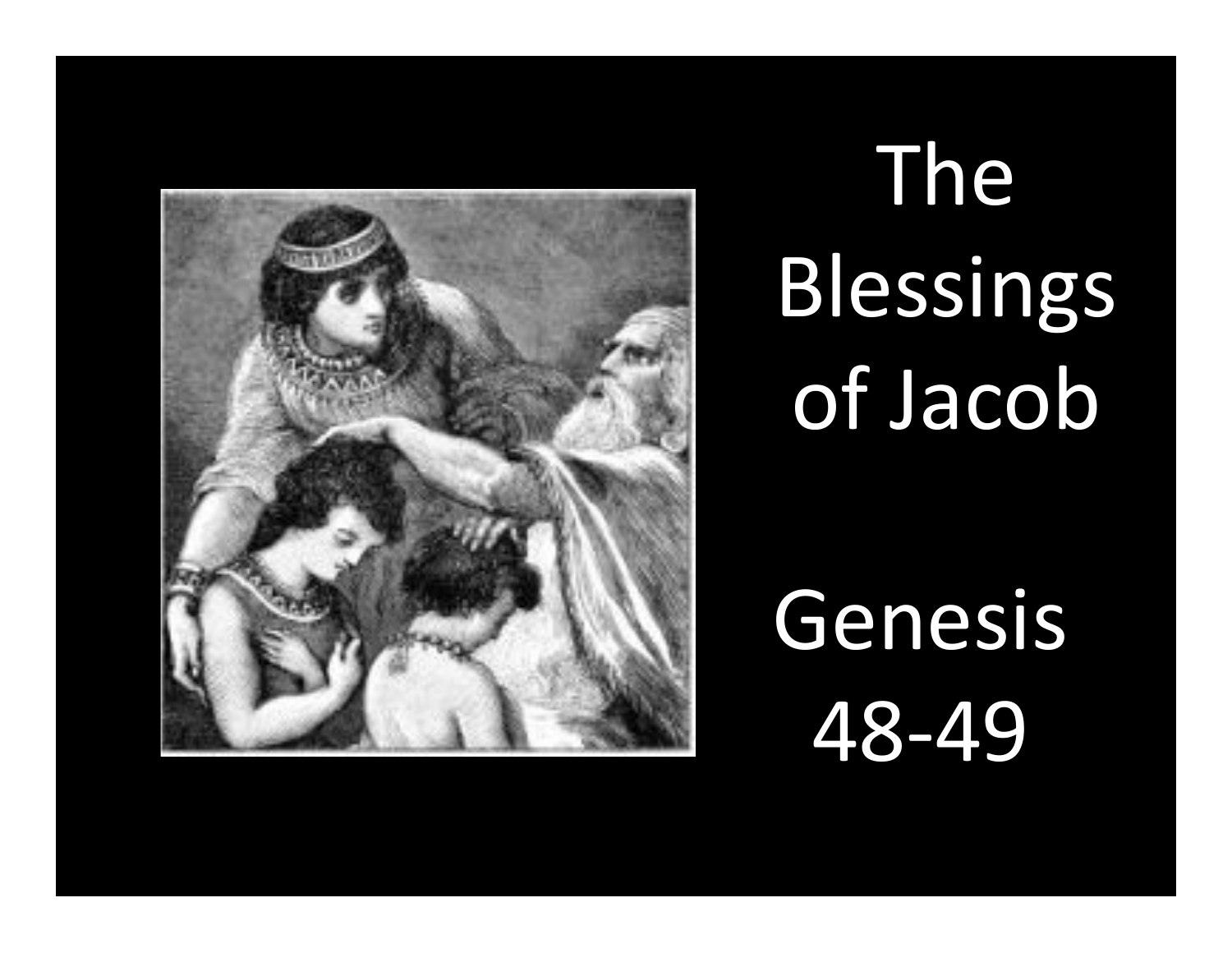# What was the significance of the blessing?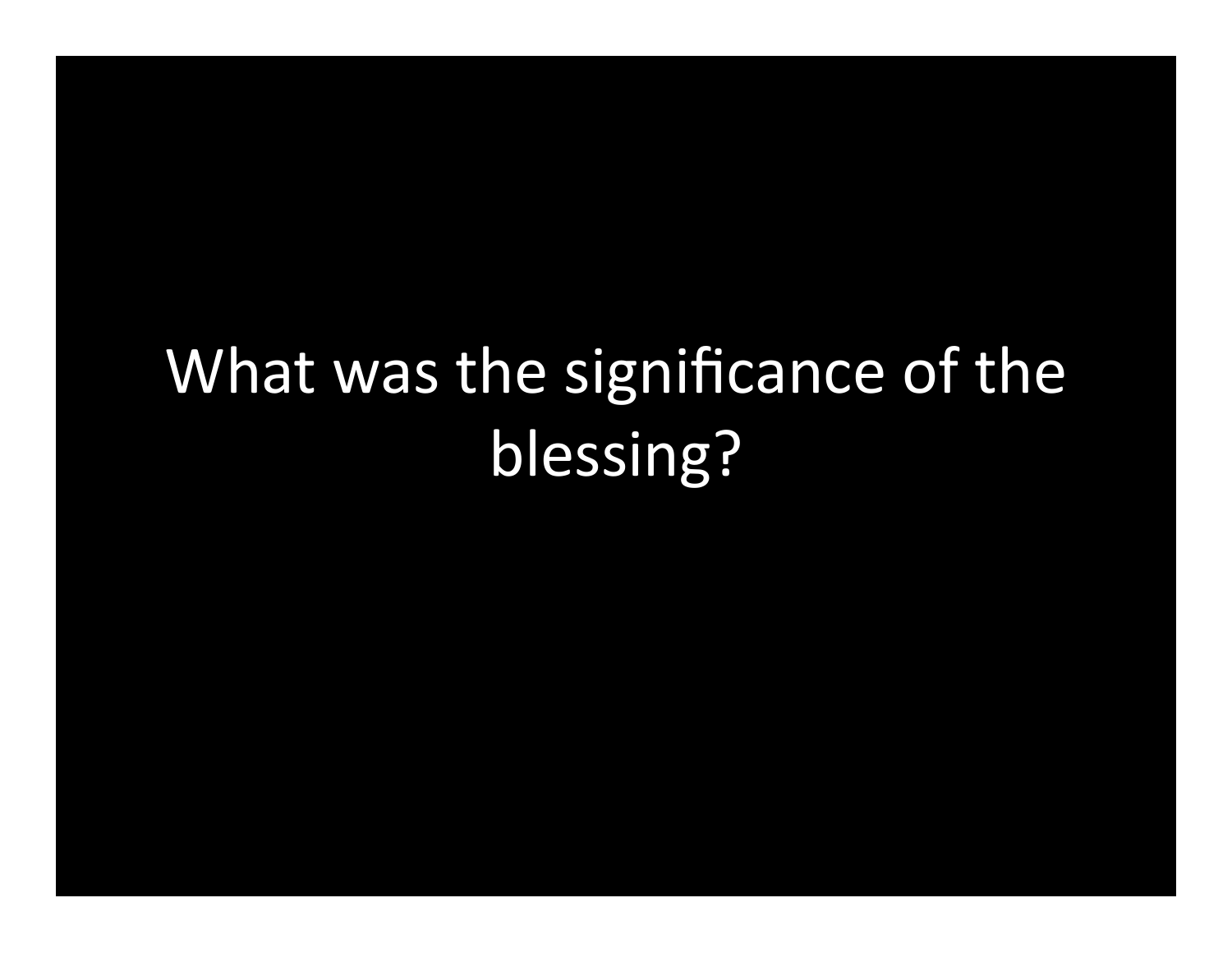# Blessing

- Blessings and curses had the power to produce the intended results
- Oldest son normally received the major blessing
- Could not be withdrawn or given they could not be given to another
- Prophetic in nature and came from God
- The blessing made the birthright binding. Before the blessing the birthright could be taken away and given to another.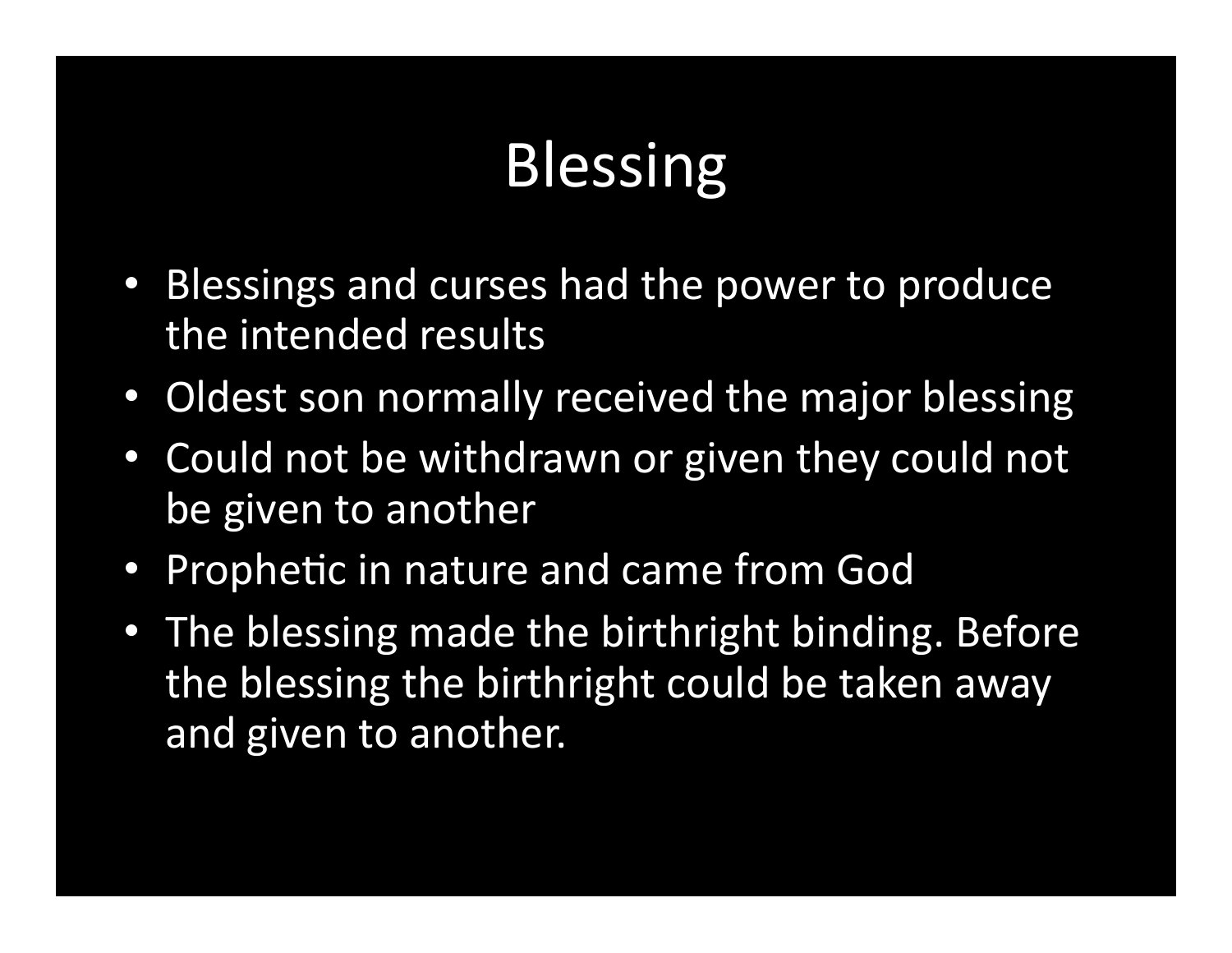# Birthright

- Was the leader (patriarch) of the entire family including spiritual and worldly matters
- Double portion of the inheritance: 2 sons would divide the inheritance in  $3$  parts with  $1^{st}$ born receiving 2 of the 3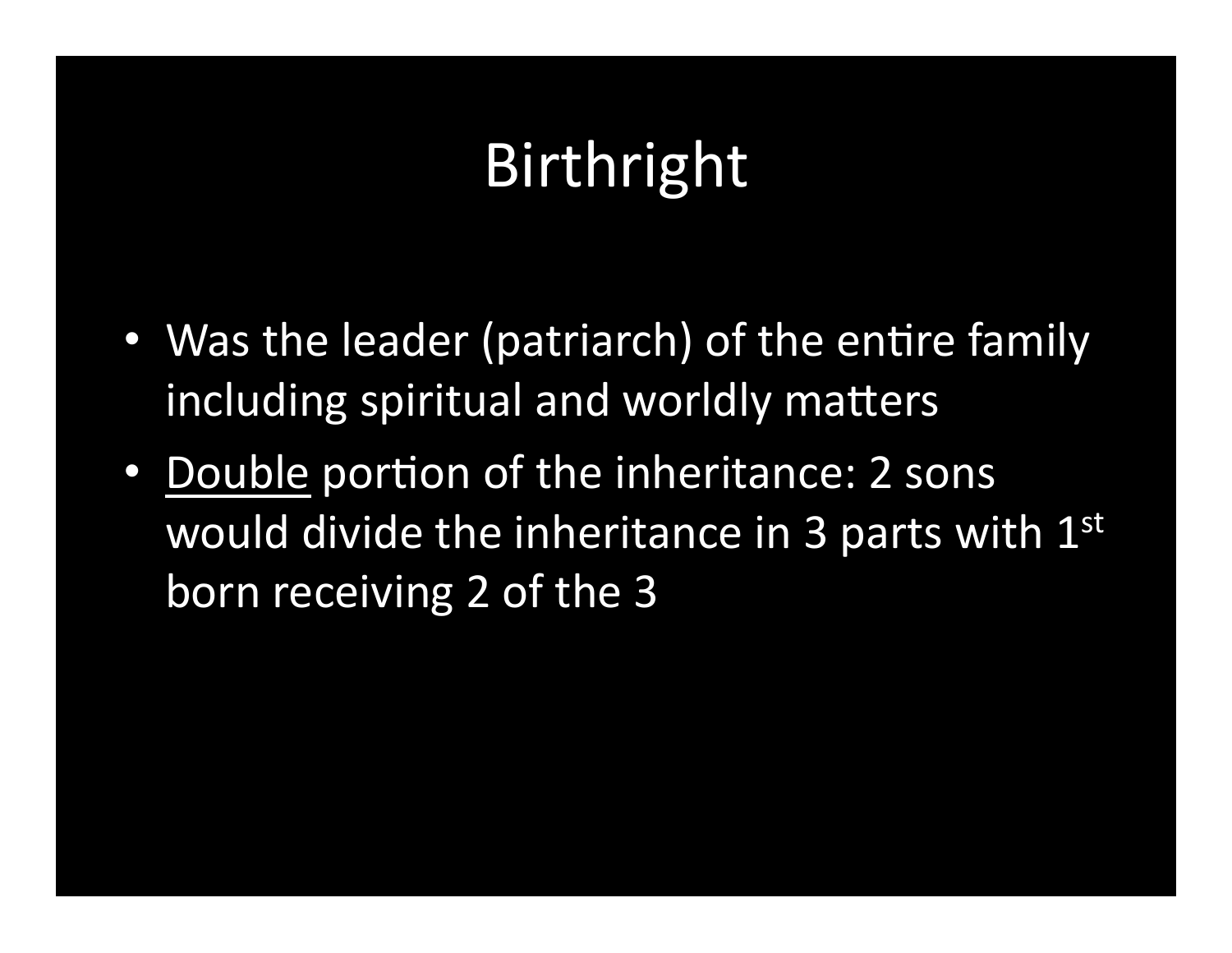#### Genesis 48:1-4

Some time later Joseph was told, "Your father is ill." So he took his two sons Manasseh and Ephraim along with him. <sup>2</sup> When Jacob was told, "Your son Joseph has come to you," Israel rallied his strength and sat up on the bed.<sup>3</sup> Jacob said to Joseph, "God Almighty appeared to me at Luz in the land of Canaan, and there he blessed me <sup>4</sup> and said to me, 'I am going to make you fruitful and will increase your numbers. I will make you a community of peoples, and I will give this land as an everlasting possession to your descendants after you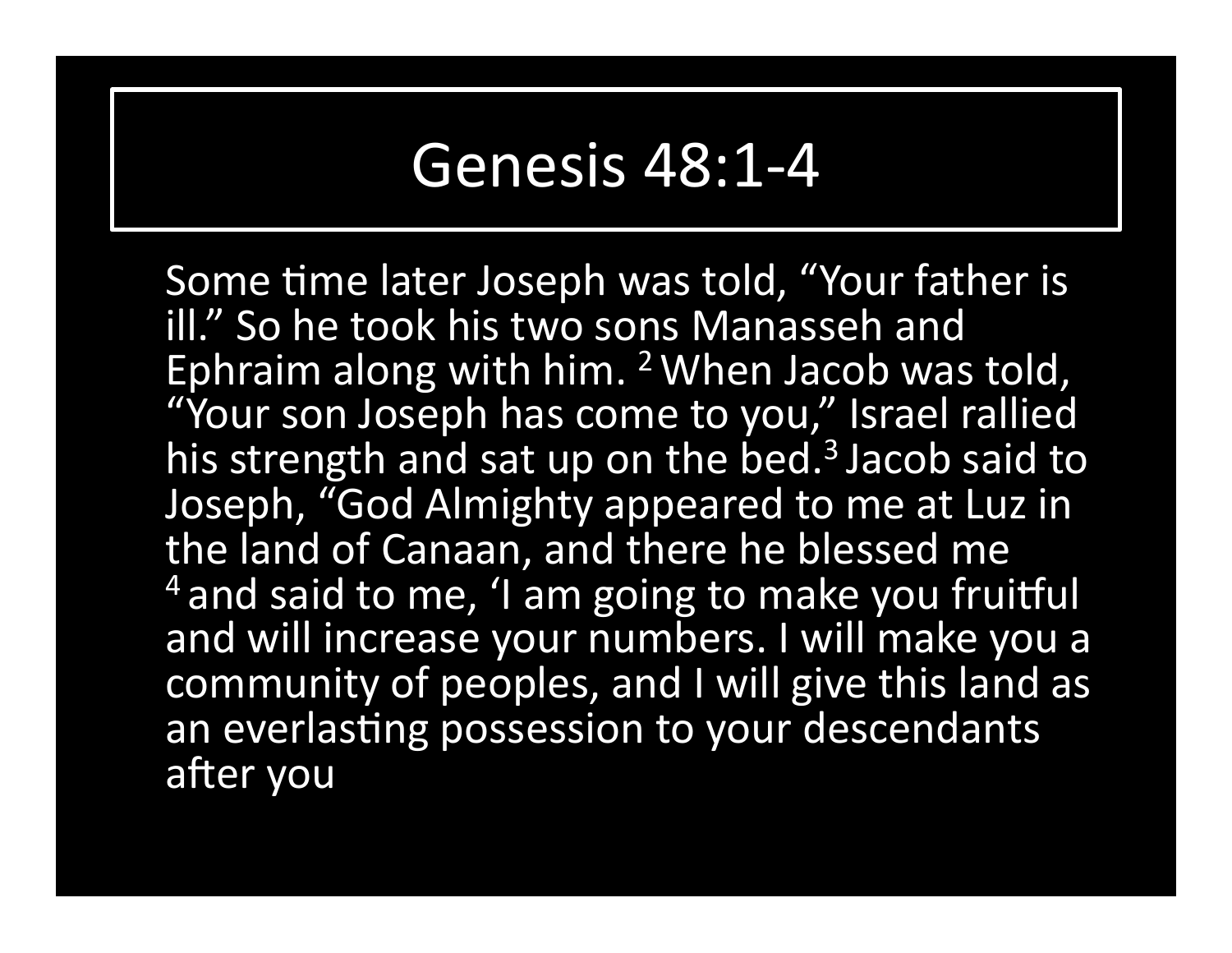#### Genesis 48:5-9

"Now then, your two sons born to you in Egypt before I came to you here will be reckoned as mine; Ephraim and Manasseh will be mine, just as Reuben and Simeon are mine. <sup>6</sup> Any children born to you after them will be yours; in the territory they inherit they will be reckoned under the names of their brothers.  $7$  As I was returning from Paddan, to my sorrow Rachel died in the land of Canaan while we were still on the way, a little distance from Ephrath. So I buried her there beside the road to Ephrath" (that is, Bethlehem).<sup>8</sup> When Israel saw the sons of Joseph, he asked, "Who are these?"<sup>9</sup> "They are the sons God has given me here," Joseph said to his father. Then Israel said, "Bring them to me so I may bless them."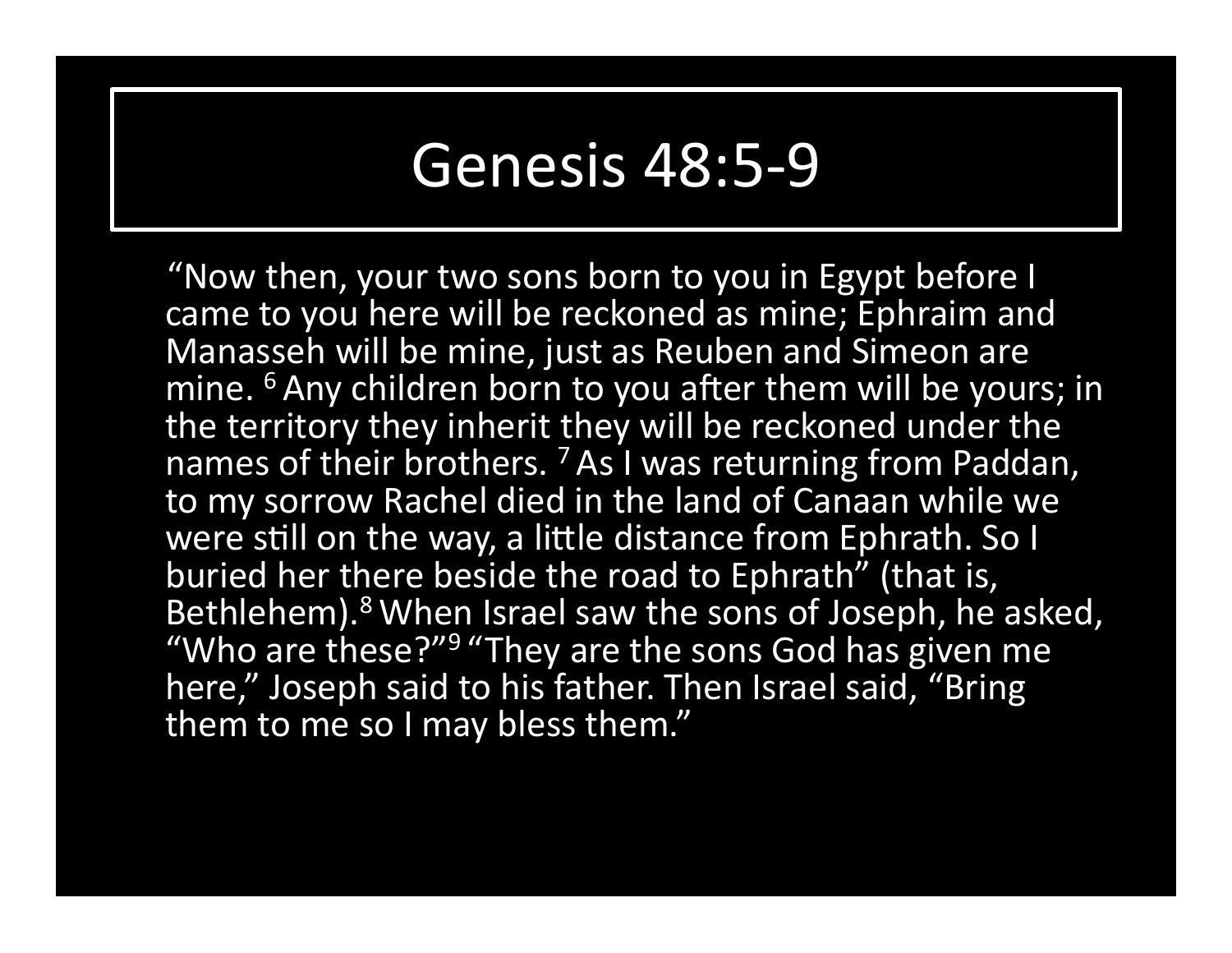#### Genesis 48:10-12

Now Israel's eyes were failing because of old age, and he could hardly see. So Joseph brought his sons close to him, and his father kissed them and embraced them.<sup>11</sup> Israel said to Joseph, "I never expected to see your face again, and now God has allowed me to see your children too." <sup>12</sup> Then Joseph removed them from Israel's knees and bowed down with his face to the ground.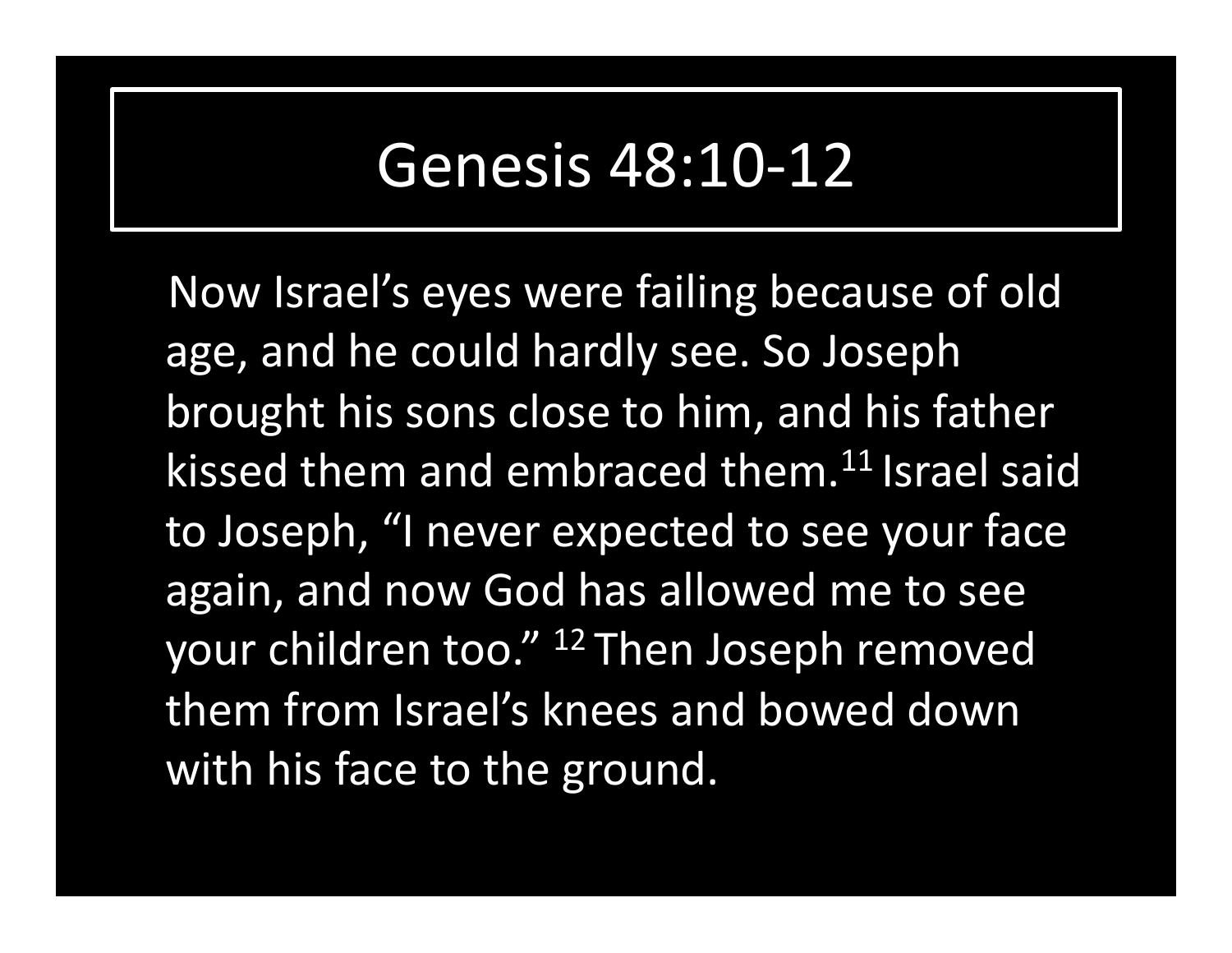#### Genesis 48:13-14

And Joseph took both of them, Ephraim on his right toward Israel's left hand and Manasseh on his left toward Israel's right hand, and brought them close to him. <sup>14</sup> But Israel reached out his right hand and put it on Ephraim's head, though he was the younger, and crossing his arms, he put his left hand on Manasseh's head, even though Manasseh was the firstborn.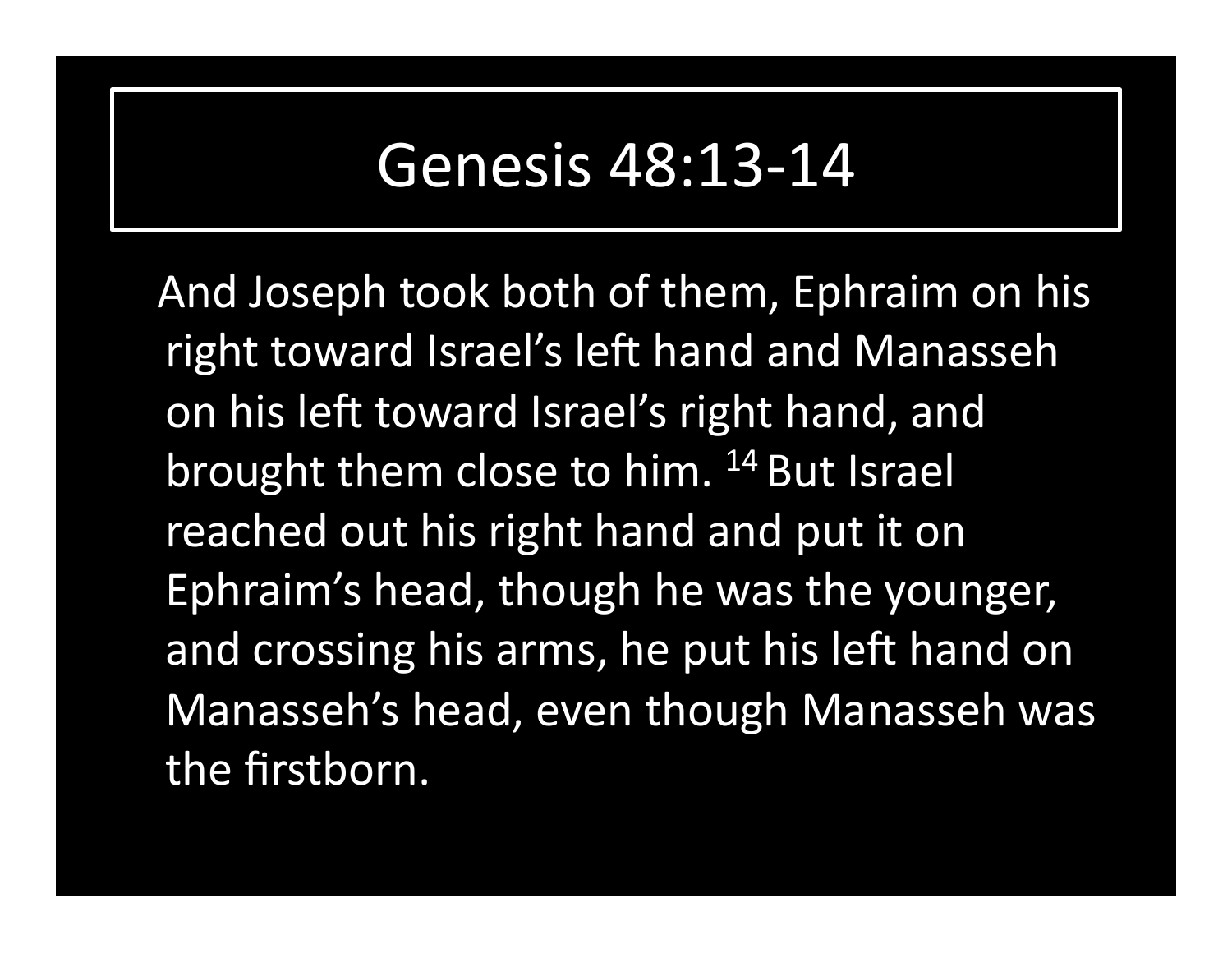#### Genesis 48:15-16

Then he blessed Joseph and said,

"May the God before whom my fathers Abraham and Isaac walked faithfully, the God who has been my shepherd all my life to this day,  $16$  the Angel who has delivered me from all harm—may he bless these boys. May they be called by my name and the names of my fathers Abraham and Isaac, and may they increase Greatly on the earth."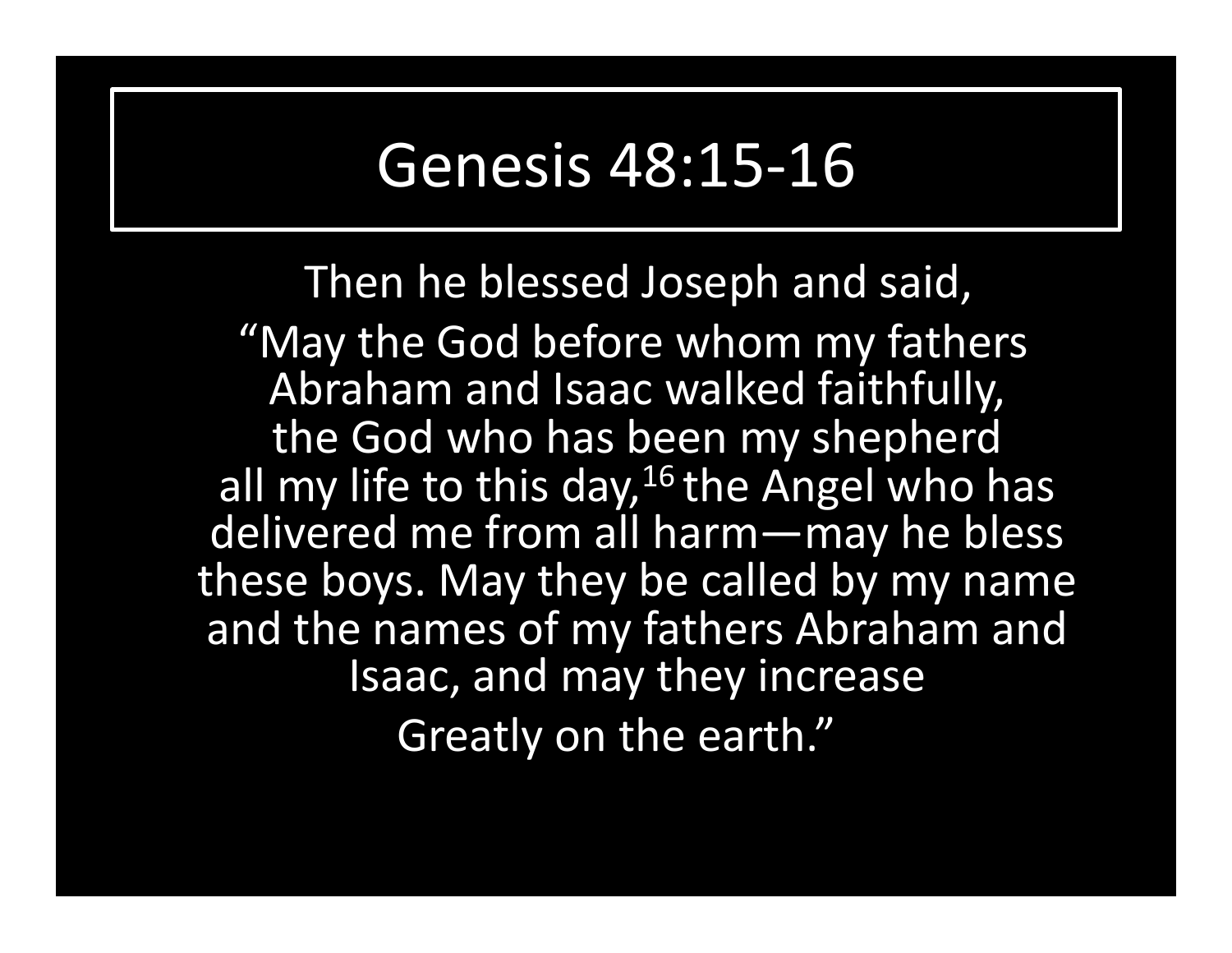#### Genesis 48:17-18

When Joseph saw his father placing his right hand on Ephraim's head he was displeased; so he took hold of his father's hand to move it from Ephraim's head to Manasseh's head.  $^{18}$  Joseph said to him, "No, my father, this one is the firstborn; put your right hand on his head."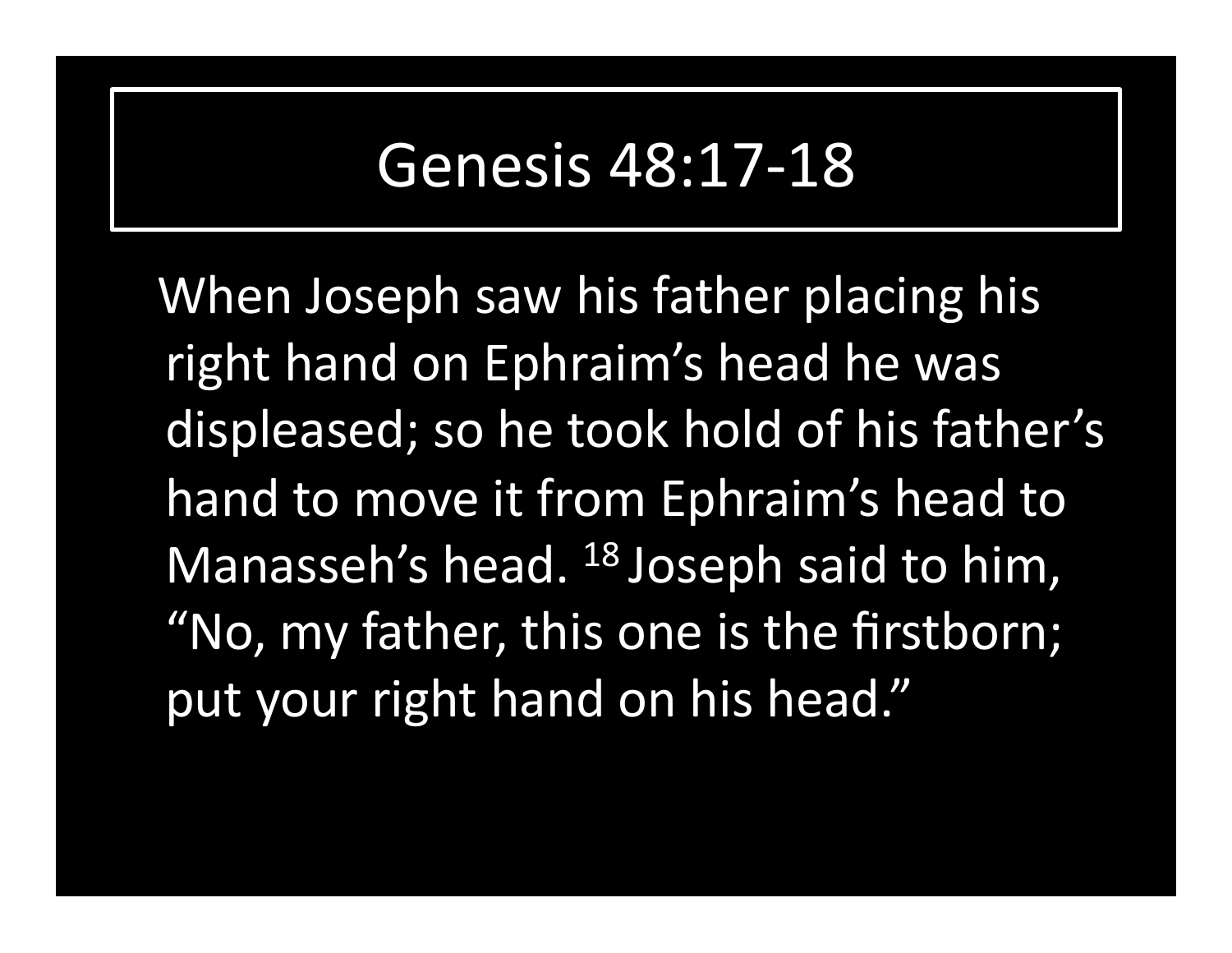But his father refused and said, "I know, my son, I know. He too will become a people, and he too will become great. Nevertheless, his younger brother will be greater than he, and his descendants will become a group of nations.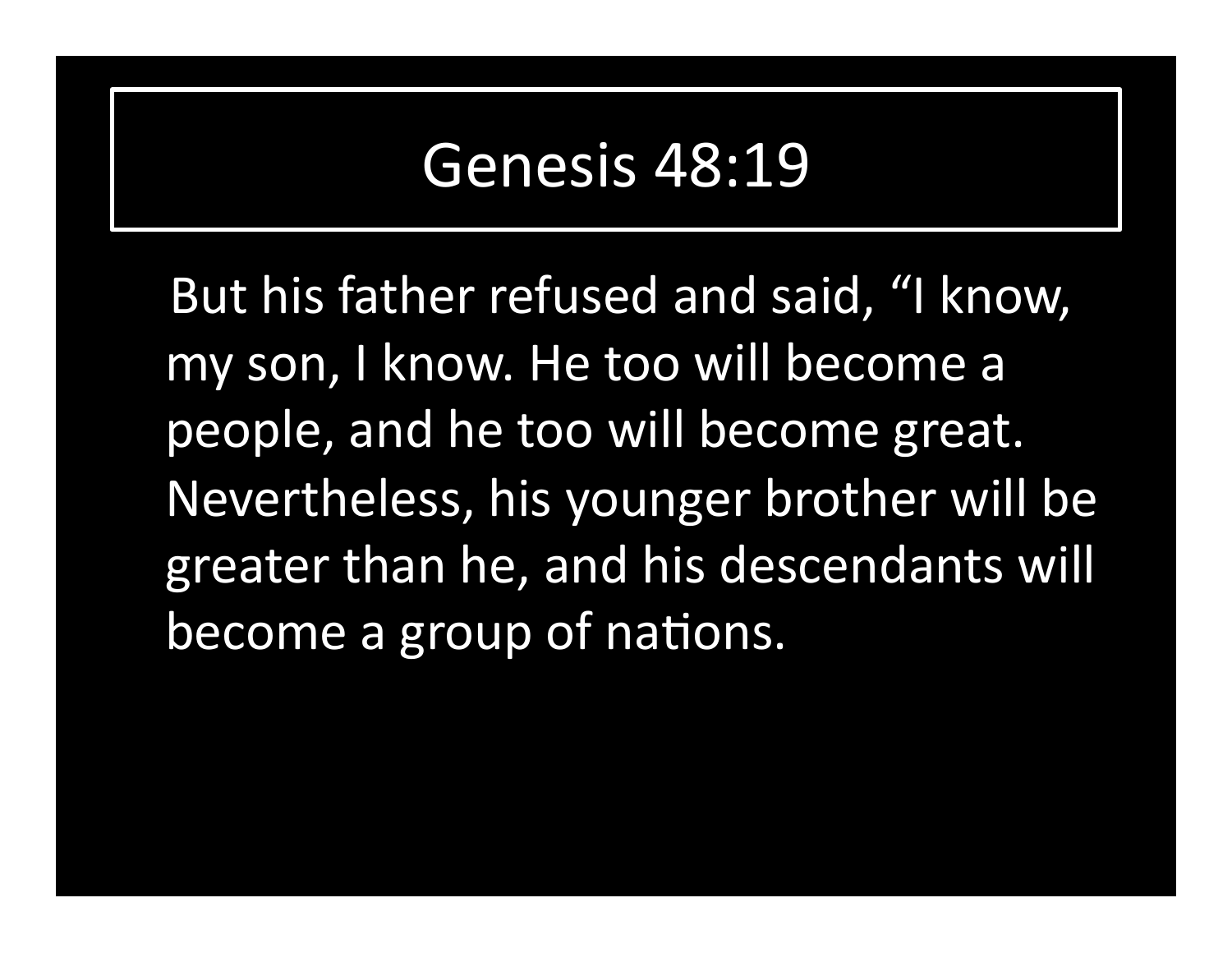He blessed them that day and said,

- "In your name will Israel pronounce this blessing: 'May God make you like Ephraim and Manasseh."
- So he put Ephraim ahead of Manasseh.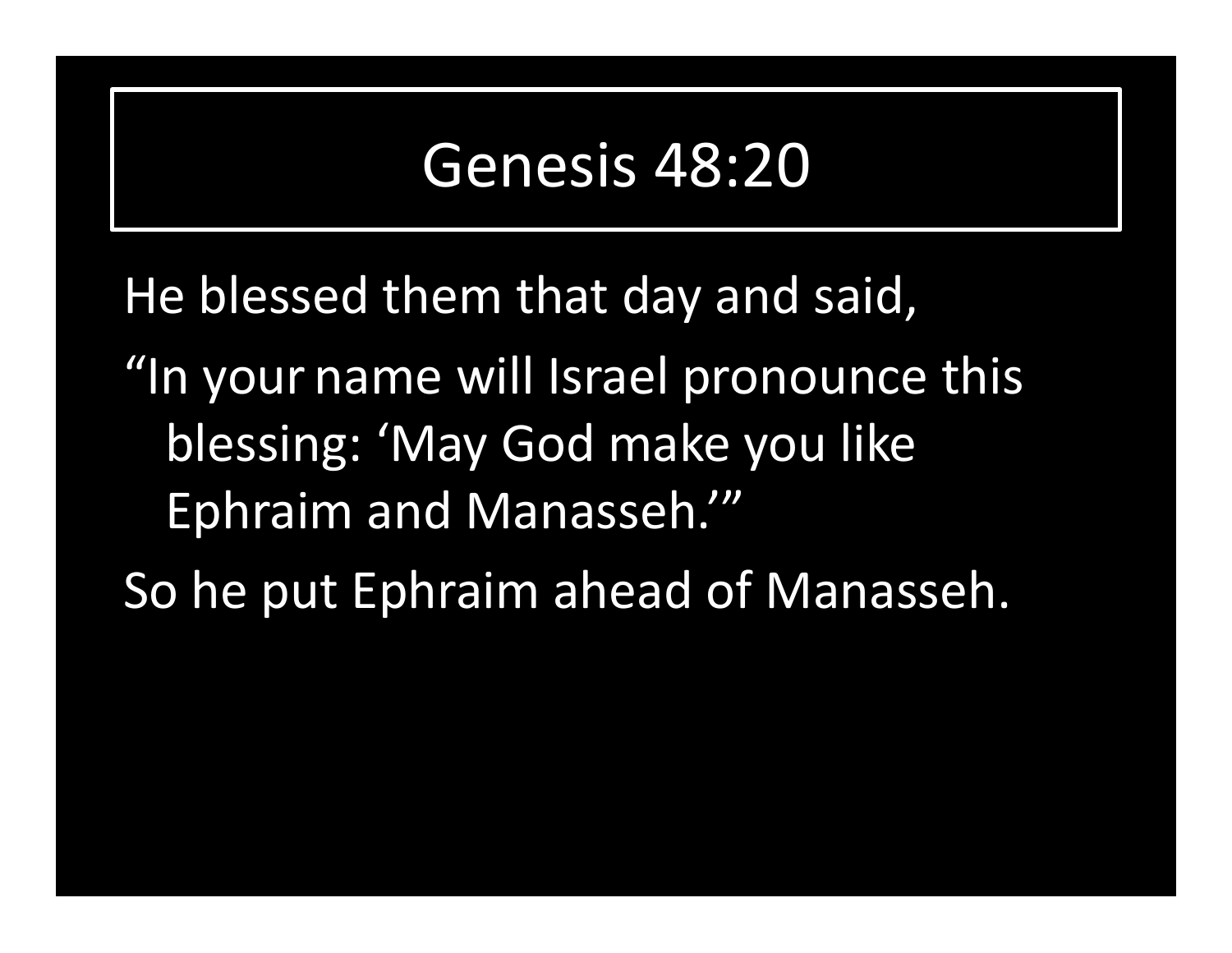Then Israel said to Joseph, "I am about to die, but God will be with you and take you back to the land of your fathers.

A Promise to Joseph that his body would return home.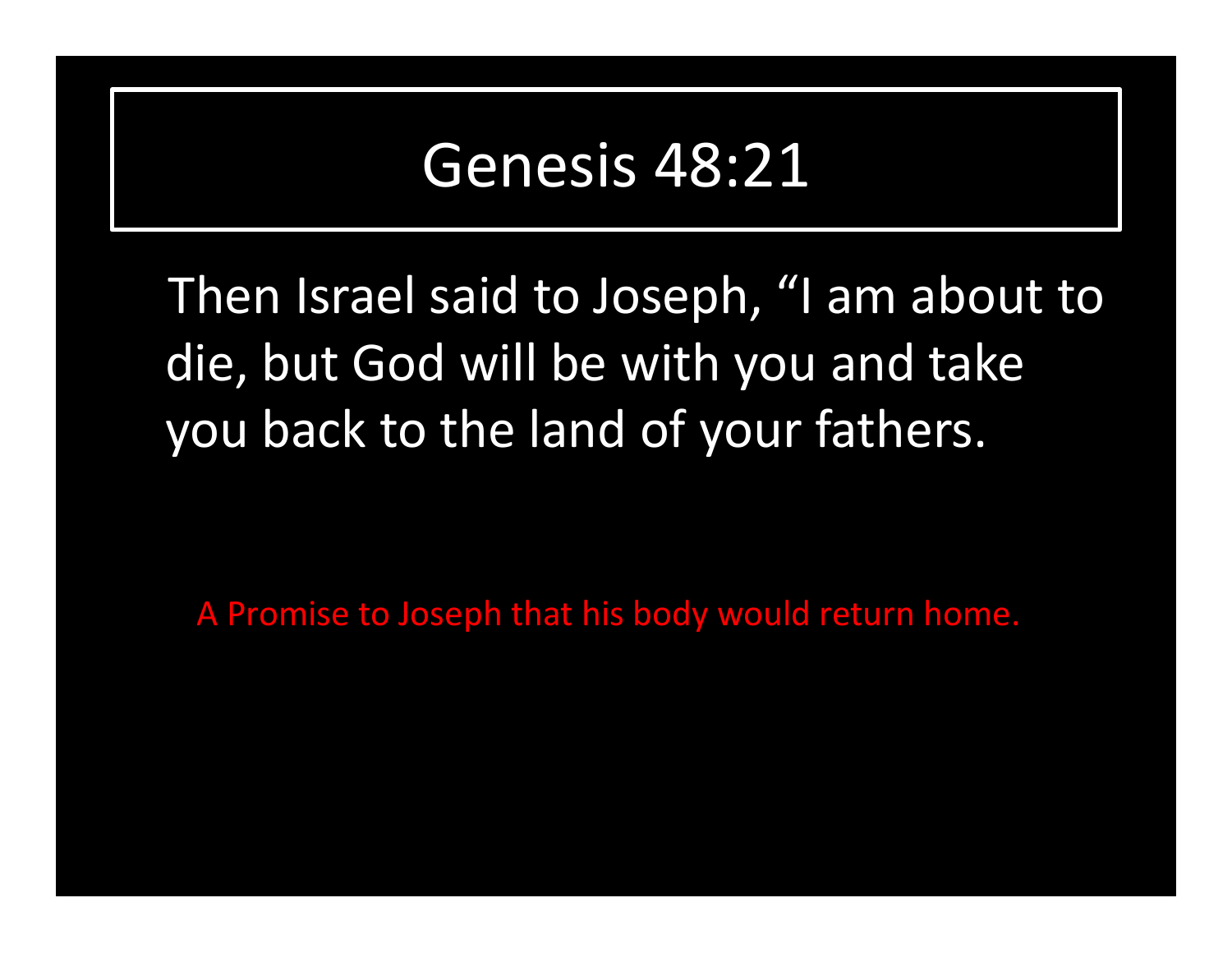"And to you, as one who is over your brothers, I give the ridge of land I took from the Amorites with my sword and my bow." 

 *"And He (Jesus) came to a town of*  Samaria called Sychar near the property *that Jacob had given his son Joseph" John 4:5*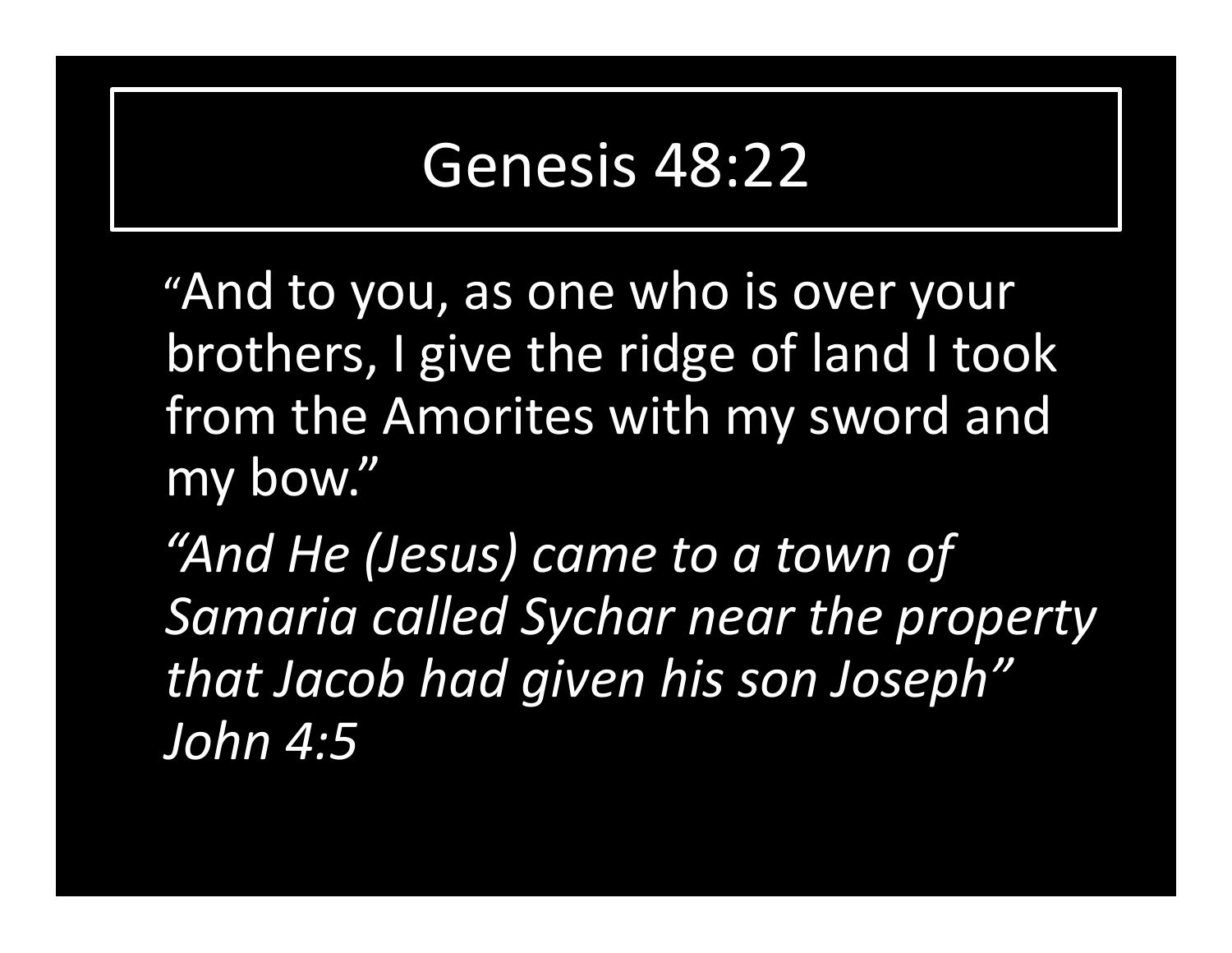## Ephraim and Manasseh

- Become Jacob's "natural" sons as Reuben and Simeon and brothers are sons
- Each receive a portion of the land thus giving Joseph a double portion
- Given by Jacob land occupied by Philistines and Canaanites
- Later took possession and occupied the east and west sides of the Jordan River (Joshua 16)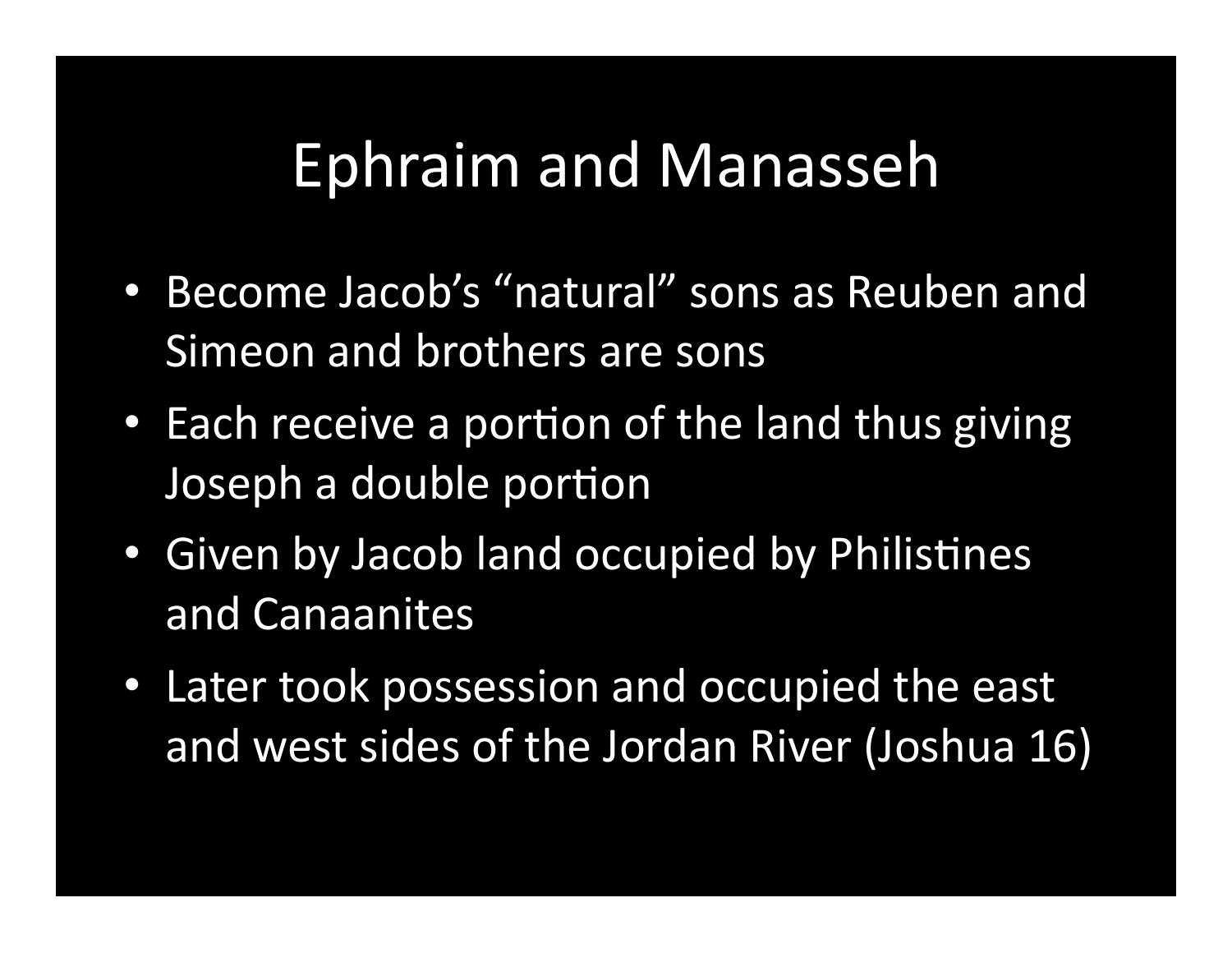#### Genesis 49:1-2

Then Jacob called for his sons and said: "Gather around so I can tell you what will happen to you in days to come. "Assemble and listen, sons of Jacob;

listen to your father Israel."

Jacob recognizes he is both Jacob and Israel His sons are sons of each God made him Israel (spiritual maturity) Jacob (physical nature)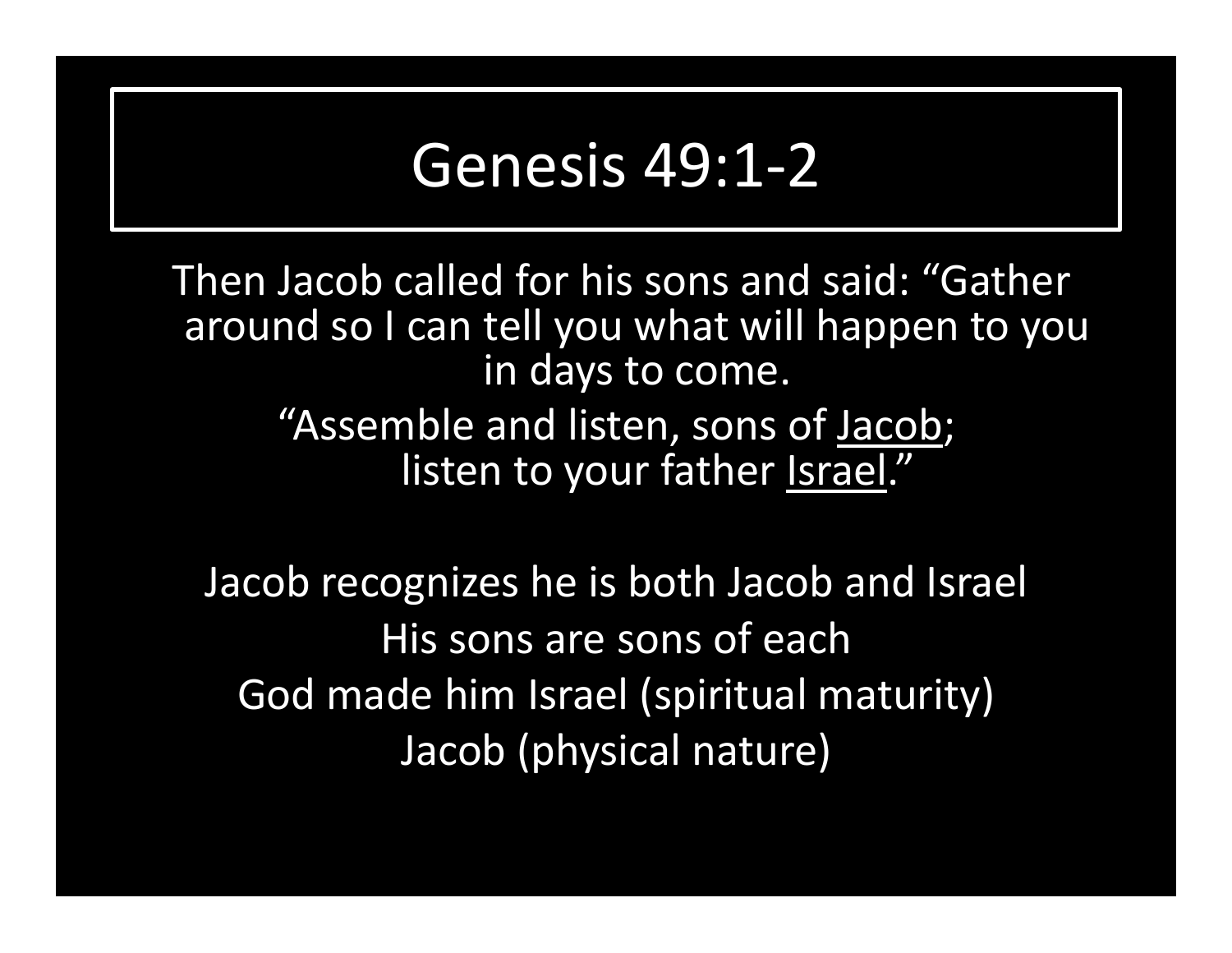### Genesis 49:1-2

- Jacob as patriarch and heir to Isaac and Abraham pronounce a blessing on each son
- Prophecies of what will happen in years to come
- Prophecies based on the characteristics of each son
- The first "*knowing*" prophecy of the Bible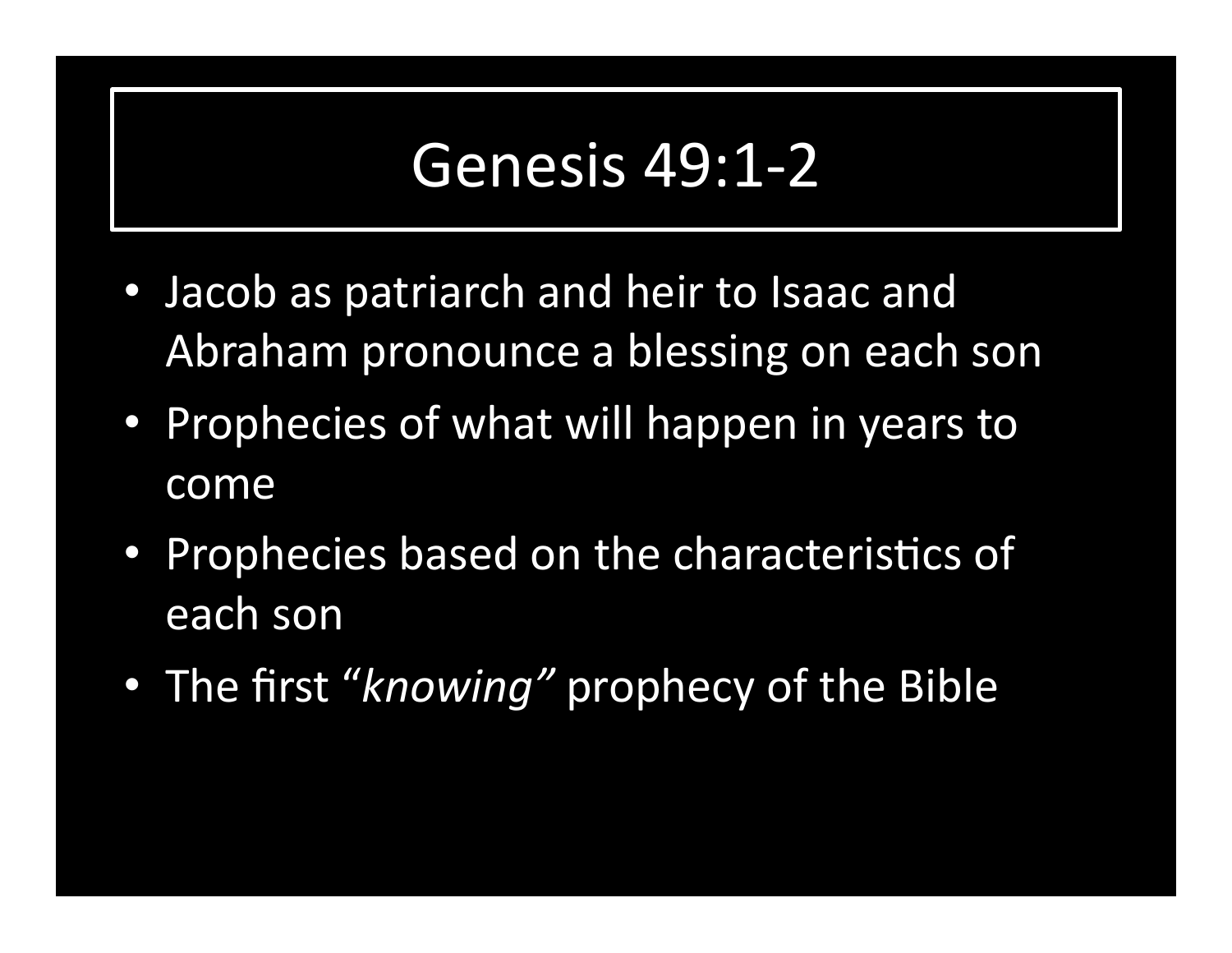## Jacob's prediction of the future

- Reuben ... ... ... ........ you shall not excel
- Simeon...................will be scattered in Israel
- Levi............ will be scattered in Israel
- Judah……..scepter will not depart from Judah
- Dan………..A serpent by the way
- Naphtali...he gives goodly words
- Gad...........he shall triumph at last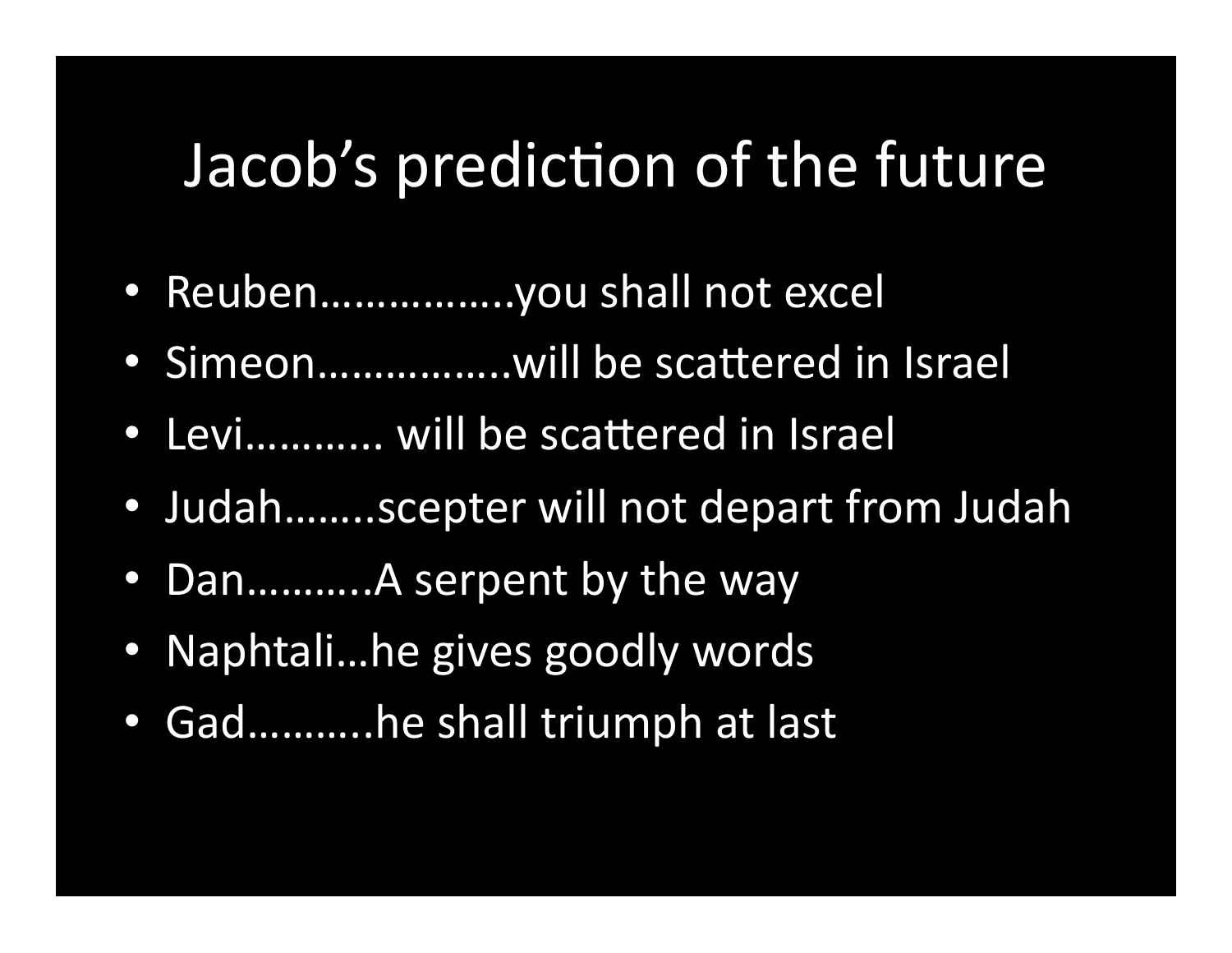## Predictions of Jacob

- Asher.............he shall yield royal dainties
- Issachar.........A strong donkey
- Zebulun.........A haven of ships
- Joseph...........a fruitful bough
- Benjamin.....a ravenous wolf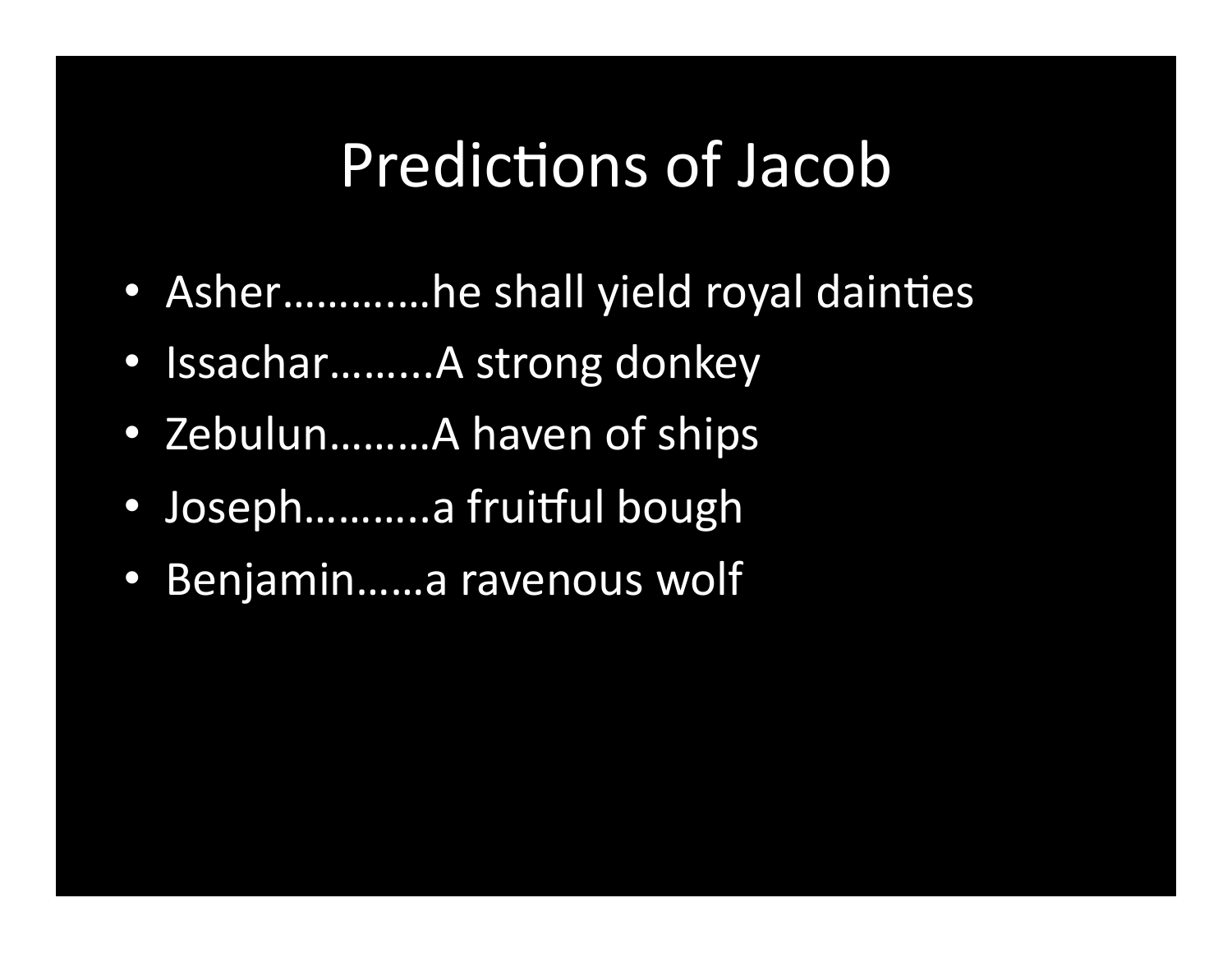## Notable Descendants

- Reuben……………..none
- Simeon……………..none
- Levi............Aaron, Moses, Eli, John the Baptist
- Judah........David, Jesus
- Dan………..Samson
- Naphtali...Barak, Elijah (?)
- Gad..........Japhthah (?)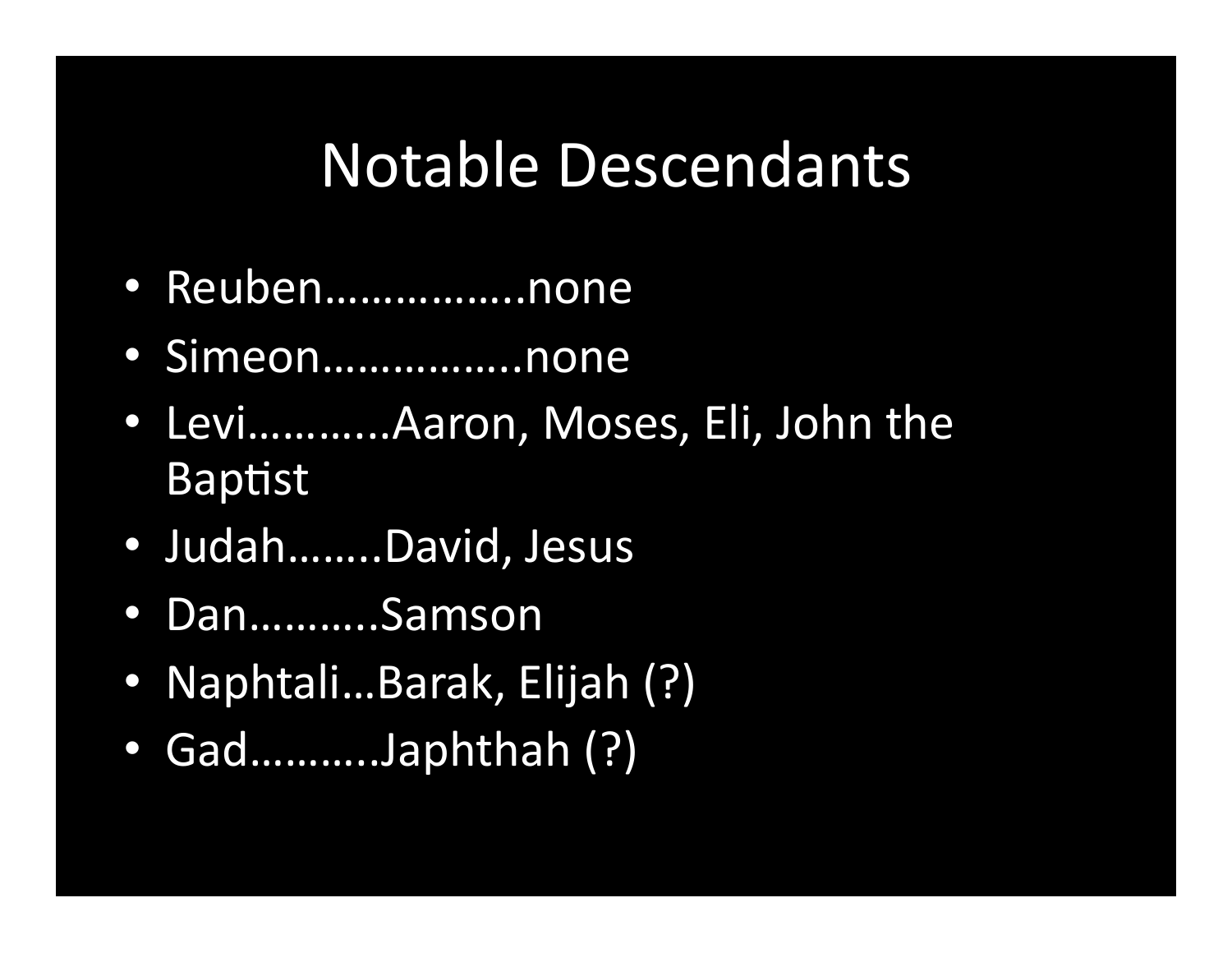### Notable Descendants

- Asher……….…none
- Issachar……...none
- Zebulun………none
- Joseph...........Joshua, Deborah, Gideon, Samuel
- Benjamin......Saul, Esther, Paul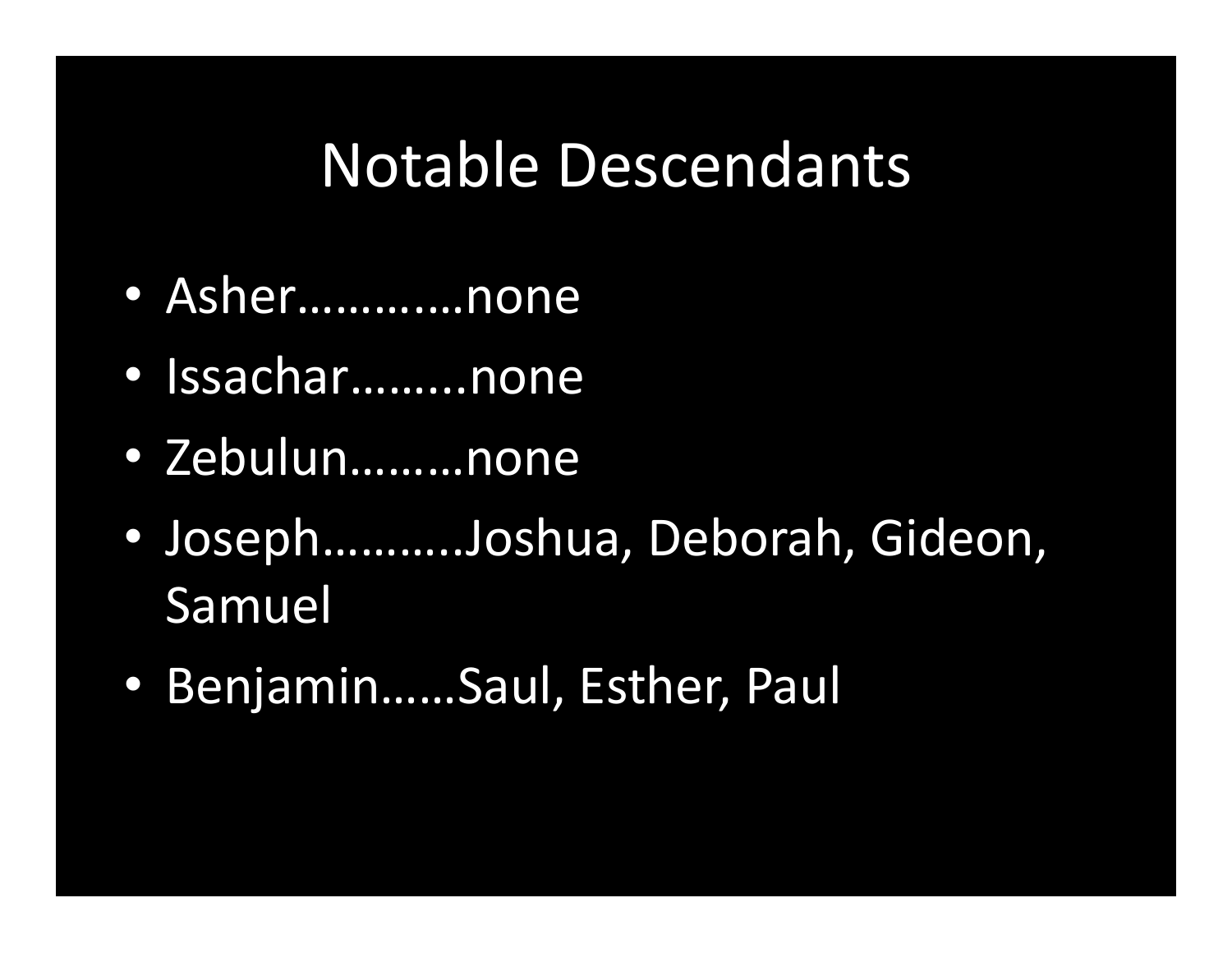# The Sons of Israel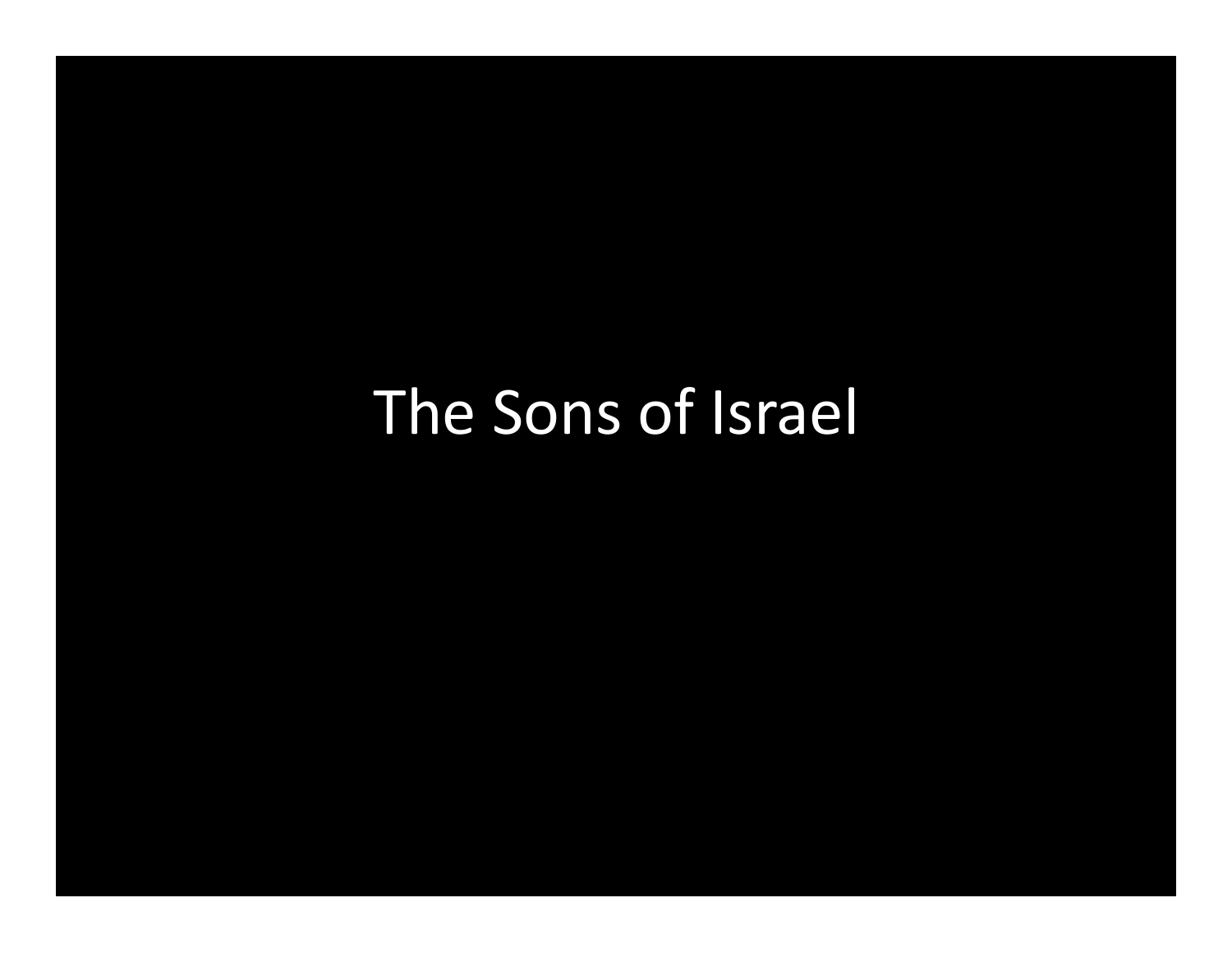#### Genesis 49:3-4

Reuben, you are my firstborn, my might, the first sign of my strength, excelling in honor, excelling in power.<sup>4</sup> Turbulent as the waters, you will no longer excel, for you went up onto your father's bed, onto my couch and defiled it.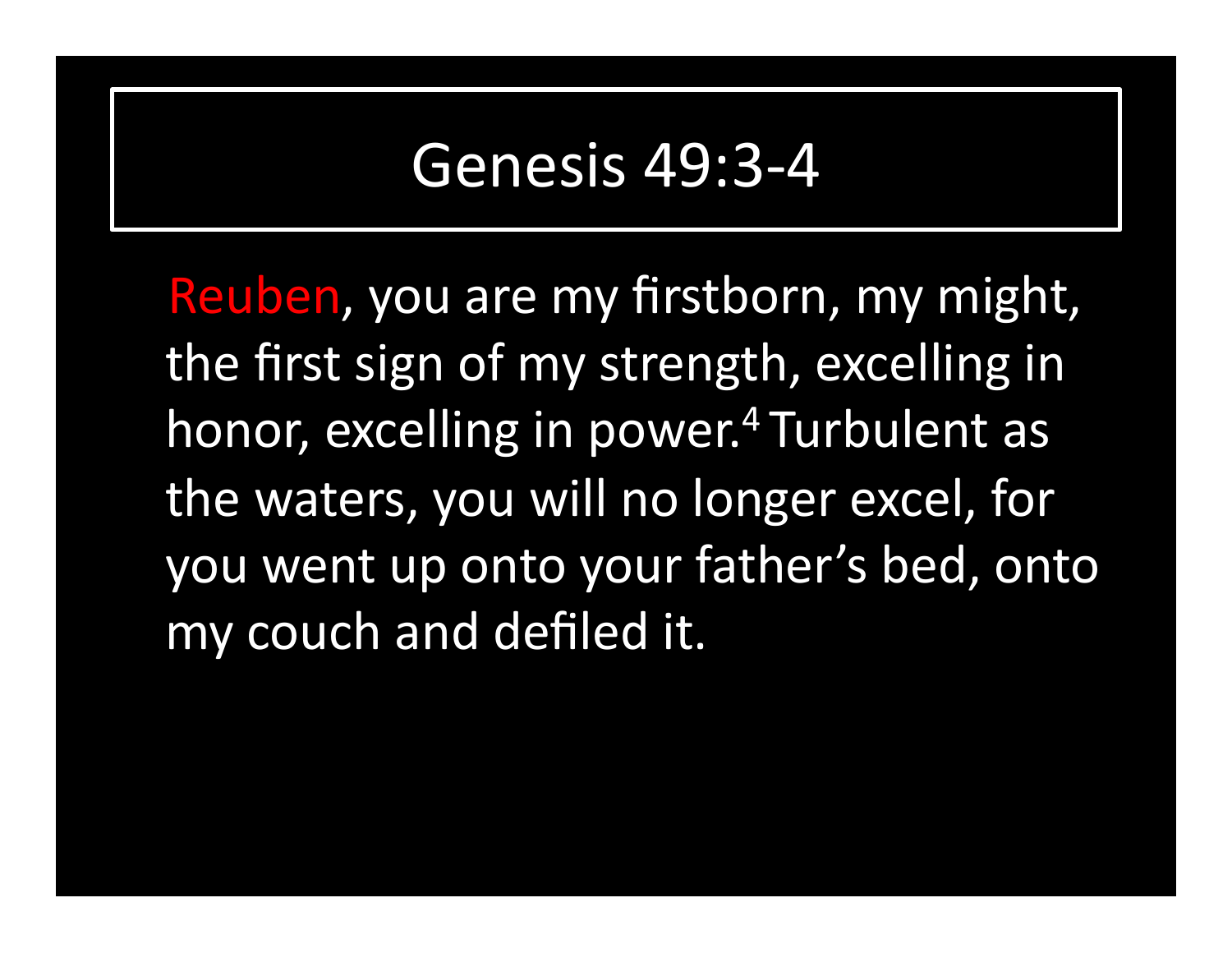# Reuben

- Defiled his father's bed-slept with Bilhah mother of his 2 brothers Dan and Naphtali
- Lost his birthright to Joseph
- Lost the priesthood to Levi
- Lost the position as ruling authority to Judah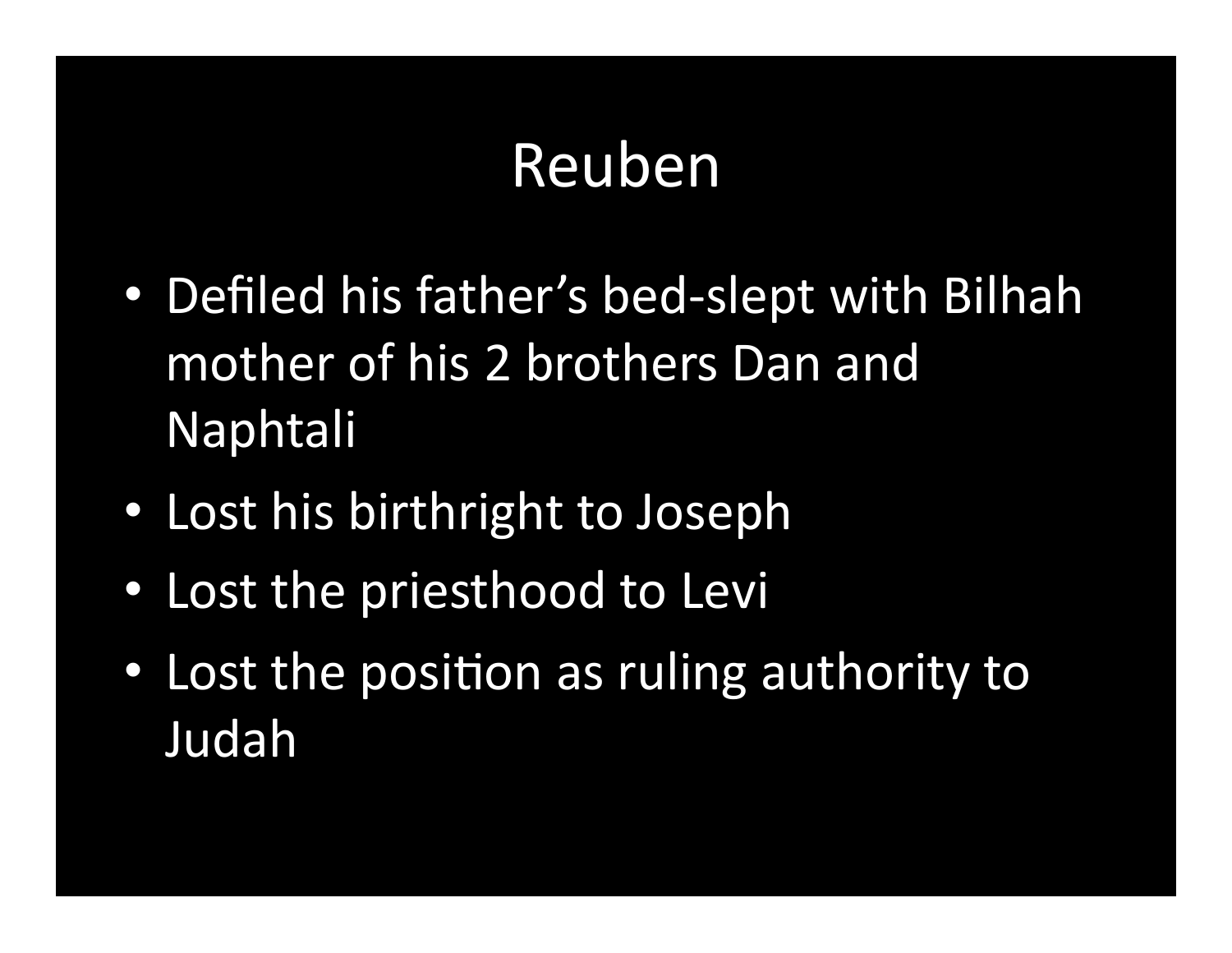## Reuben

Lost his legal status as the first born:

1 Chronicles 5:1-2 The sons of Reuben the firstborn of Israel (he was the firstborn, but when he defiled his father's marriage bed, his rights as firstborn were given to the sons of Joseph son of Israel; so he could not be listed in the genealogical record in accordance with his birthright, <sup>2</sup> and though Judah was the strongest of his brothers and a ruler came from him, the rights of the firstborn belonged to Joseph) $-$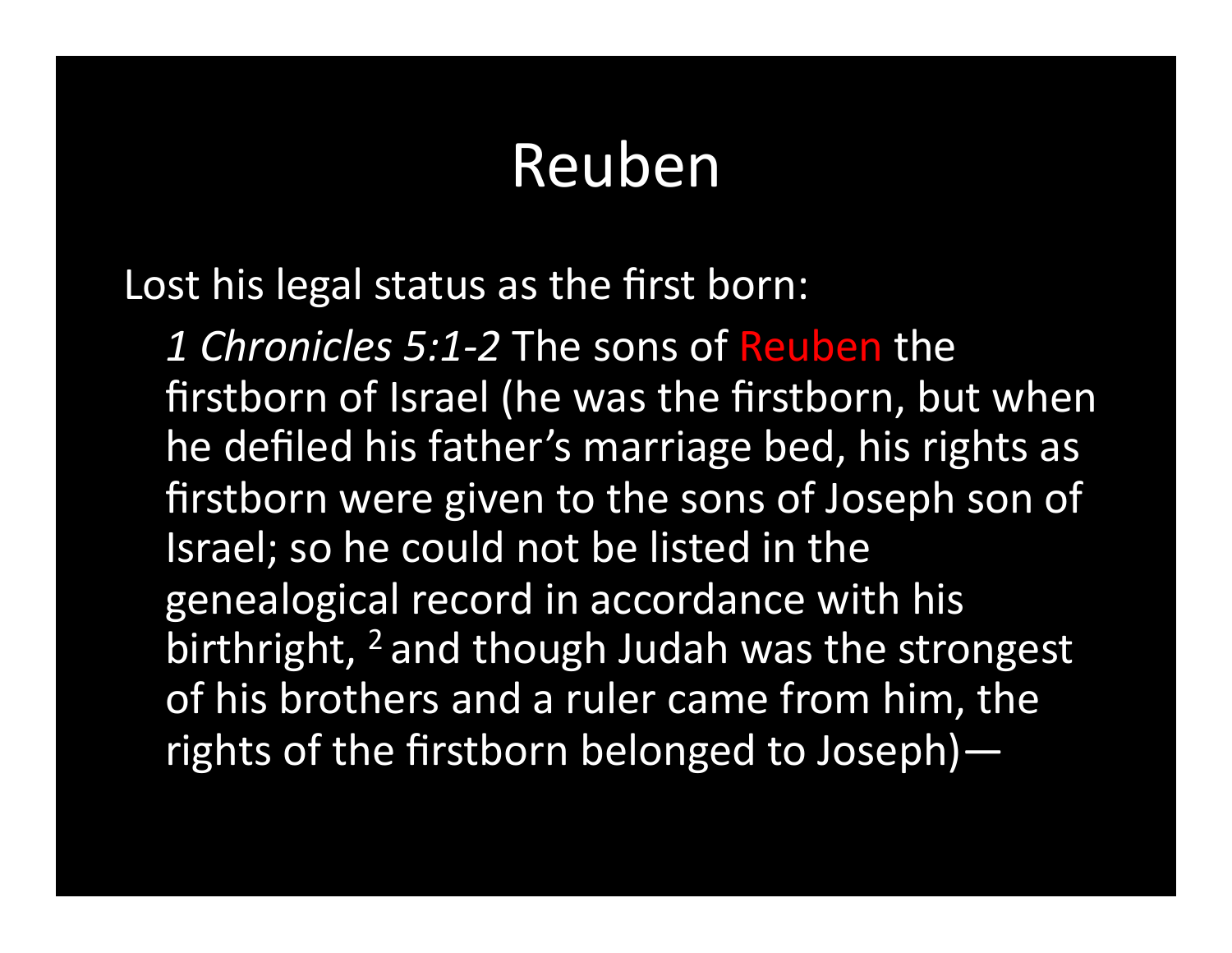## Reubenites

- never furnished a leader of any kind,
- first to ask for a place to settle, not waiting to cross the Jordan,
- later failed to answer the call to arms and follow Deborah
- tribe greatly reduced from 46,500 in Numbers 1:21 to 43,740 in Numbers 32:1-5
- One of first tribes to be exiled 1 Chronicles 5:26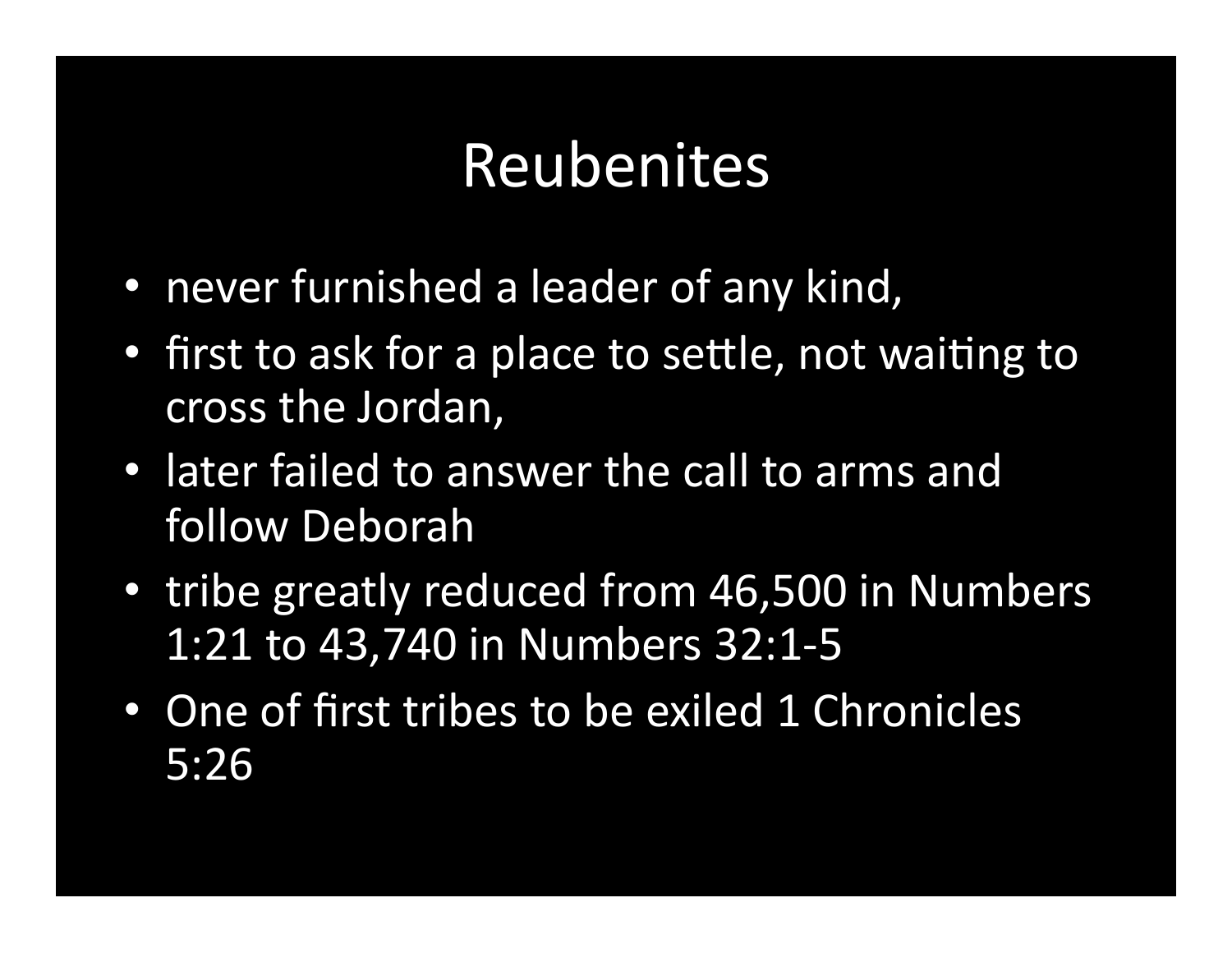### Genesis 49:5-7

Simeon and Levi are brothers—their swords are weapons of violence.<sup>6</sup> Let me not enter their council, let me not join their assembly, for they have killed men in their anger and hamstrung oxen as they pleased.<sup>7</sup> Cursed be their anger, so fierce, and their fury, so cruel! I will scatter them in Jacob and disperse them in Israel.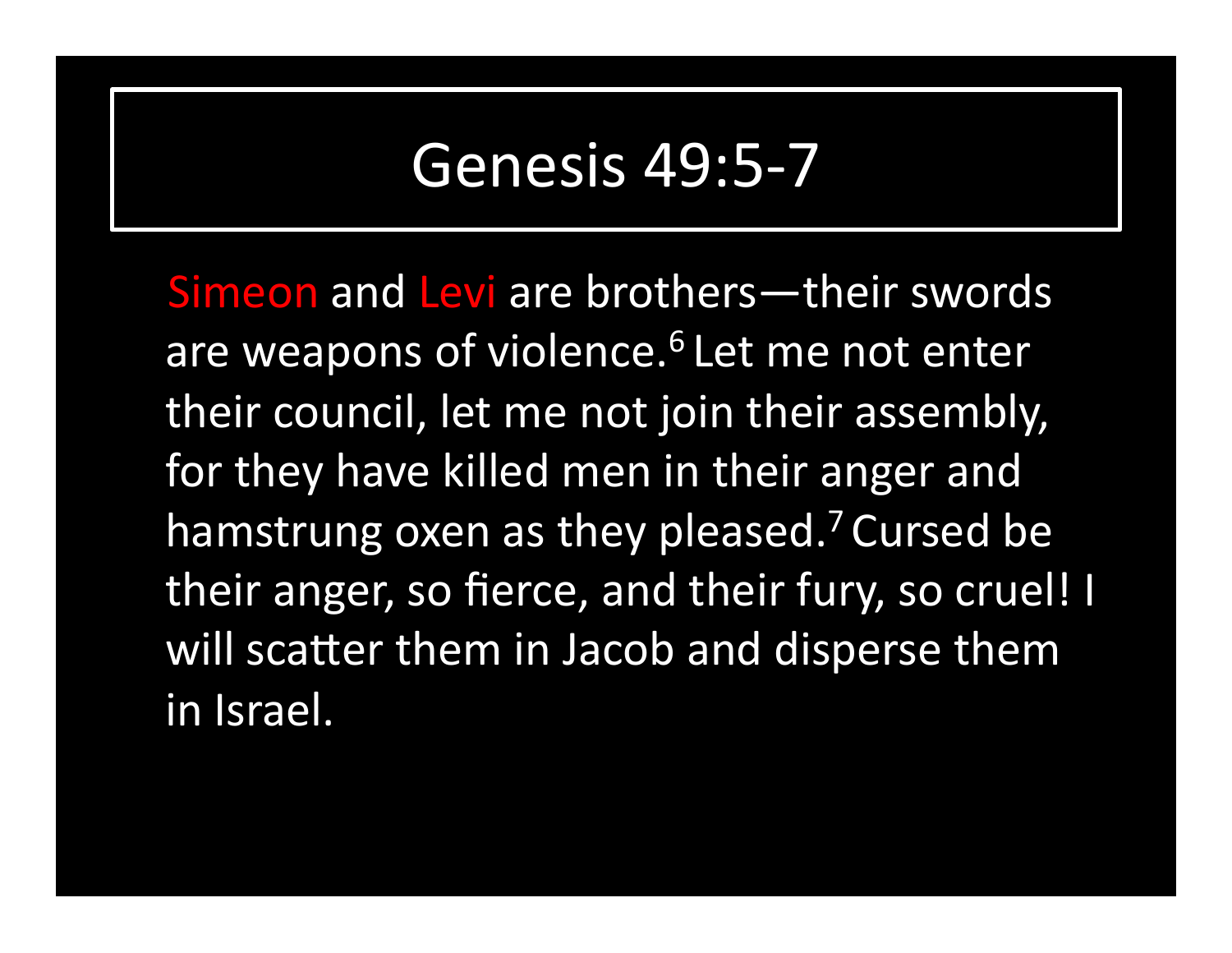## Simeon

- Received the same "blessing" for the same evil deed because of his cruelty as Levi
- Had a problem with ungodly anger and murdered and all the men in an entire town Shechem
- *Gen 49:7 "I* will scatter them in Jacob and disperse them in Israel"
- Shared an allotment of land with Judah-*Joshua*  19:1 "The second lot came out for the tribe of Simeon according to its clans. Their inheritance lay within the territory of Judah."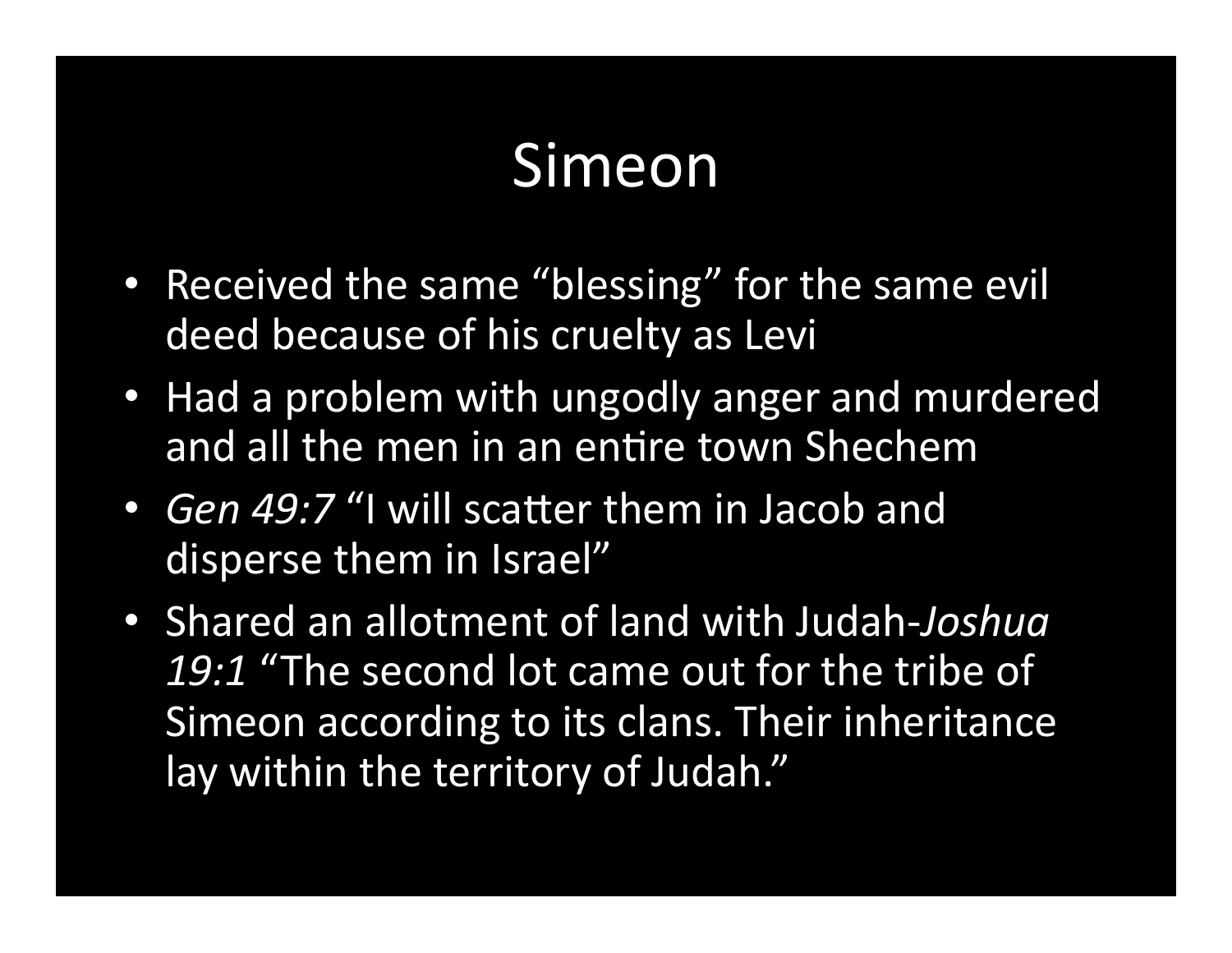## Simeonites

- dispersed into Judah's tribe
- Became the smallest tribe: in Egypt they were the  $3<sup>rd</sup>$  largest
- 35 years later-63% of the tribe had perished in the wilderness
- Numbers 26:14-"These were the clans of Simeon; those numbered were 22,200."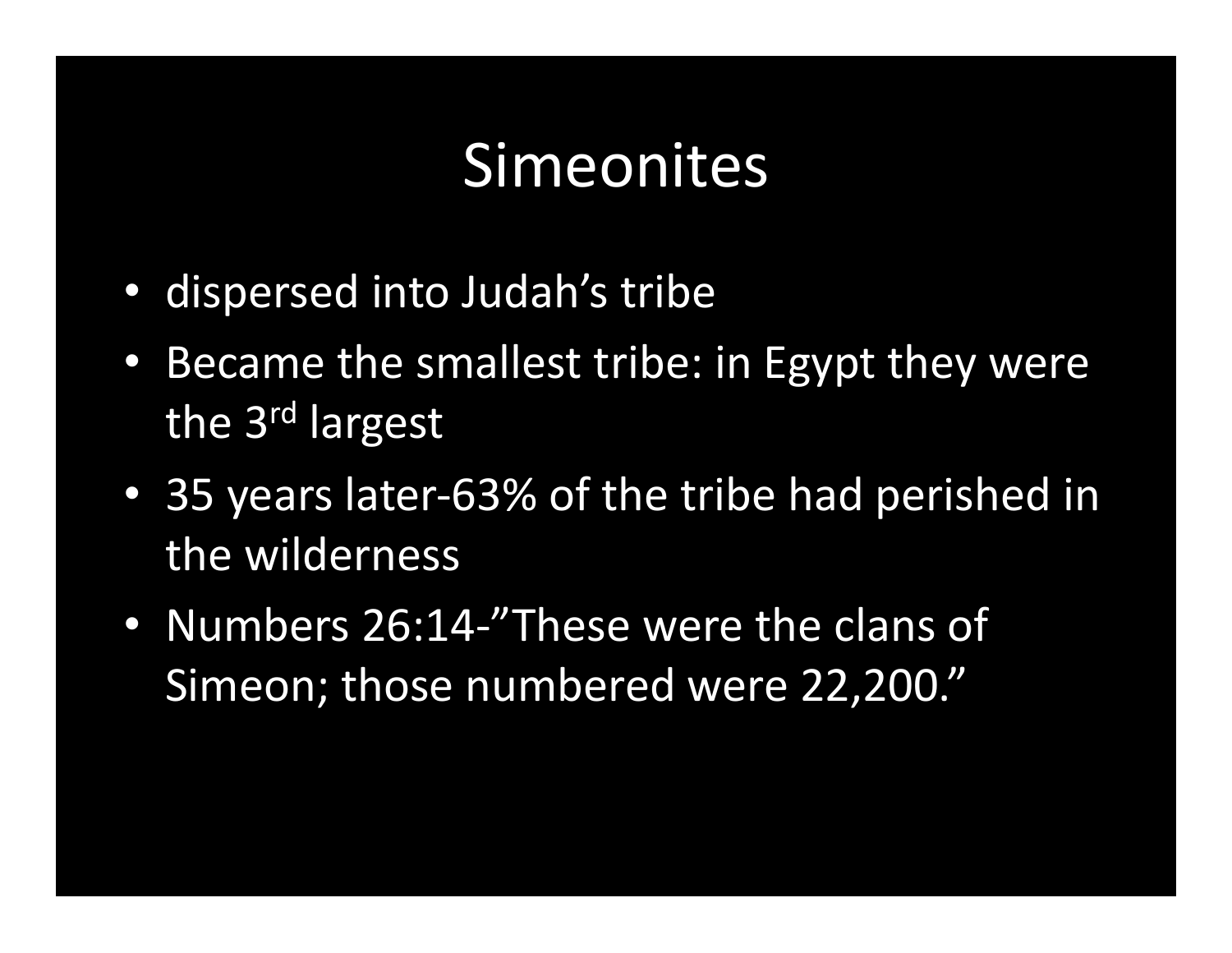# Levi

- *Gen 49:7* "I will scatter them in Jacob and disperse them in Israel"
- Received the same "blessing" for the same evil deed because of his cruelty as Simeon
- Had a problem with ungodly anger and murdered and entire town
- The Lord became his inheritance instead of land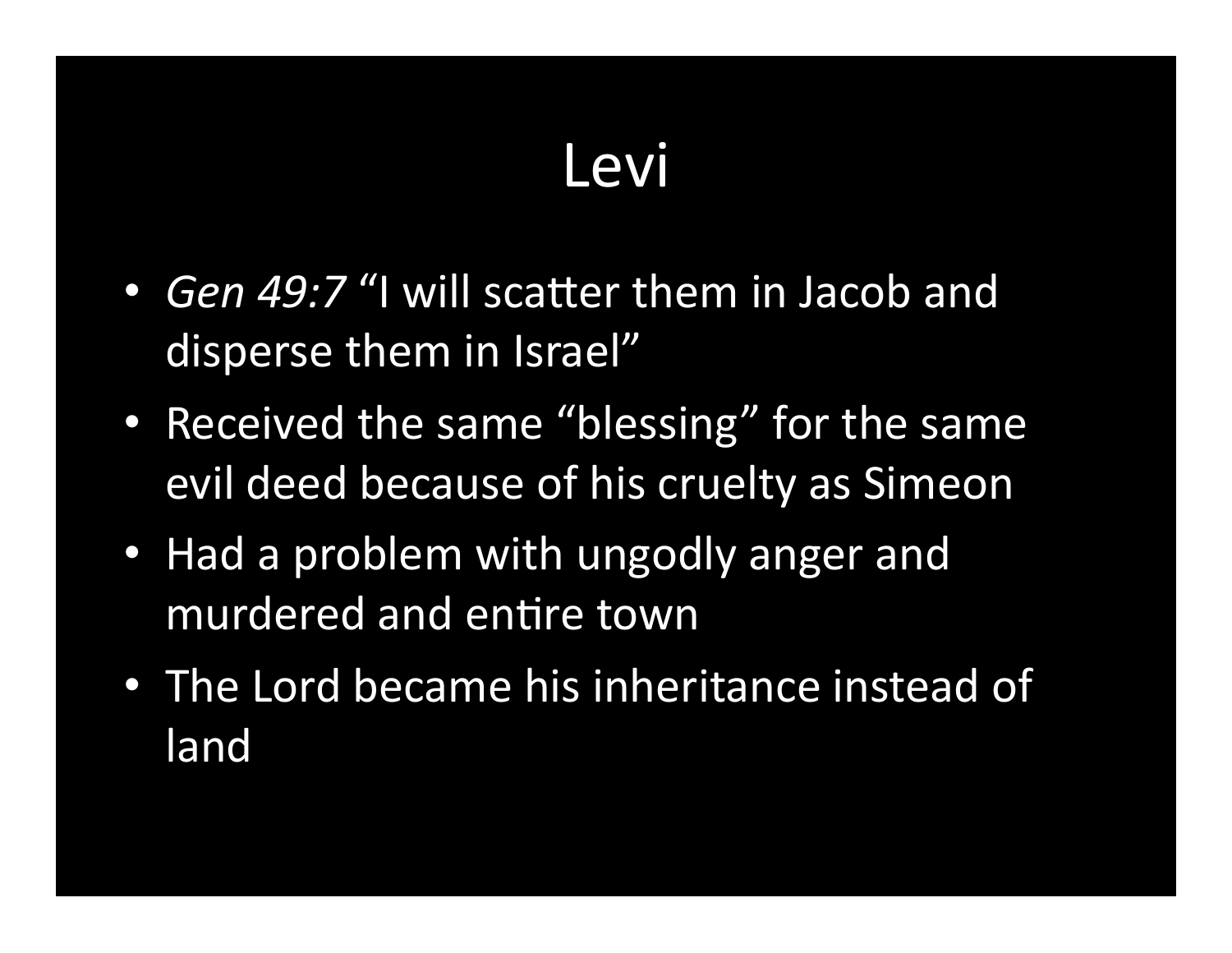## Levities

- Never had inheritance of their own, no large tract of land
- Redeemed themselves against idolatry in days of Moses
	- $-$  *Exodus 32:26* "So he stood at the entrance to the camp and said, "Whoever is for the LORD, come to me." And all the Levites rallied to him.
- Became a Priestly tribe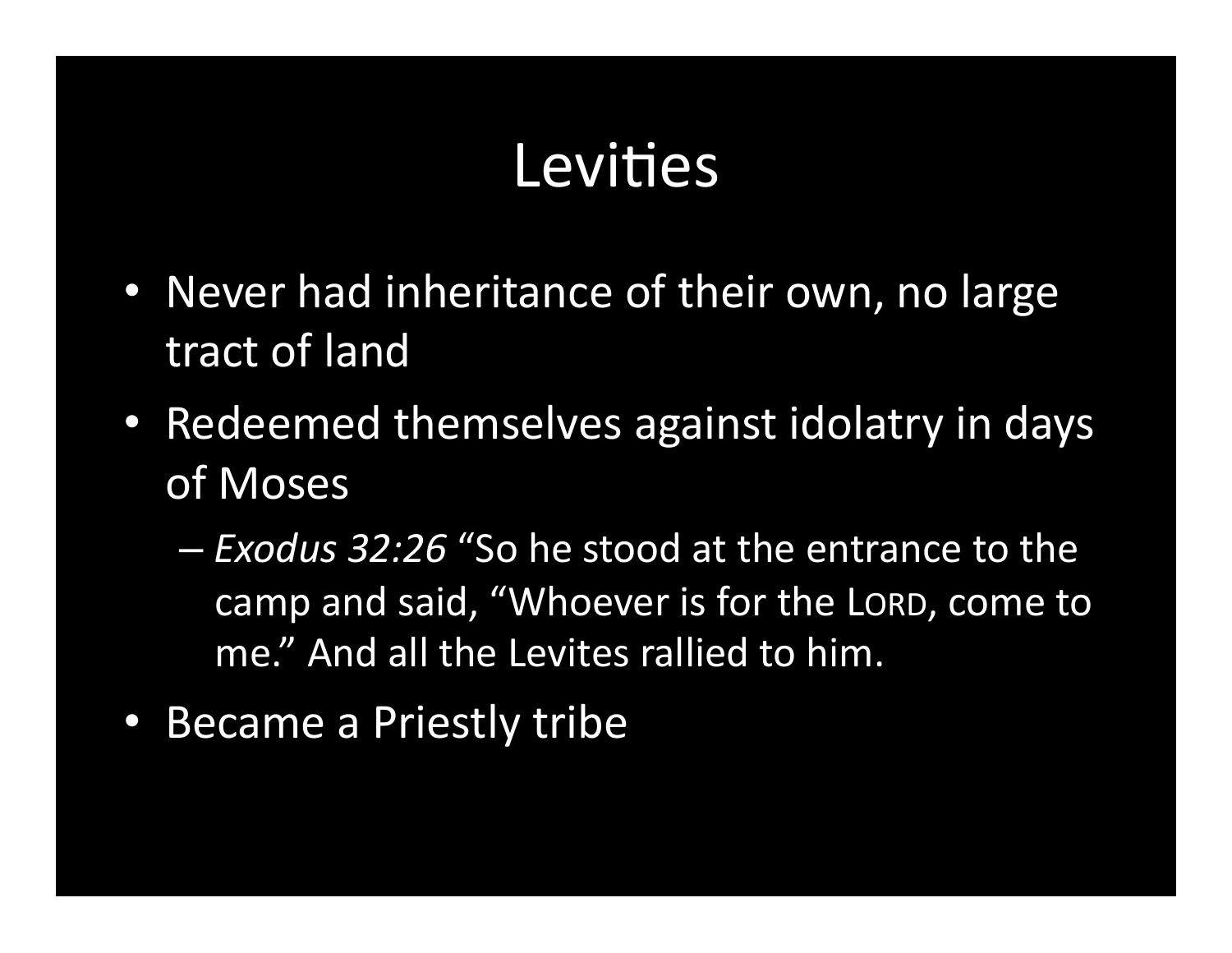#### Genesis 49:8-9

Judah, your brothers will praise you; your hand will be on the neck of your enemies; your father's sons will bow down to you. You are a lion's cub, Judah; you return from the prey, my son. Like a lion he crouches and lies down, like a lioness—who dares to rouse him?

A picture of strength, health and power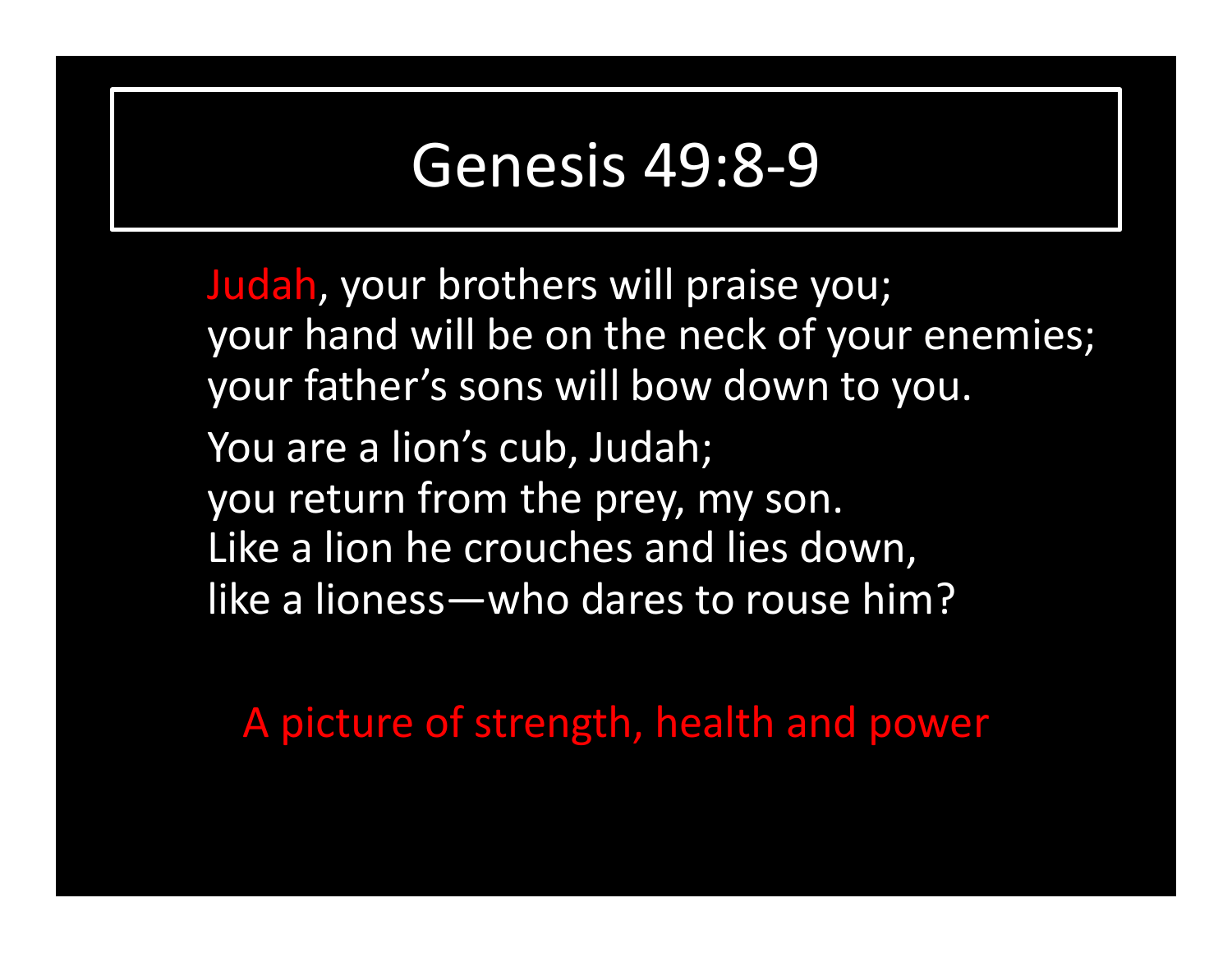The scepter will not depart from Judah, nor the ruler's staff from between his feet, until he to whom it belongs (Shiloh) shall come and the obedience of the nations shall be his.

A promise of a dynasty of kings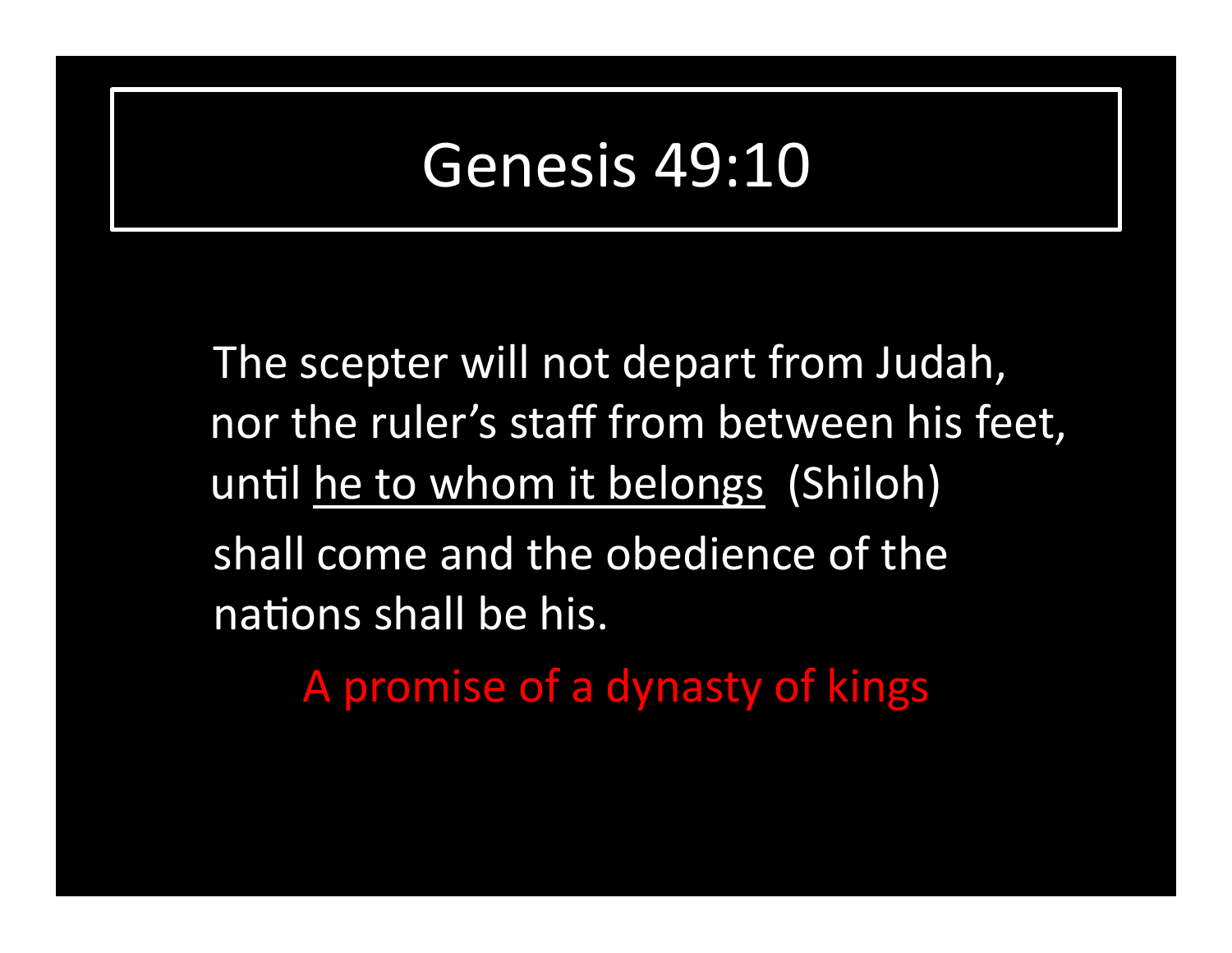### Genesis 49:11-12

He will tether his donkey to a vine, his colt to the choicest branch; he will wash his garments in wine, his robes in the blood of grapes.  $12$  His eyes will be darker than wine, his teeth whiter than milk.

A description of the material abundance of Judah. Choice land for vineyards.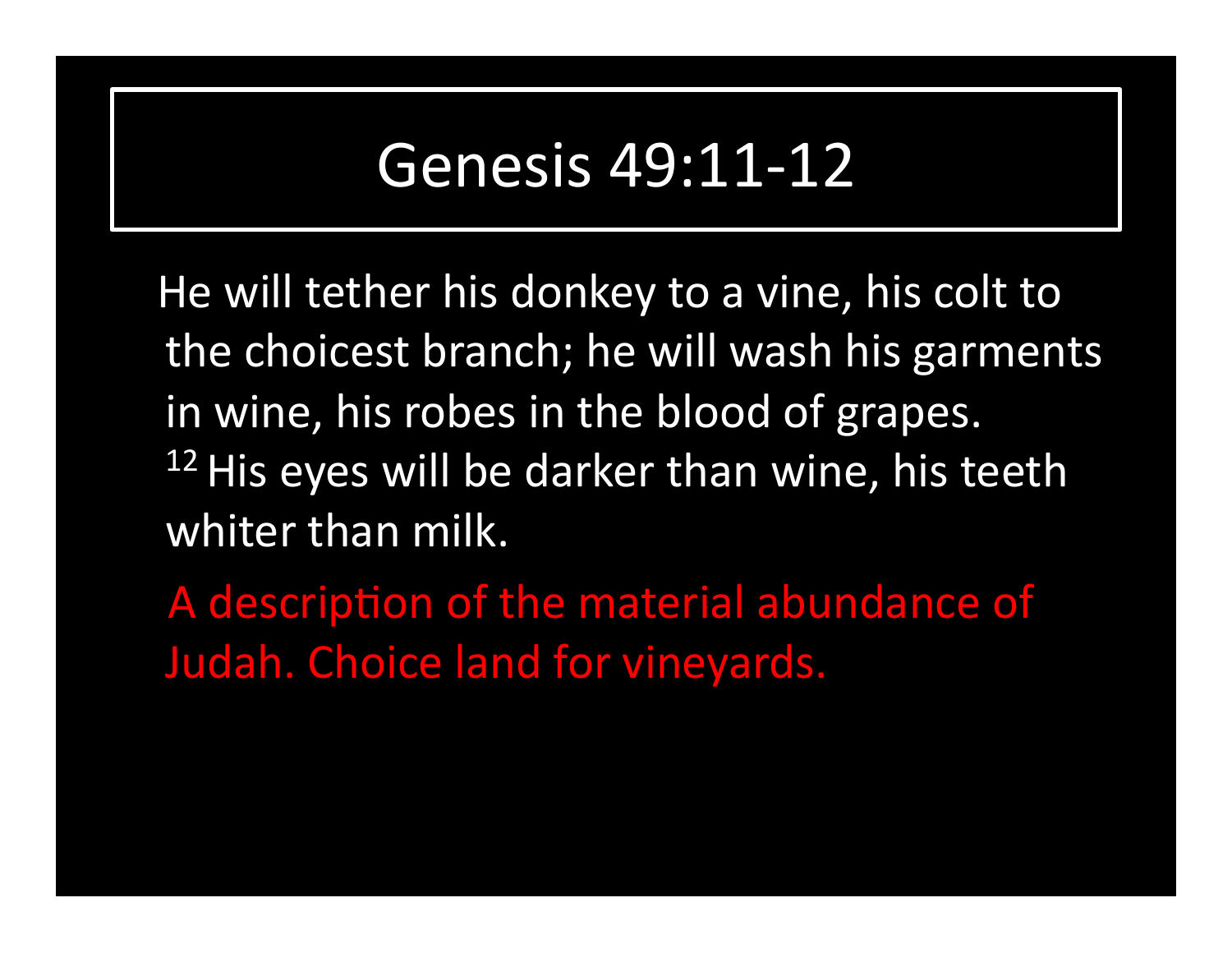# Judah

- Judah would have the ruling power and leadership of the 1st born birthright
- Received the patriarchal dominion and responsibility of the firstborn as head of the family
- An example of God's grace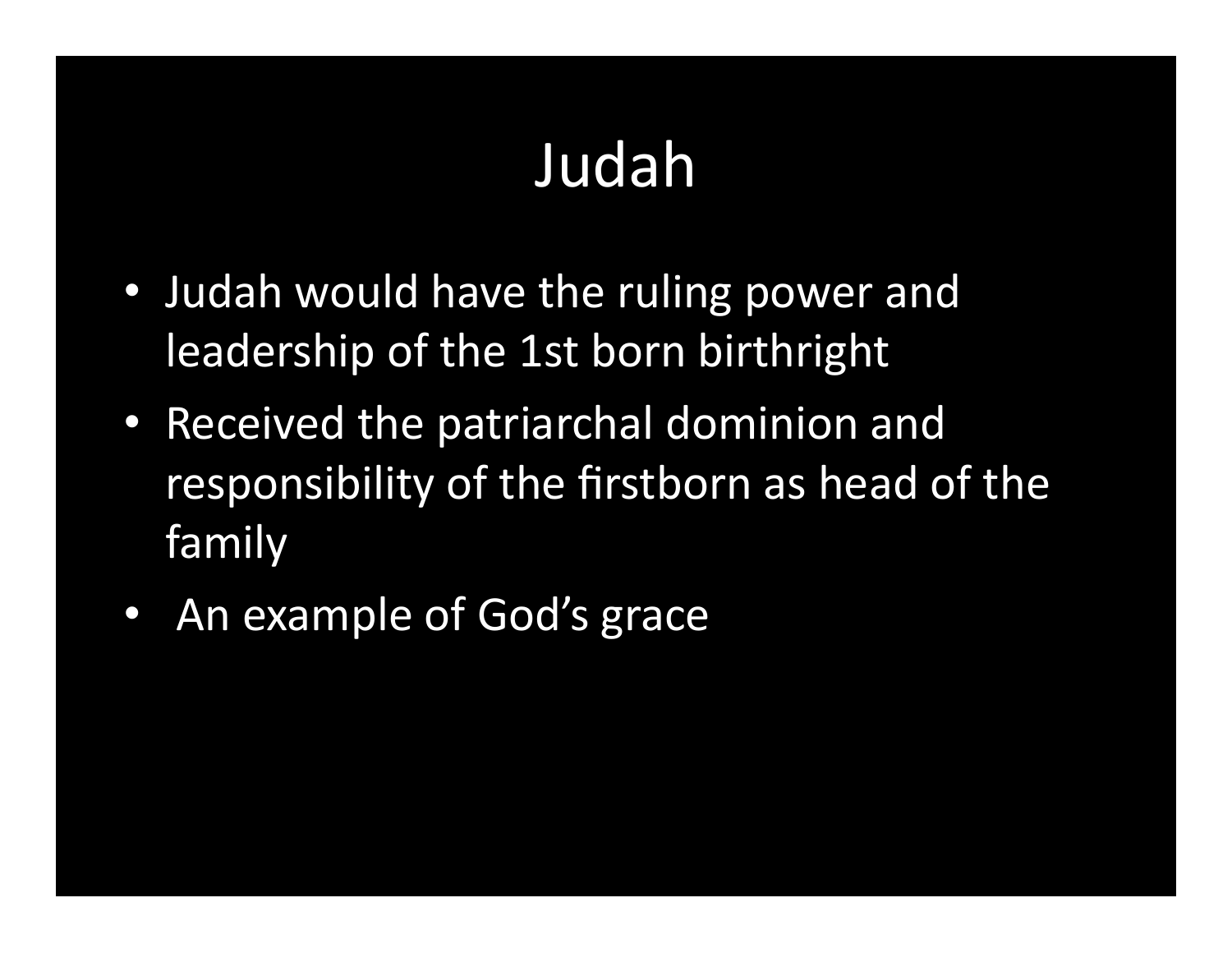## Judah-Ruling Position Genesis 49:8-9

- Judah would have the ruling power and leadership of the 1st born birthright
- Given the scepter (a symbol of royal command) the ruling position
- Praise, lion, scepter, lawgiver, obedience of the people a reference to ruling position
- The other tribes would bow done to Judah's descendants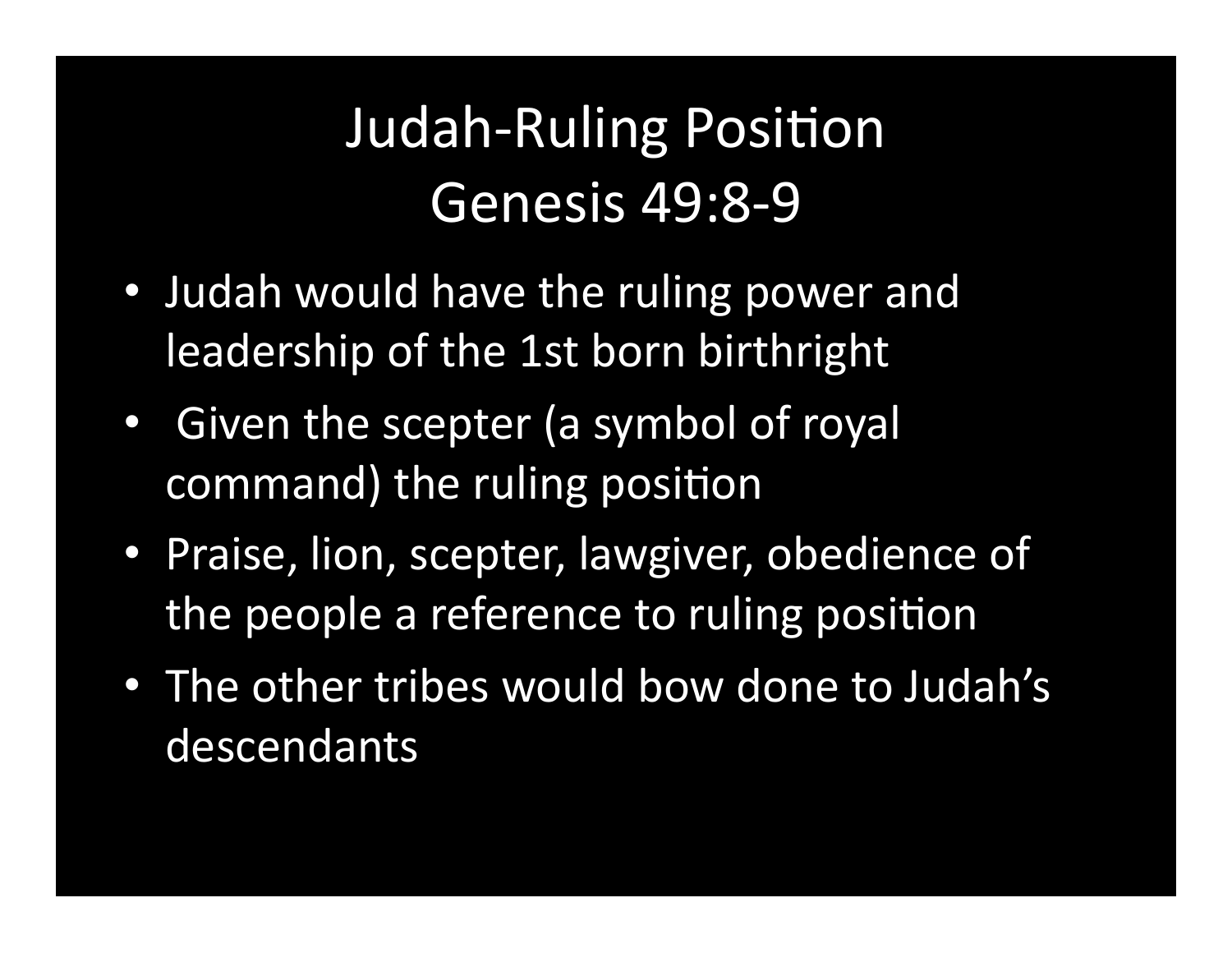# Judah-Ruling Position Genesis 49:8-9

- Dynasty of Kings
- The scepter will not depart from Judah until "He whom it belongs has come" He (Shiloh)
- Judah dynasty of kings will reign until the Messiah comes
- Tribe of Judah 640 years later would produce the dynasty of kings-David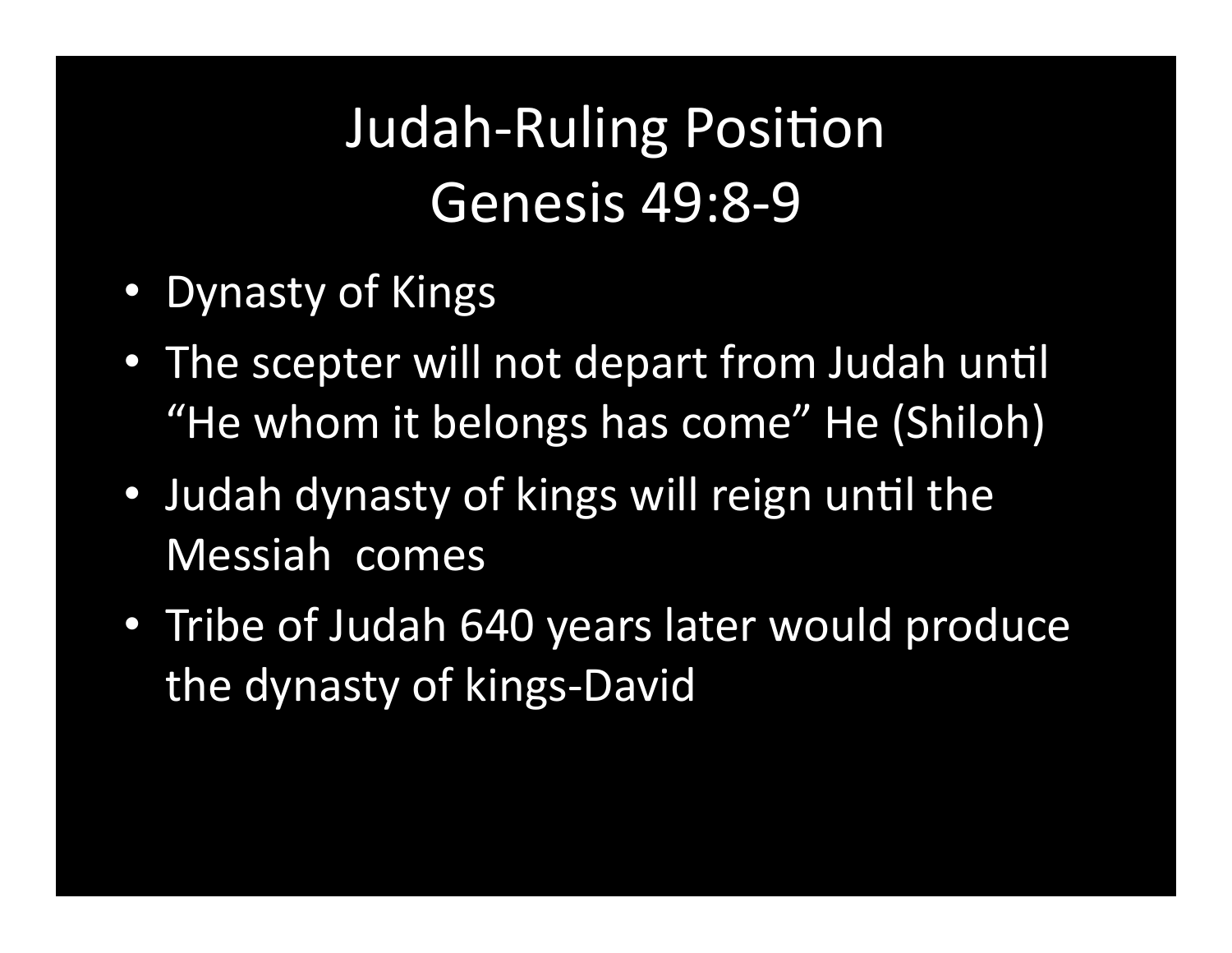## Judah-Ruling Position

- A Prince of Judah was on the throne from David until Herod
- "The scepter would not depart from Judah until Shiloh comes"
- Rabbis in Jesus day considered the absence of Judah scepter an unfilled scripture
- Jesus Christ the Messiah was living on earth at this time thus fulfilling this prophecy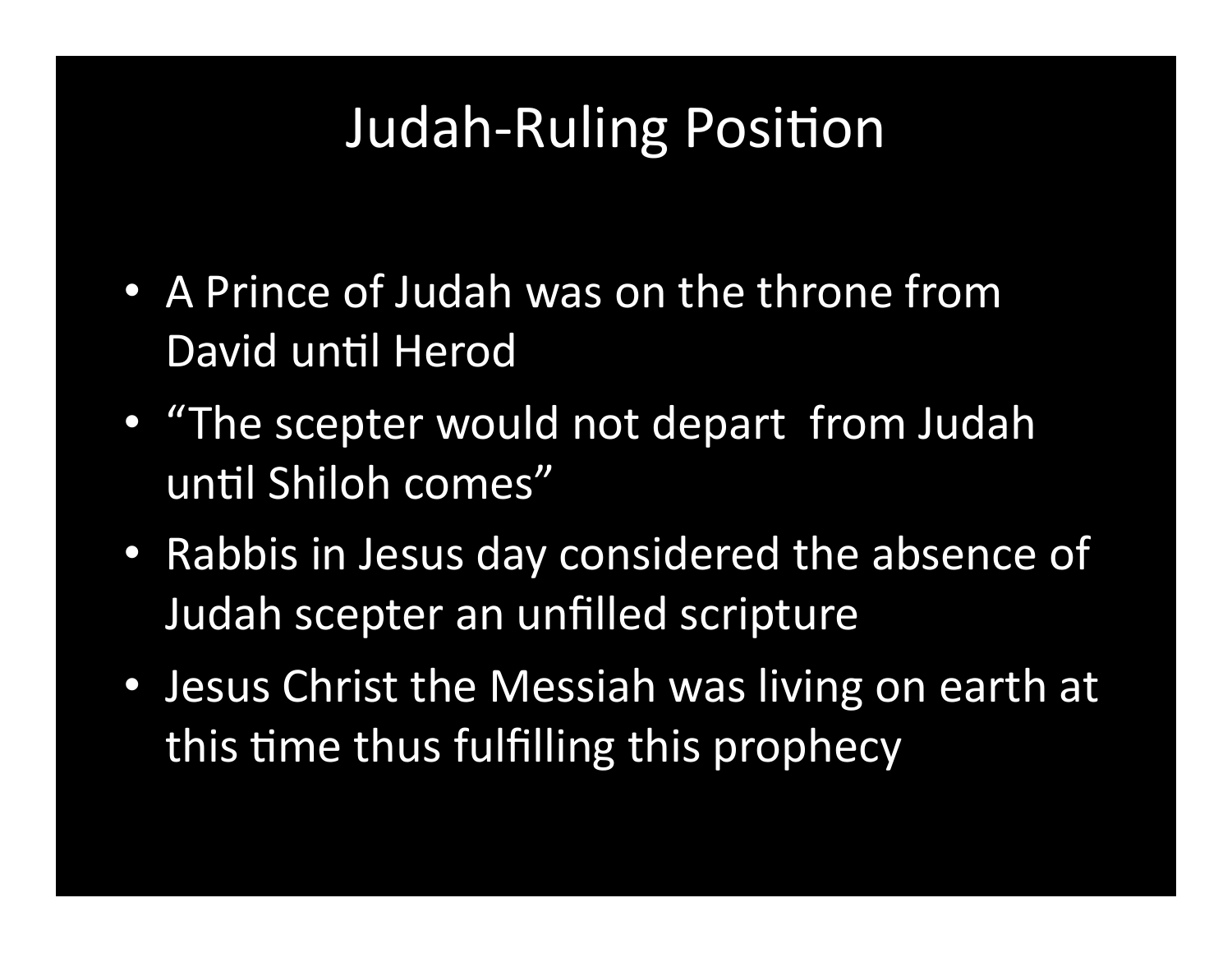## Jews

Binding Judah's donkey to the vine:

- Judah's rich land grew abundant vineyards
- Judah remained the central branch of Israel
- Became known as Jews-a name derived from Judah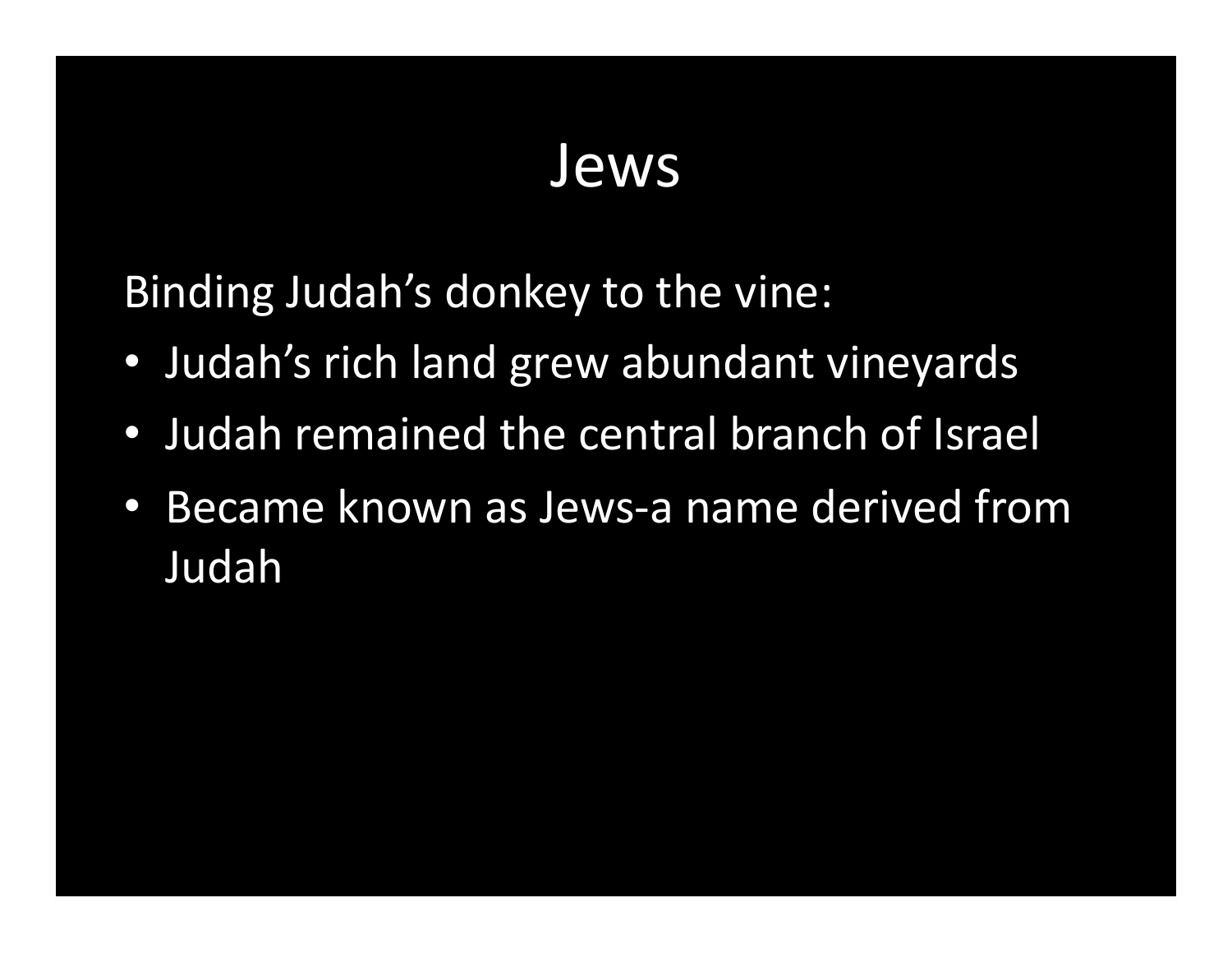**Zebulun** will live by the seashore and become a haven for ships; his border will extend toward Sidon.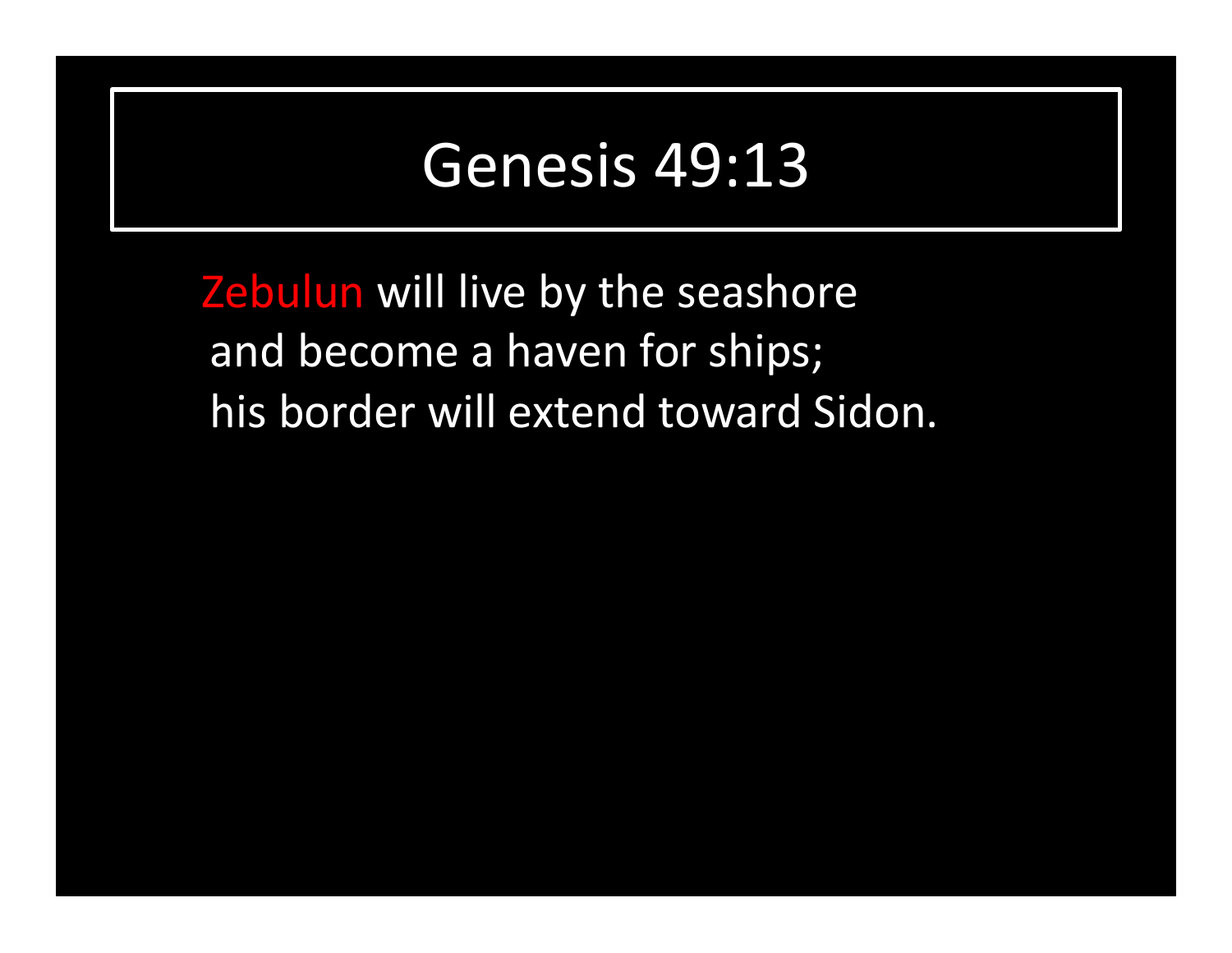# Zebulun

- The  $10^{th}$  son of Jacob
- Zebulun's land is where Jesus grew up (Nazareth)
- 11 of the 12 apostles came from Galilee
- Much of Jesus greatest ministry was in Galilee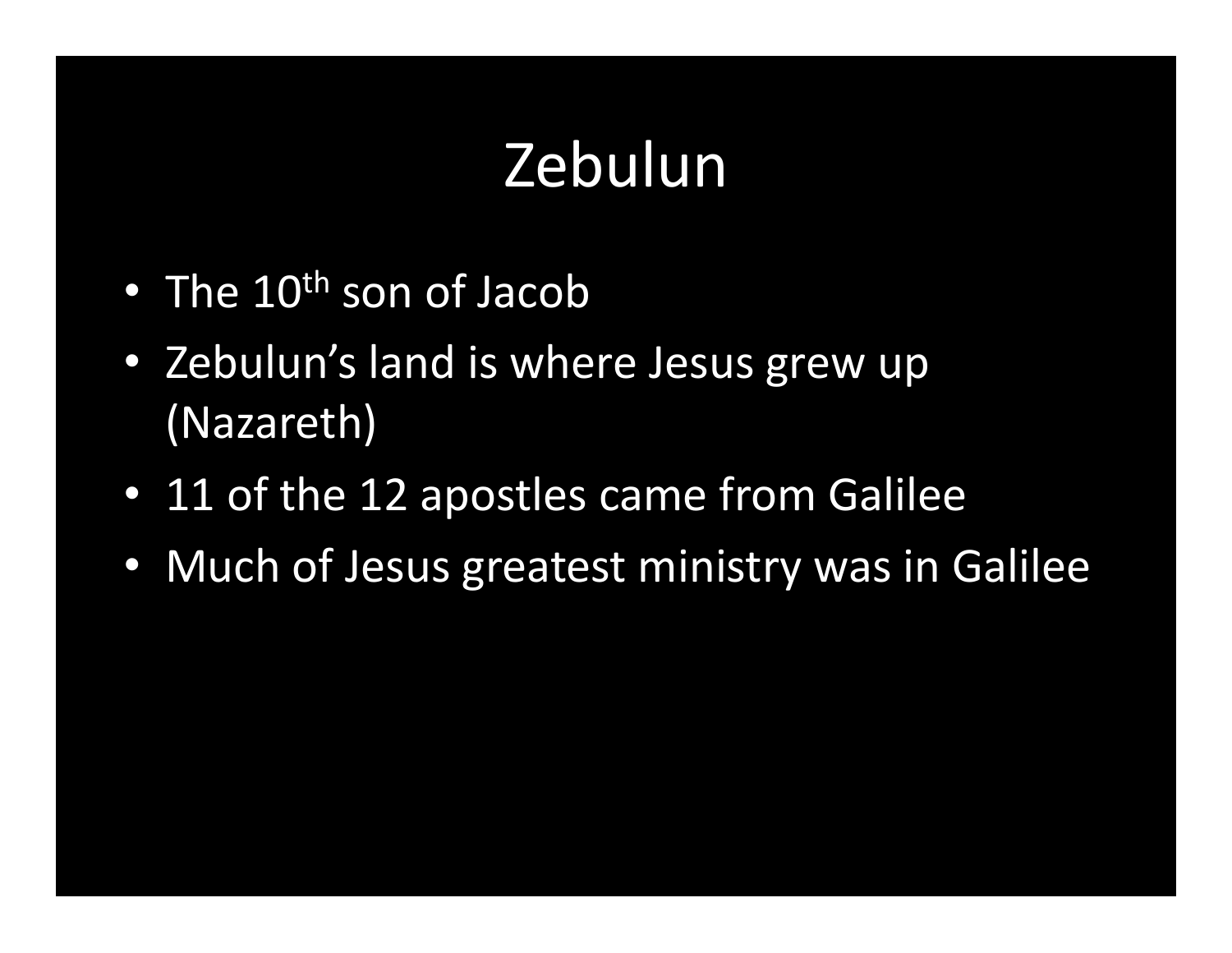# **Zebulites**

- A quiet tribe
- Enjoyed the abundance of the seas
- Bordered Zidon
- Noted faithfulness to David and had the largest number of soldiers to David's army
	- $-1$  Chron 12:33 of Zebulon there were 50,000 who went out to battle, expert in war with all weapons of war, stouthearted men who could keep ranks.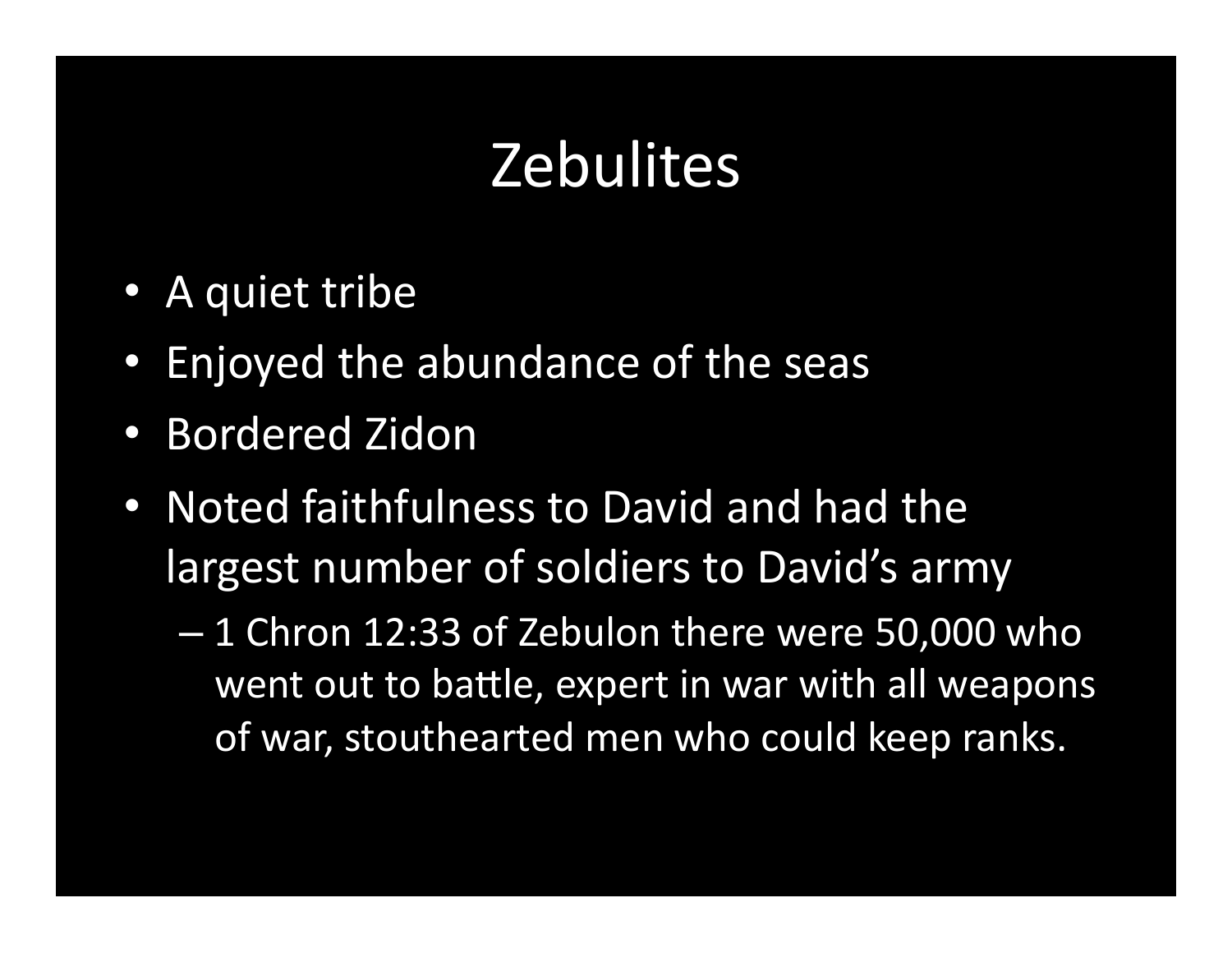### Genesis 49:14-15

"Issachar is a rawboned donkey lying down among the sheep pens.<sup>15</sup> When he sees how good is his resting place and how pleasant is his land, he will bend his shoulder to the burden and submit to forced labor. "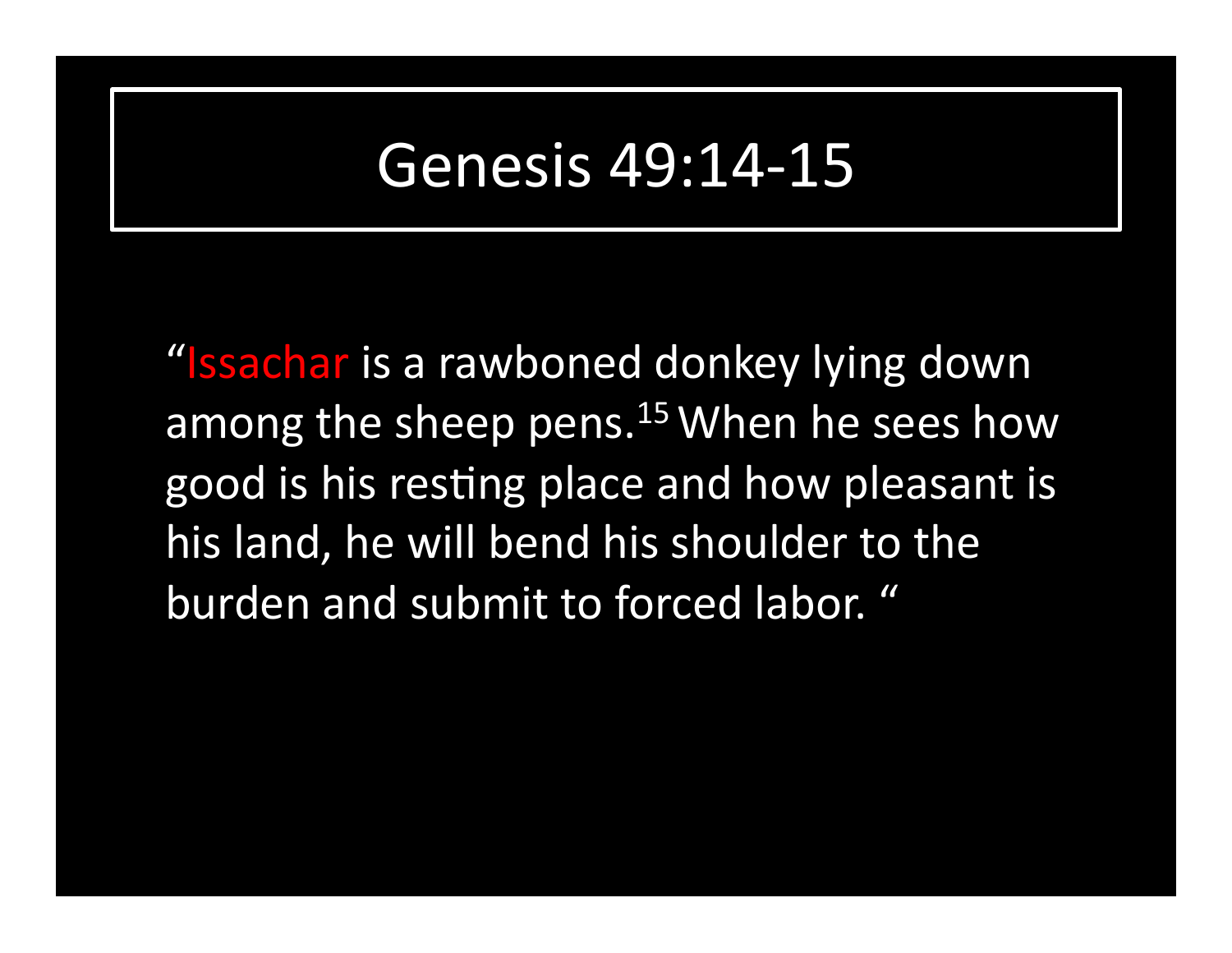## Issachar

- His strength-a strong donkey
	- $-$  In war-64,300 men-Numbers 26:25 and 87,000 men in 1 Chronicles 7:5
- In wisdom-1 Chronicles  $12:32 -$  "men that had an understanding of the times, to know what Israel ought to do"
- In work "he will bend his shoulder to the burden"
- His satisfaction-Genesis 49:15a "he sees how good is his resting place and how pleasant is his land
- His servitude-Genesis 49:15b "and submit to forced labor."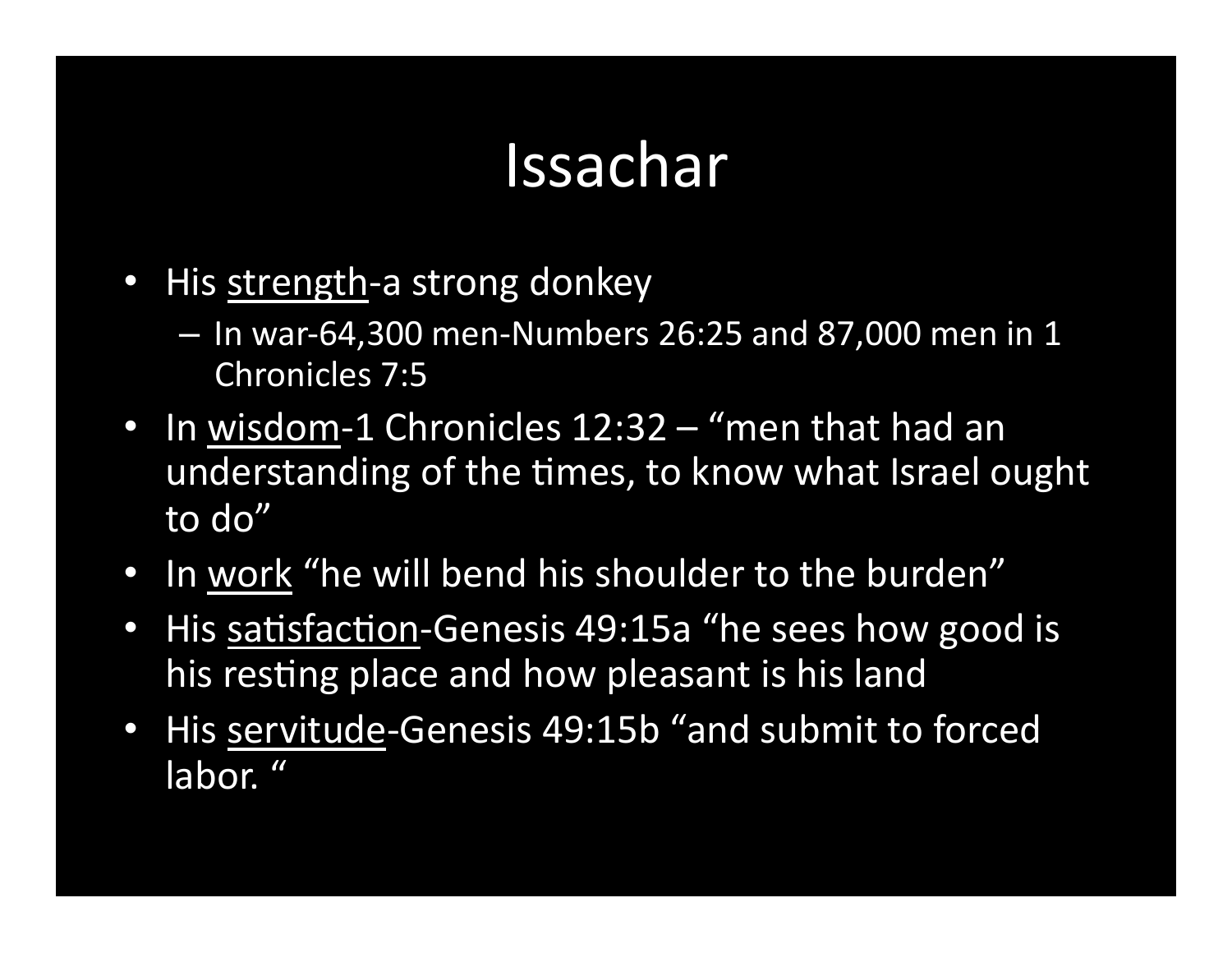## Issachar

- Strong but docile and lazy
- Will enjoy his new land to the point he would live there as a slave rather than fight
- The land was rich and produced abundant crops but also invited thieves and captors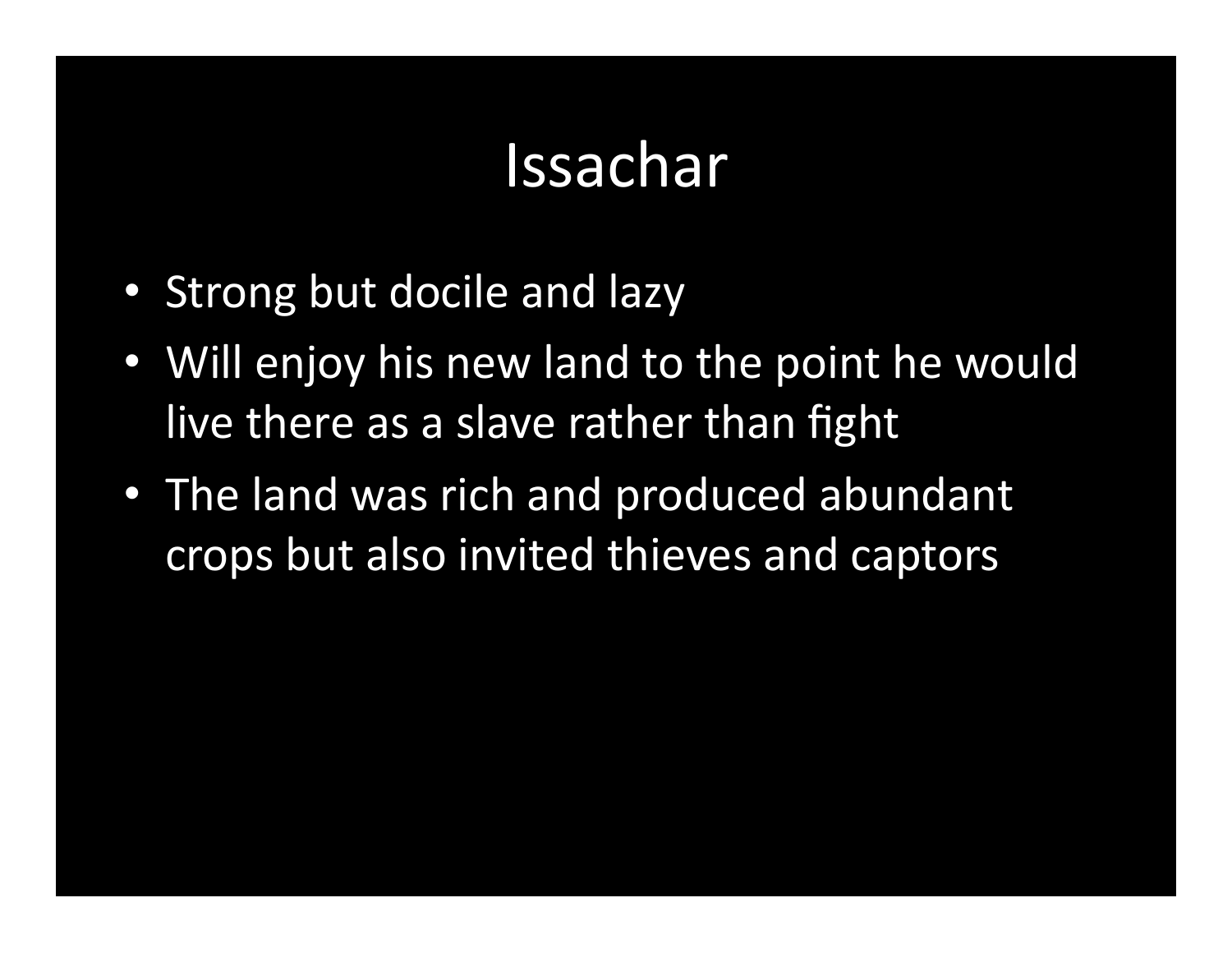## Genesis 49:16-17

Dan will provide justice for his people as one of the tribes of Israel.<sup>17</sup> Dan will be a snake by the roadside, a viper along the path, that bites the horse's heels so that its rider tumbles backward.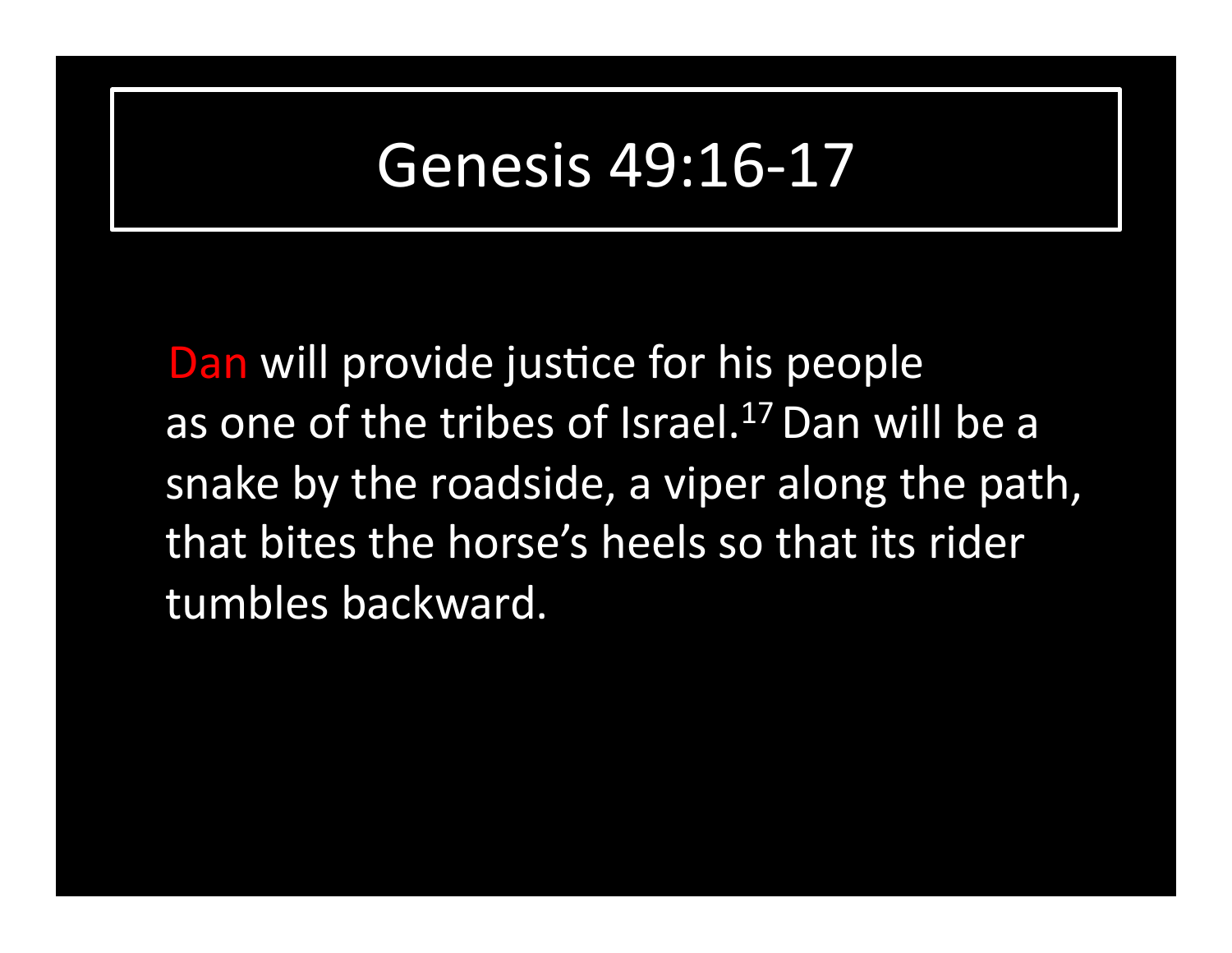# Danites

- A troublesome tribe-"A serpent by the way"
- "Serpent" may refer symbolically to idolatry
- Introduced idolatry into Israel- Judges 18:30
- Occupied smallest area of any of the tribes along northern seacoast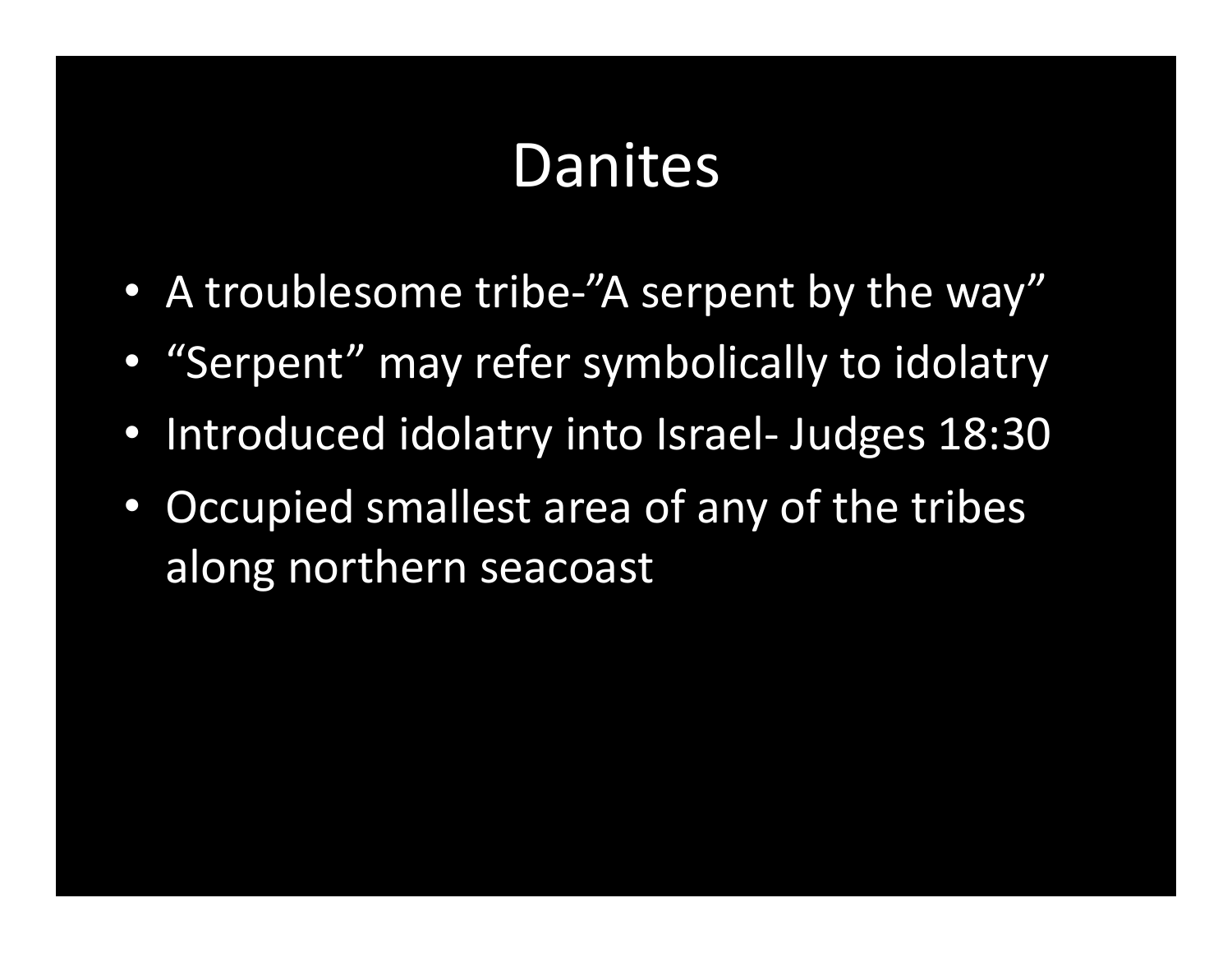# Dan

- The last mentioned in Numbers 10:25; 1 Chronicles 27:16-22
- The last inheritance in Joshua 19:48-49
- No genealogy mentioned in 1 Chronicles 2-10
- His position: judge his people-Samson was the most prominent judge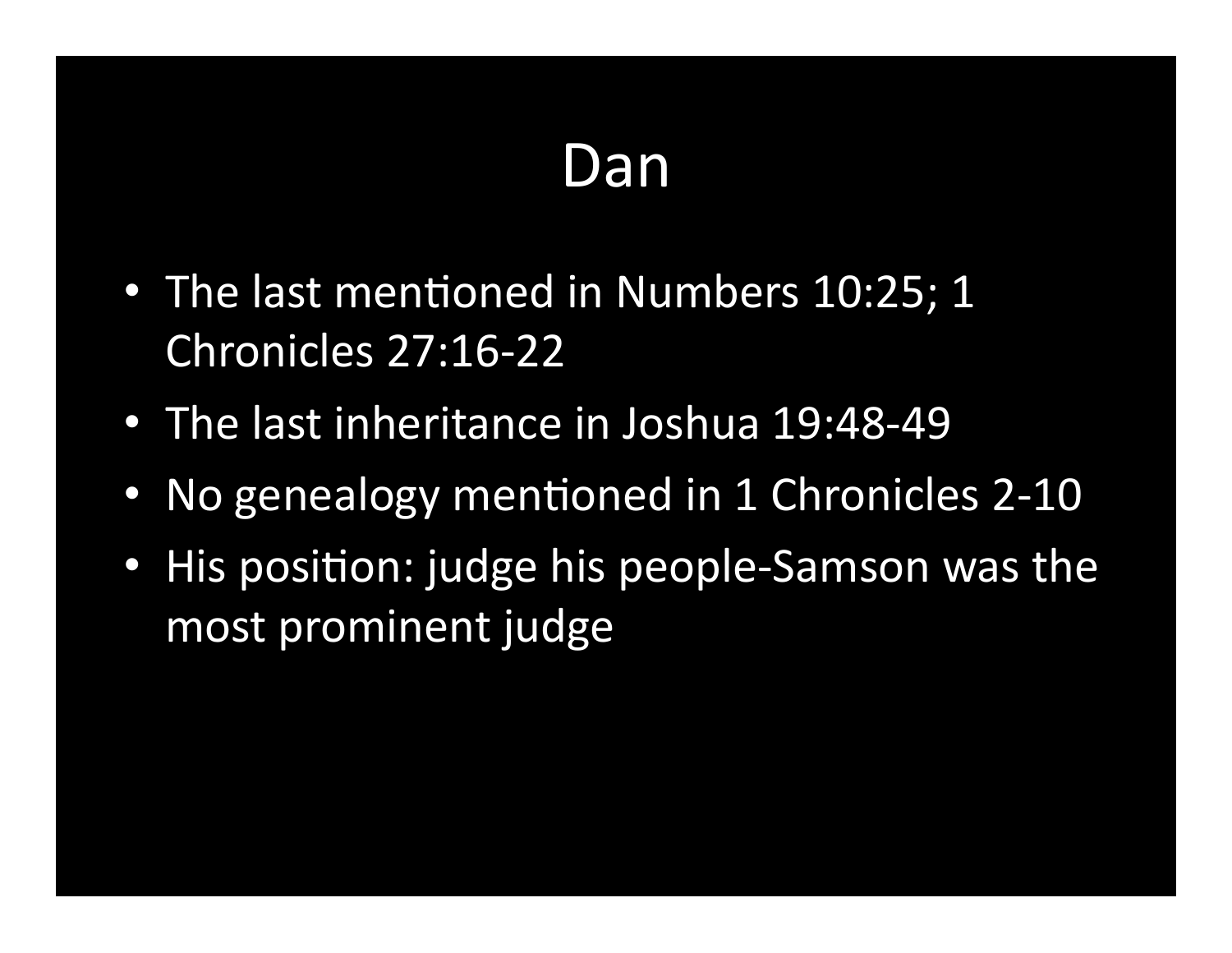#### Gad will be attacked by a band of raiders, but he will attack them at their heels.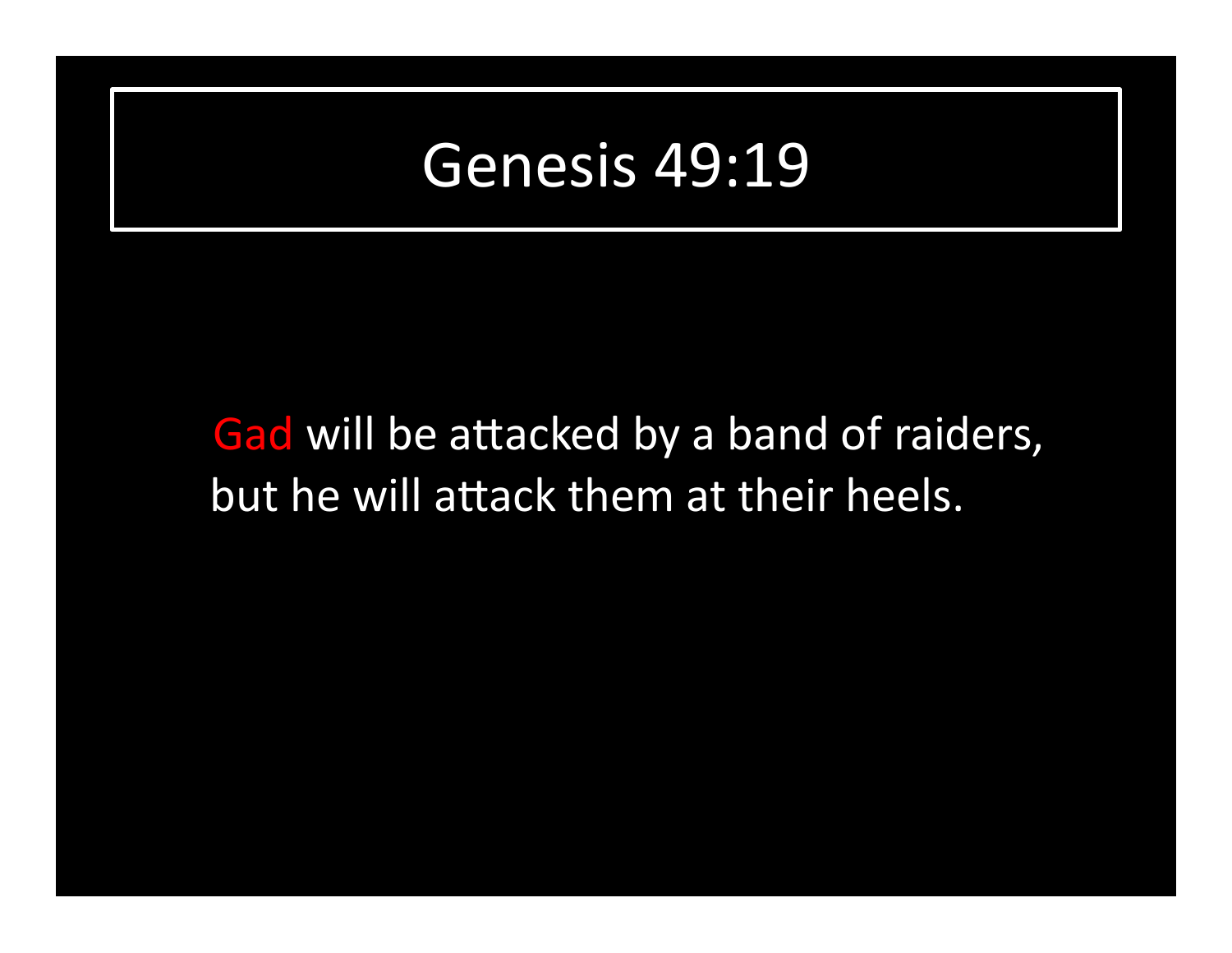#### "I look for your deliverance, O LORD.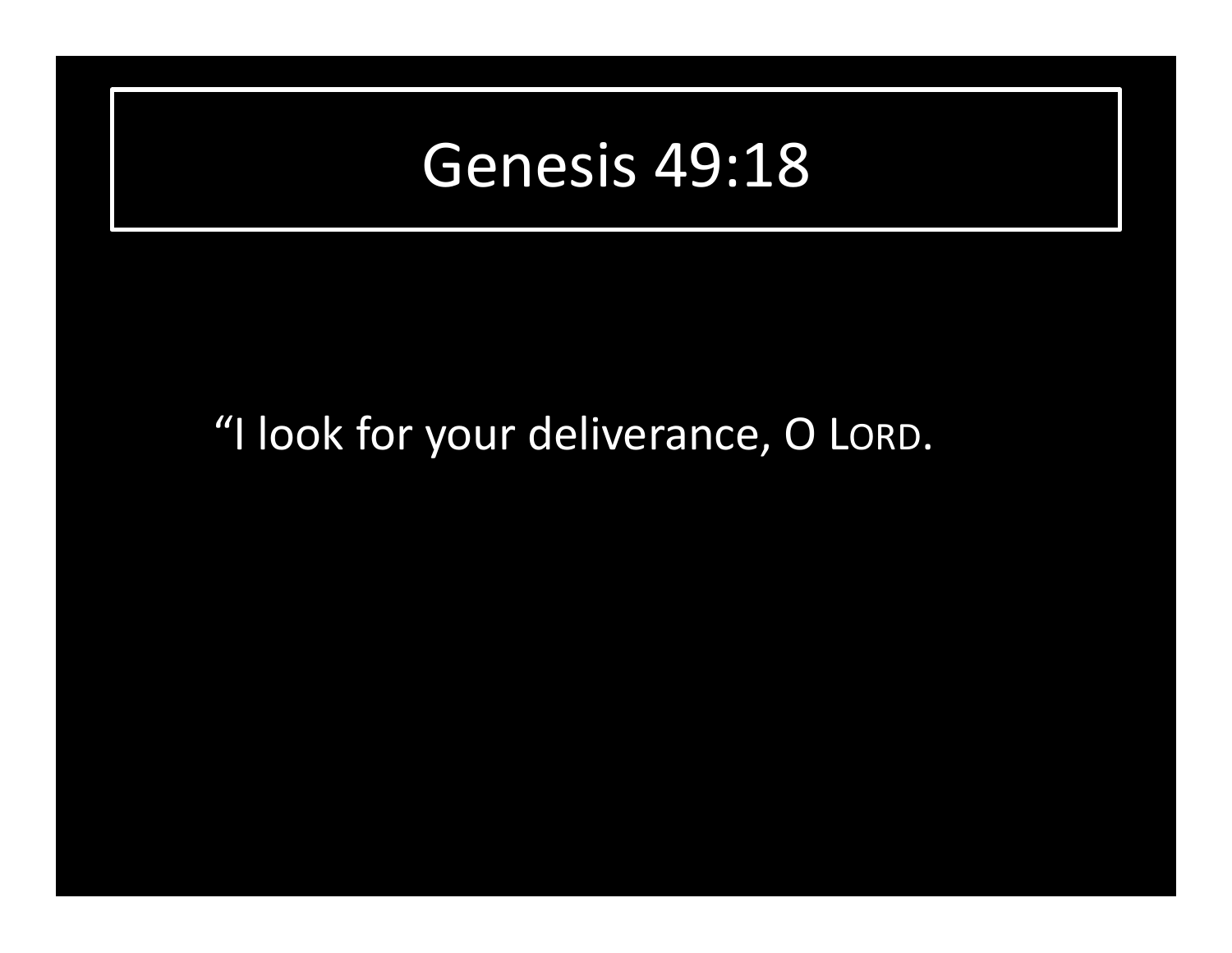# Gadities

- Chose not to cross the Jordan and be with other tribes in the promised land
- supplied many troops for David-1 Chronicles 12:14
- Battled the Ammonites and other desert peoples thus repelling them
- Jeremiah 49:1 were opposed by foreign armies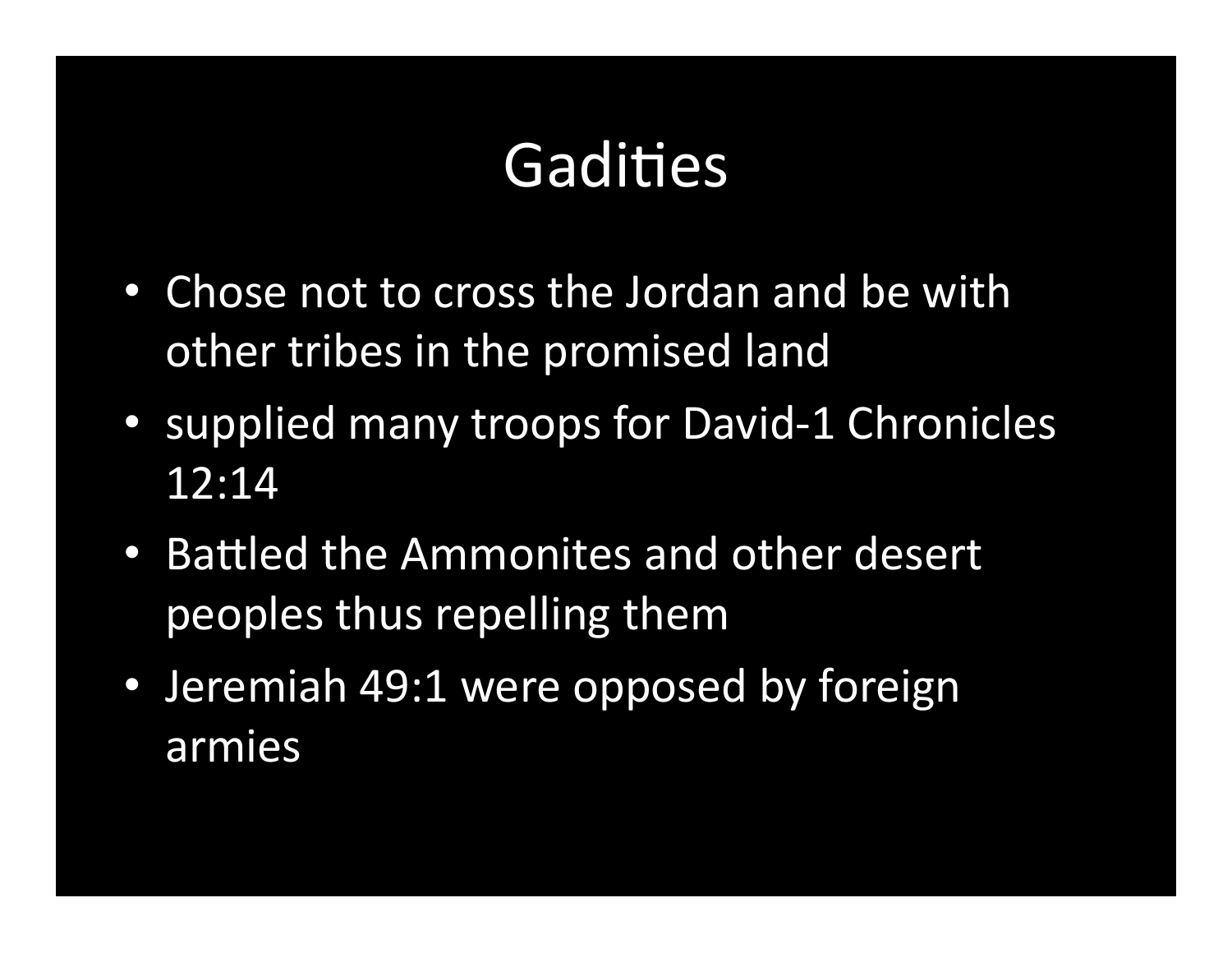## Asher's food will be rich, he will provide delicacies fit for a king.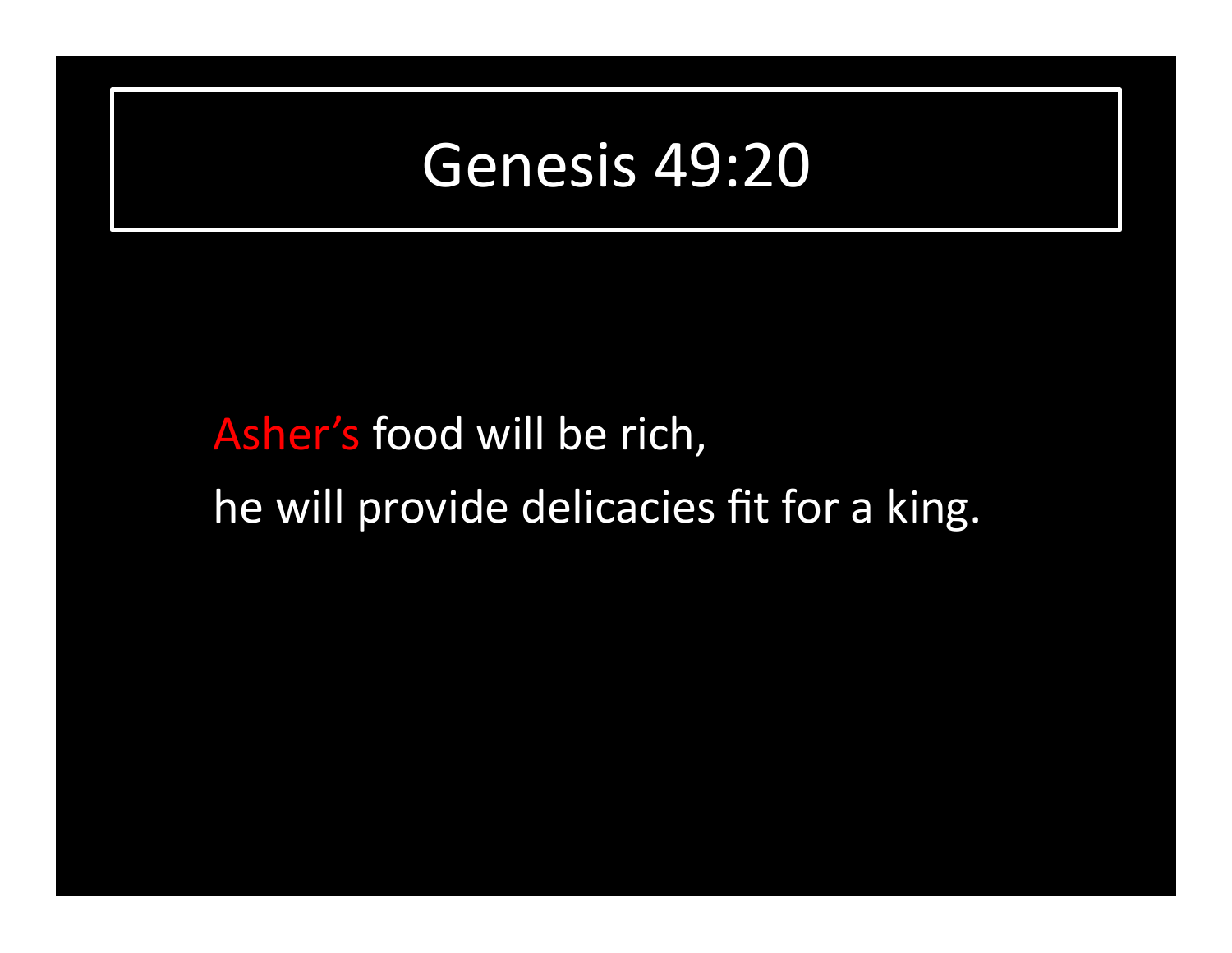## Asherites

- Enjoyed rich food and delicacies:
- His land was an area that prospered in wheat, olive oil, milk and butter-all delicacies at the time
- Carried on an export trade
- Possessed the rich northern seacoast north of Mount Carmel but did not take possession of **Tyre and Zidon**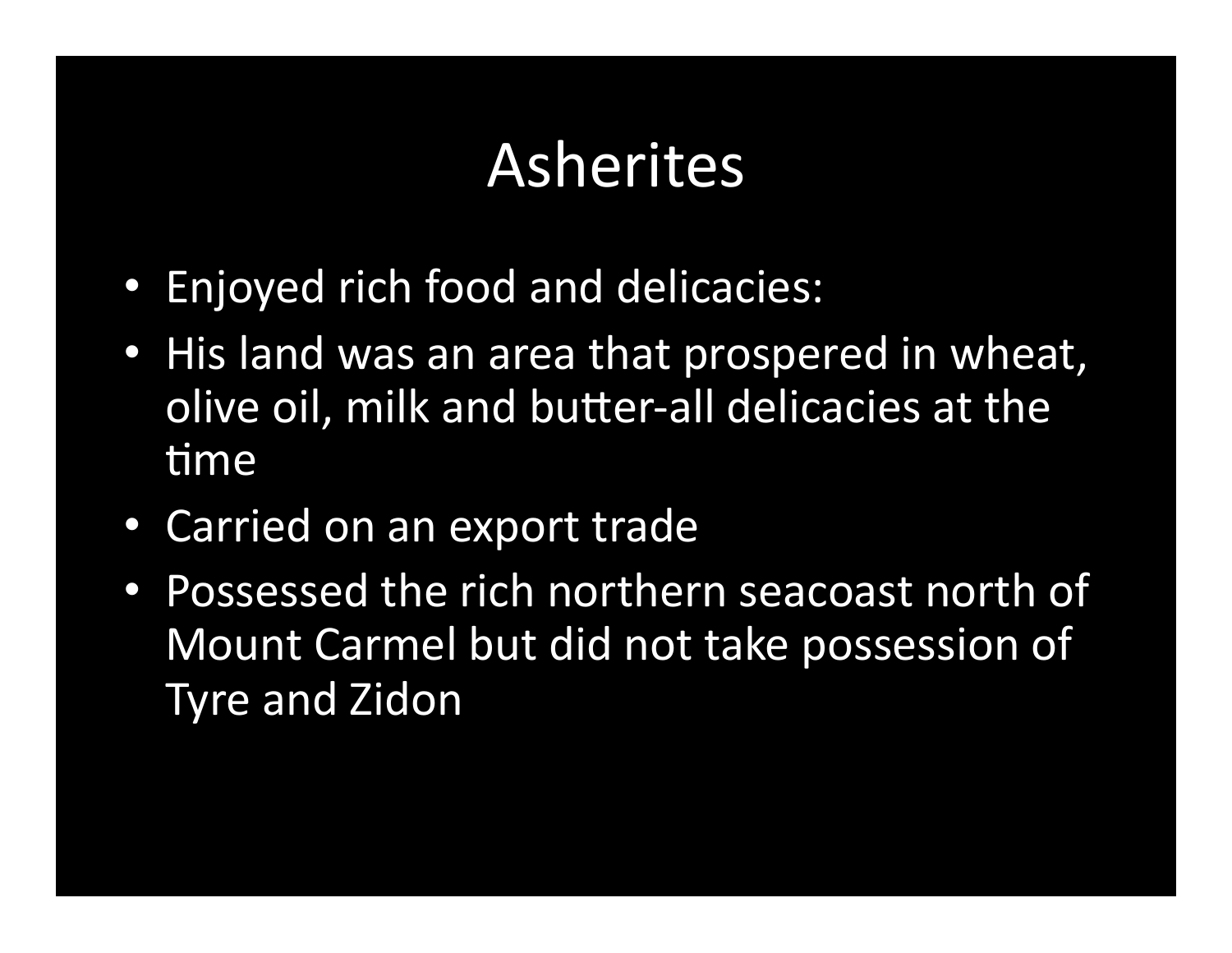#### Naphtali is a doe set free that bears beautiful fawns.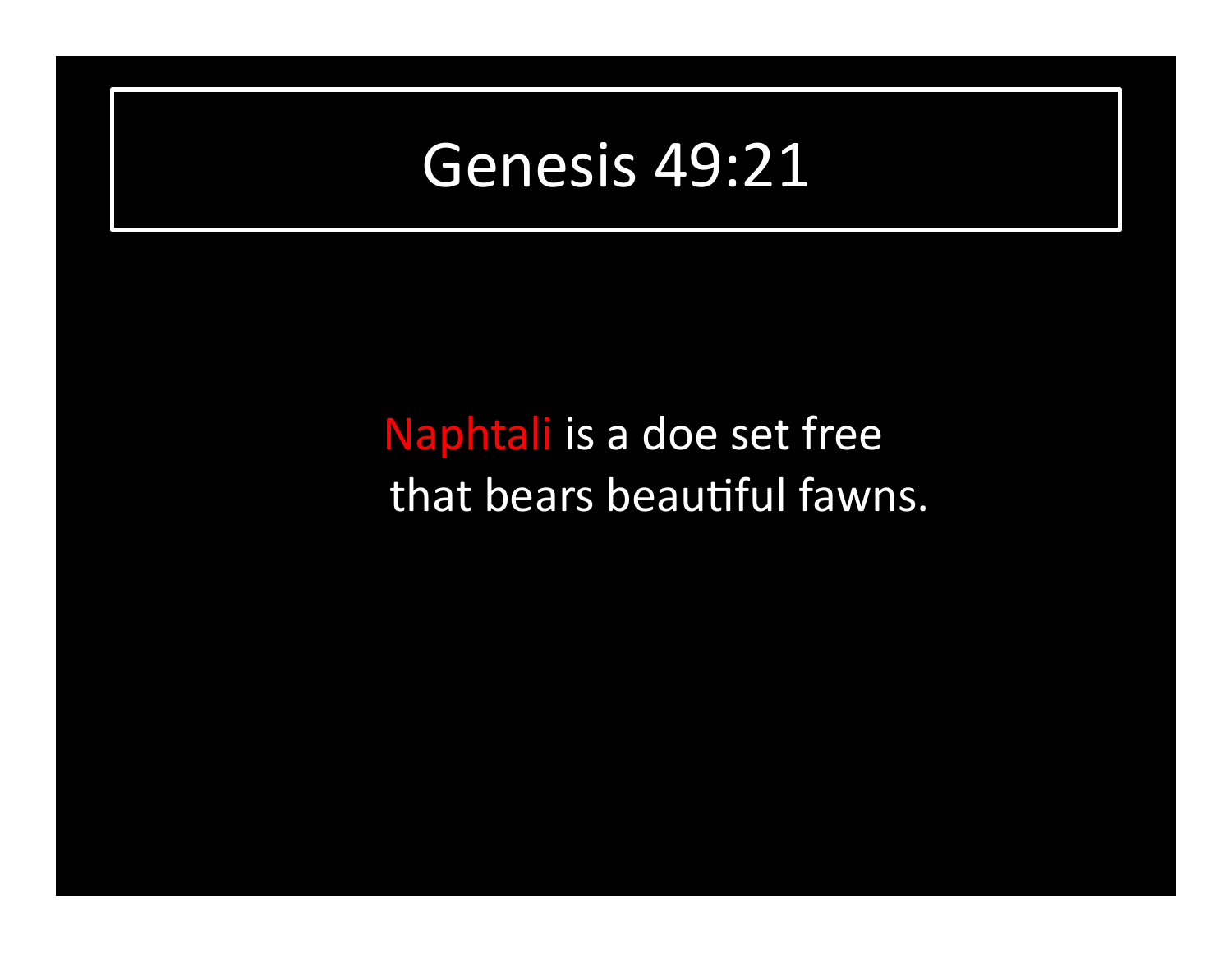# Naphtali

- "a deer let loose"-as a deer let released; energetic, wild
- The swiftness of warriors feet
- A key land portion near the Sea of Galilee
- "Bears beautiful fawns"-composers of eloquent speech and beautiful literaturefulfilled by the song of Deborah, Barak in Judges 5:1-21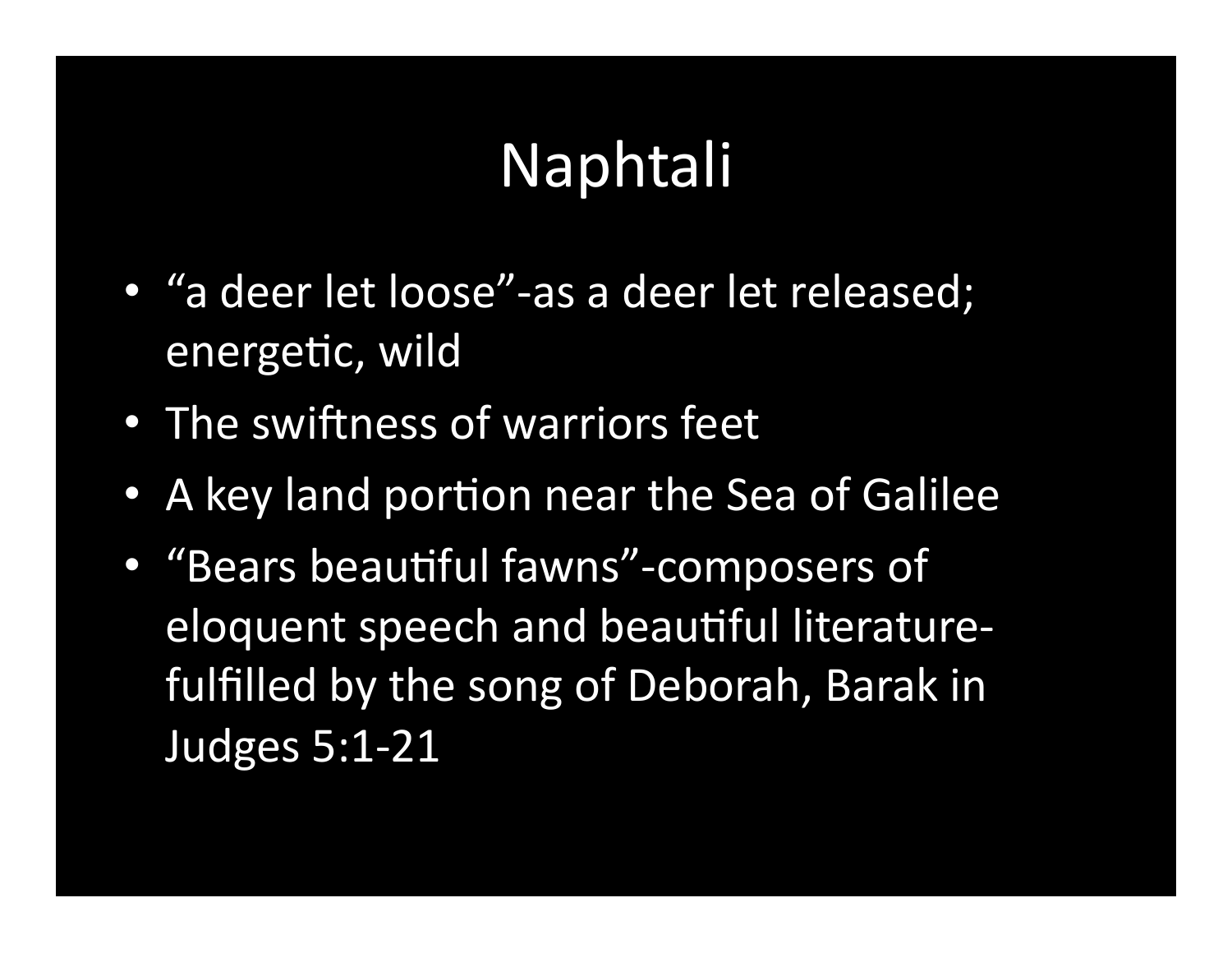# Jacob's Blessing to Joseph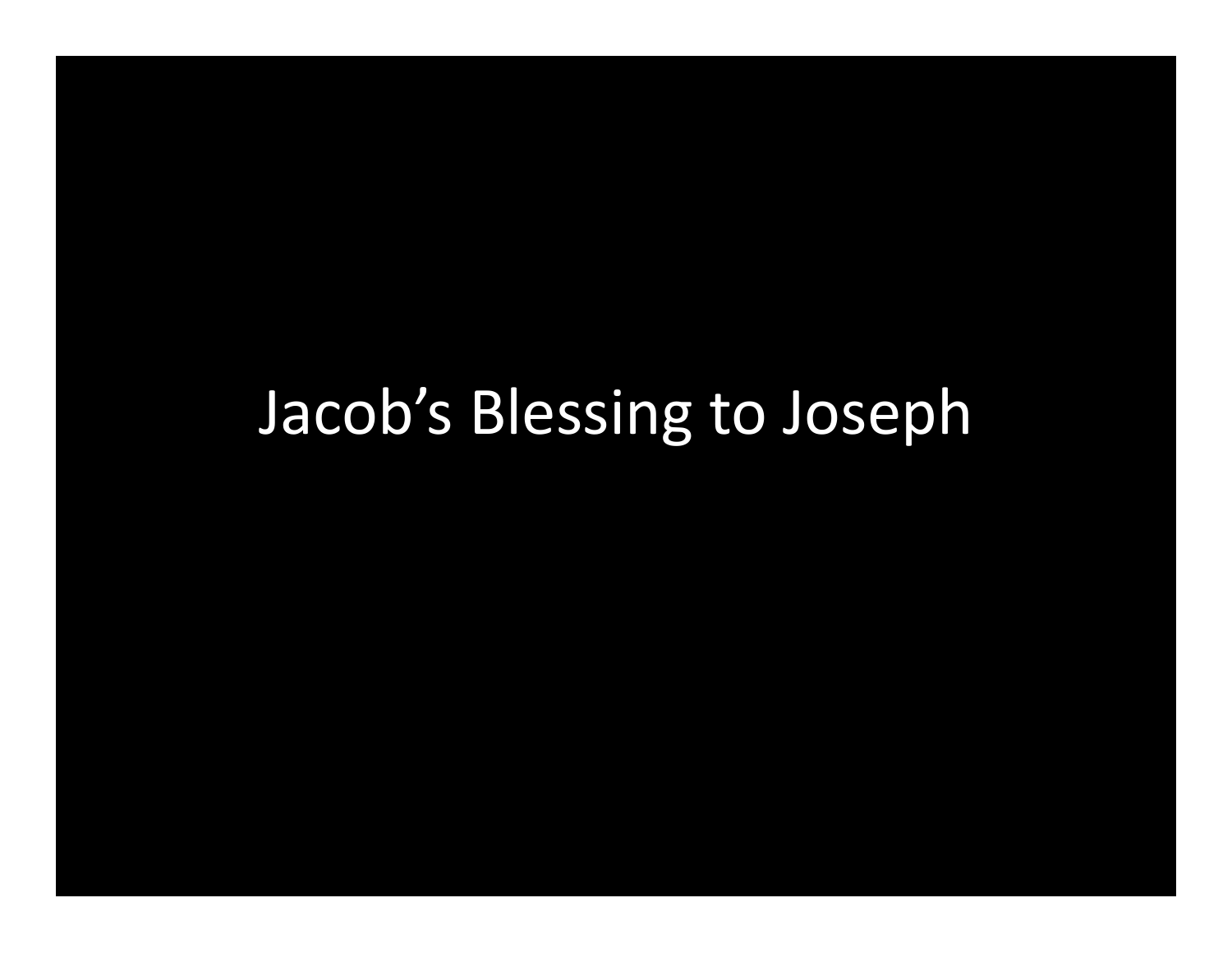## Genesis 49:22-24

Joseph is a fruitful vine, a fruitful vine near a spring, whose branches climb over a wall. <sup>23</sup> With bitterness archers attacked him; they shot at him with hostility  $24$  But his bow remained steady, his strong arms stayed limber, because of the hand of the Mighty One of Jacob, because of the Shepherd, the Rock of Israel,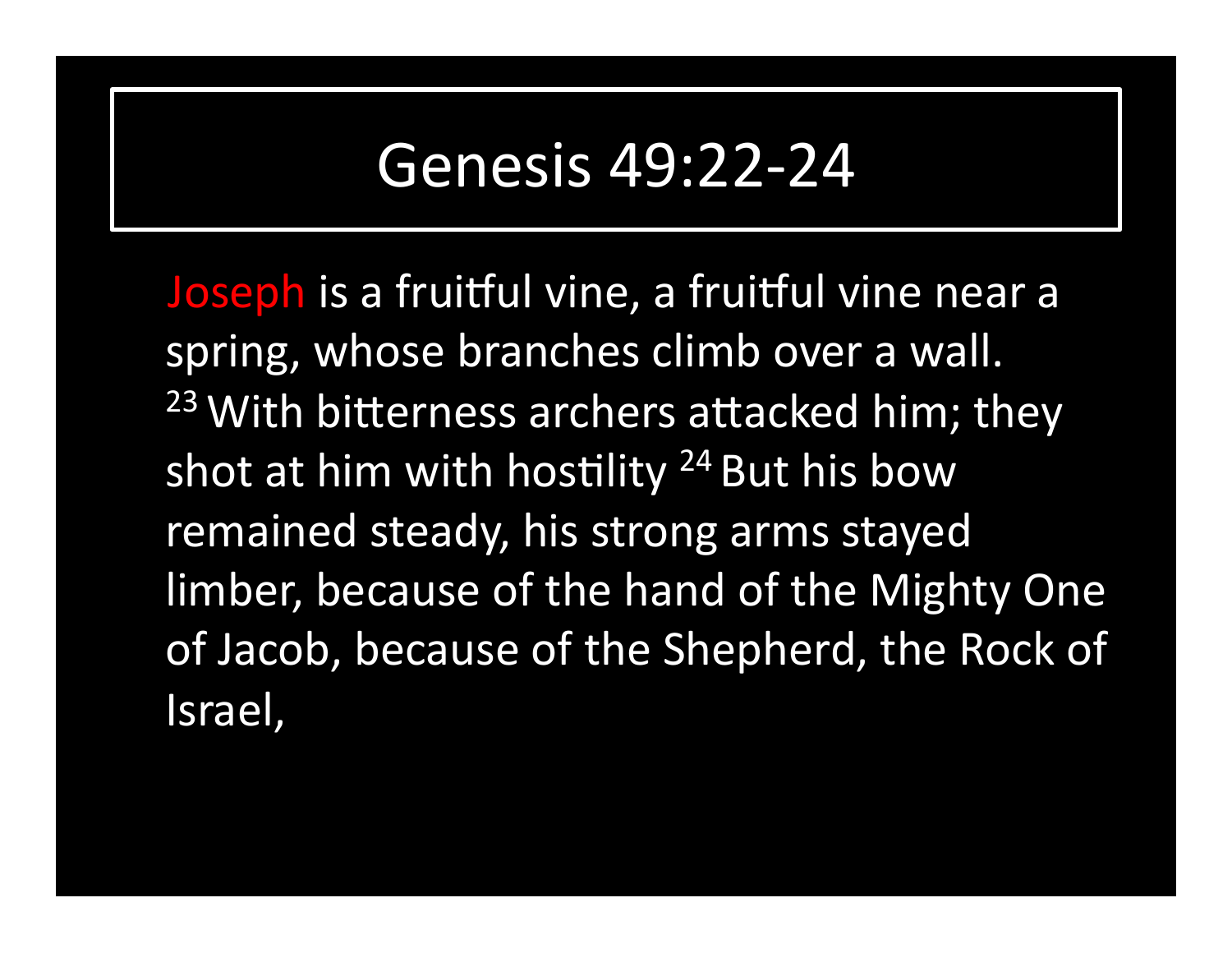### Genesis 49:25-26

because of your father's God, who helps you, because of the Almighty, who blesses you with blessings of the skies above, blessings of the deep springs below, blessings of the breast and womb.  $26$  Your father's blessings are greater than the blessings of the ancient mountains, than the bounty of the age-old hills. Let all these rest on the head of Joseph, on the brow of the prince among his brothers.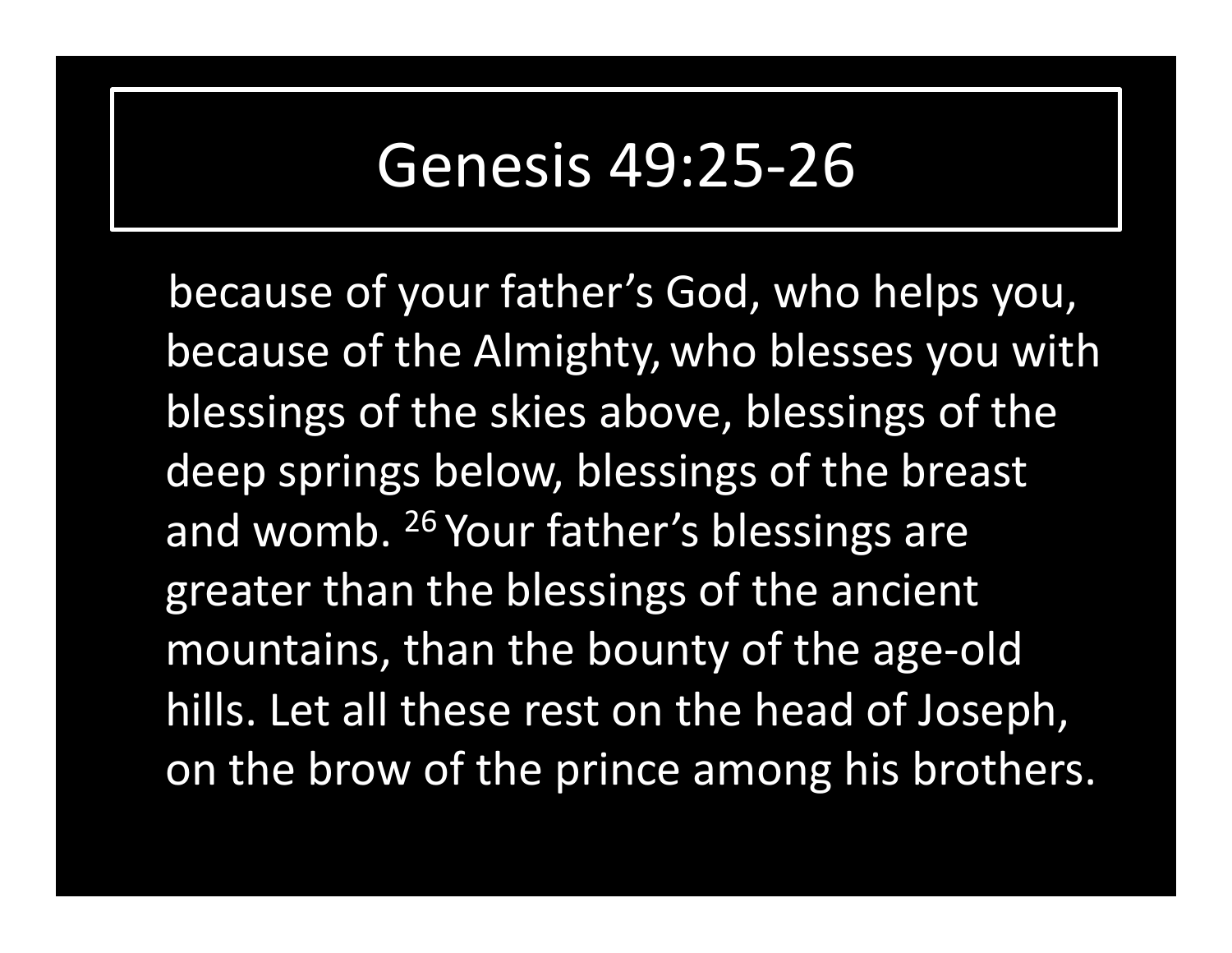## Jacob Speaks of 5 Titles of God

- Mighty One of Jacob
- The Shepherd
- The Rock of Israel
- Your father's God
- The Almighty

Jacob knows God and it is the Almighty who has brought blessings to the family.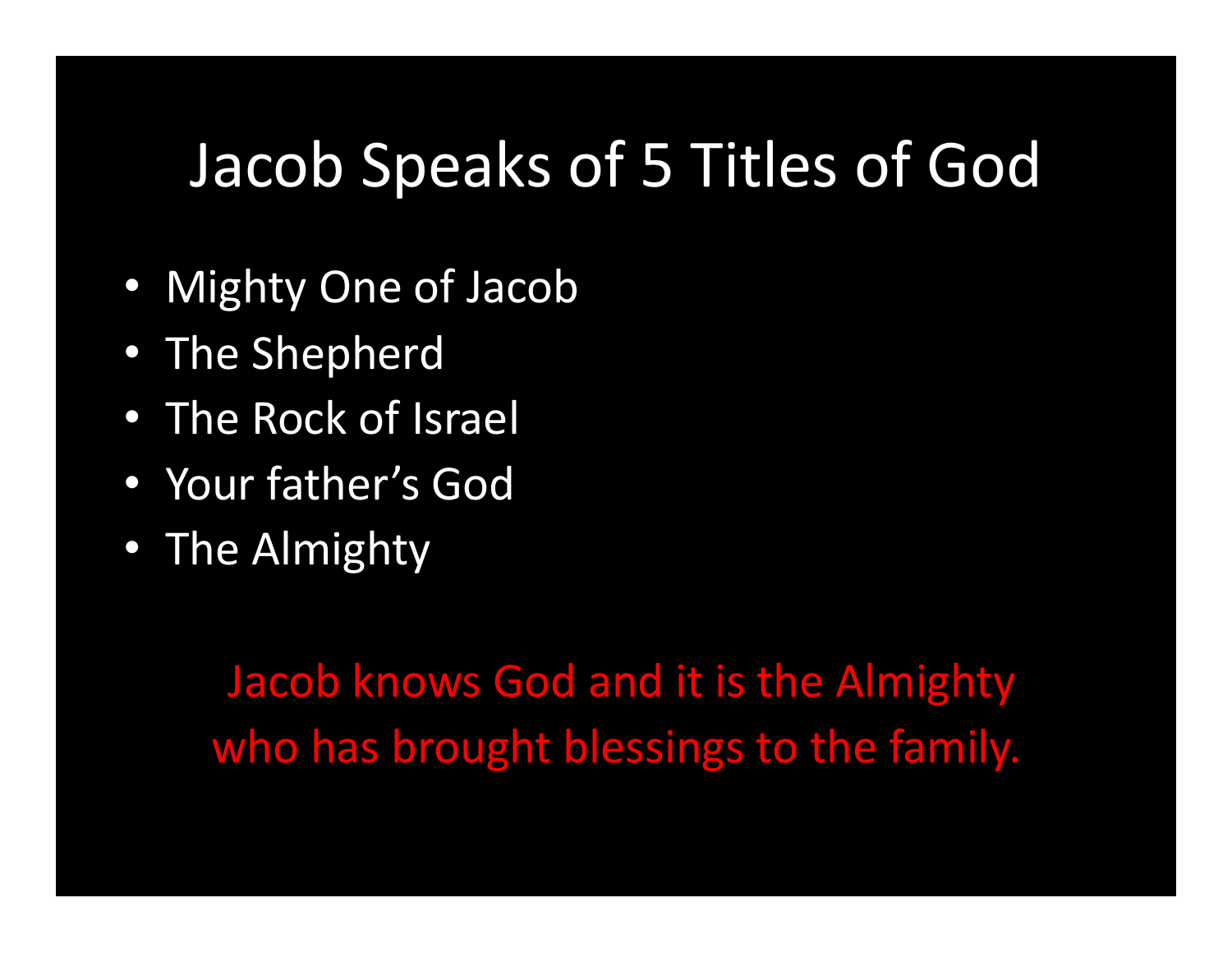# Joseph

- Joseph's tribe had already been blessed when his sons received the blessing-Genesis 48
- God's hands were on Joseph's hands giving him strength-God was there
- His tribes were some of the most populous
- Received the double portion of the rights of the firstborn-Ezekiel 47:13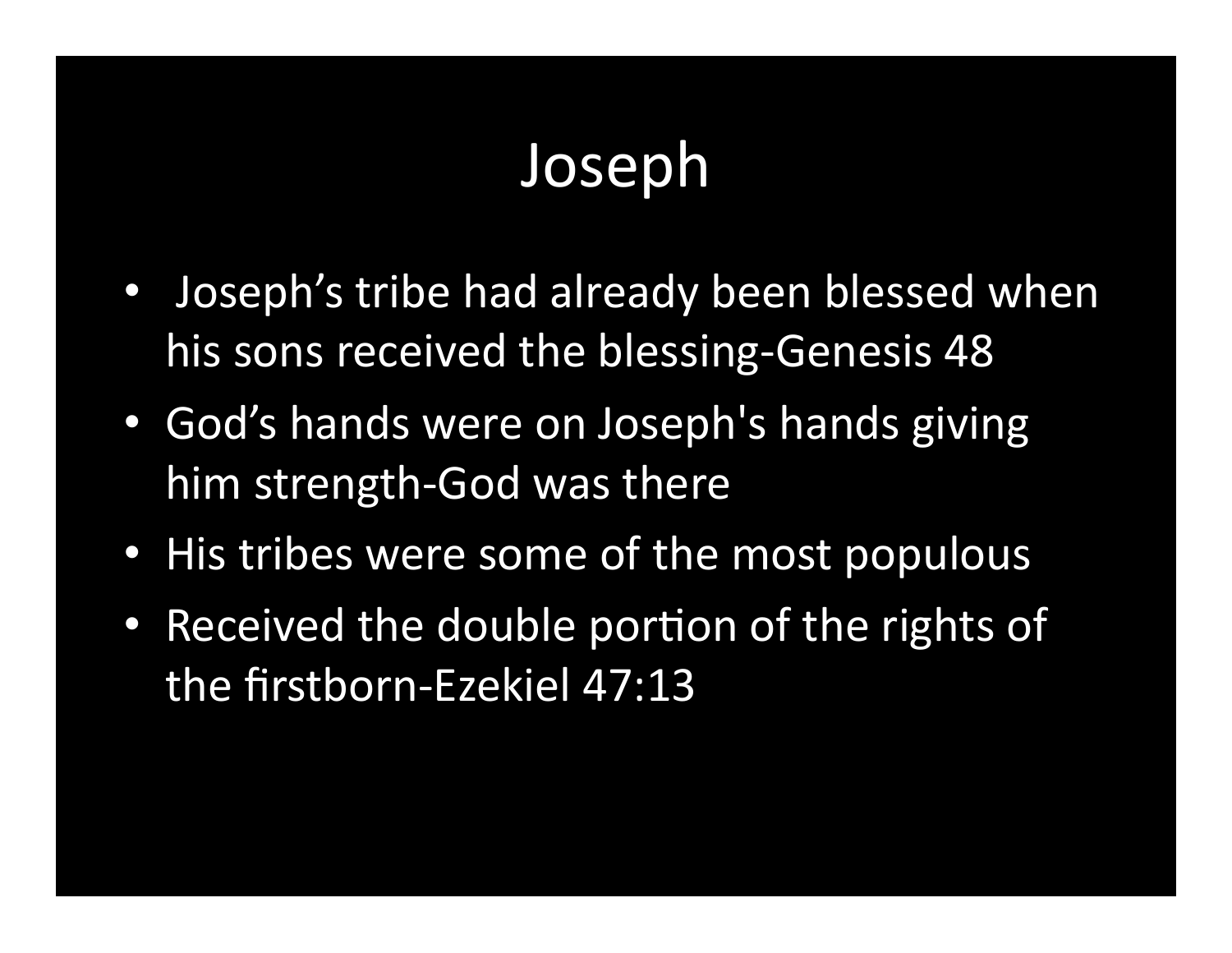Benjamin is a ravenous wolf; in the morning he devours the prey, in the evening he divides the plunder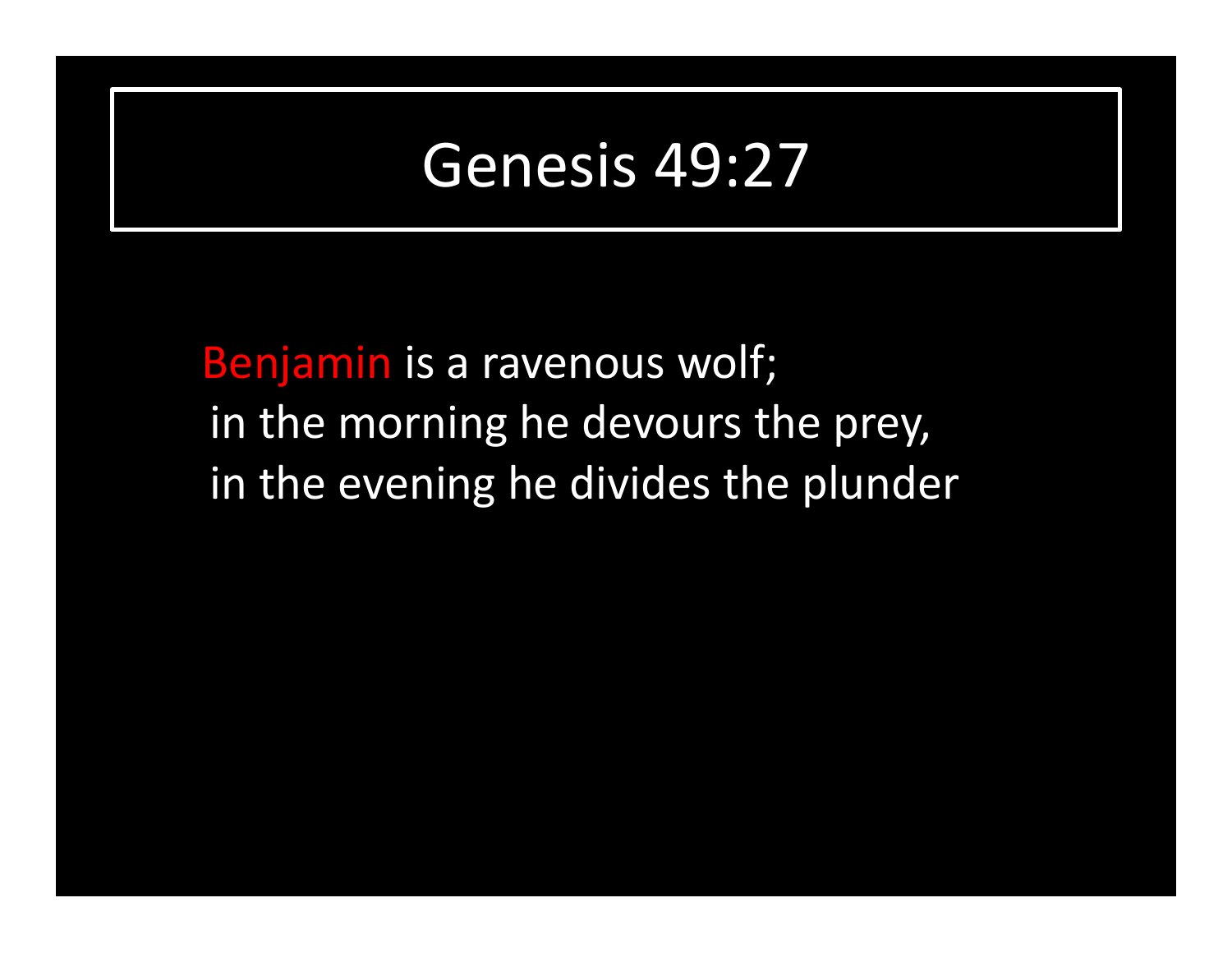# Benjamin

- A ravenous wolf-a tribe with a reputation for fierceness, courage and cruelty-Judges 19 -20
- The warrior tribe
- Descendents include King Saul, Esther, and Paul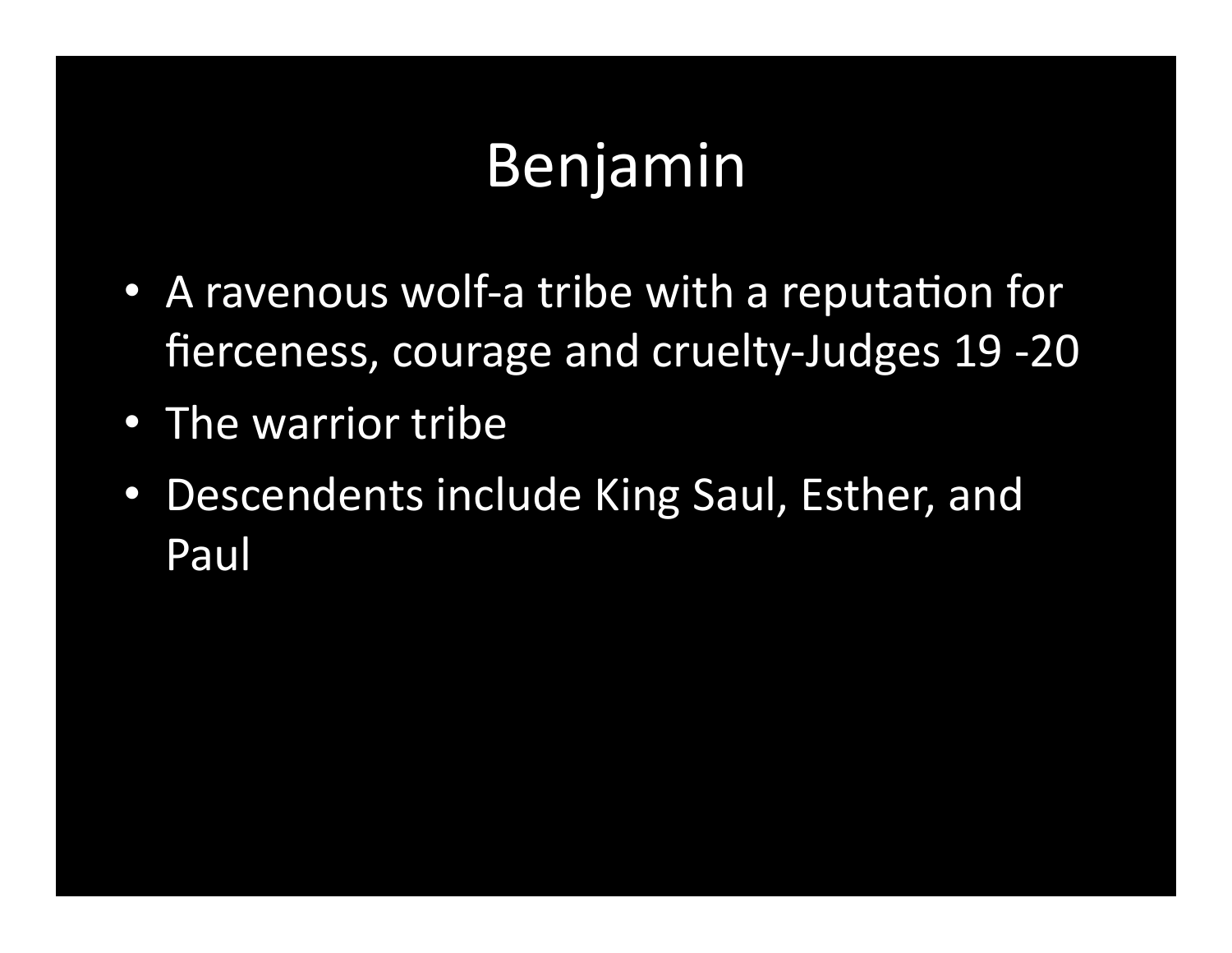# Jacob's Wishes Concerning **His Burial**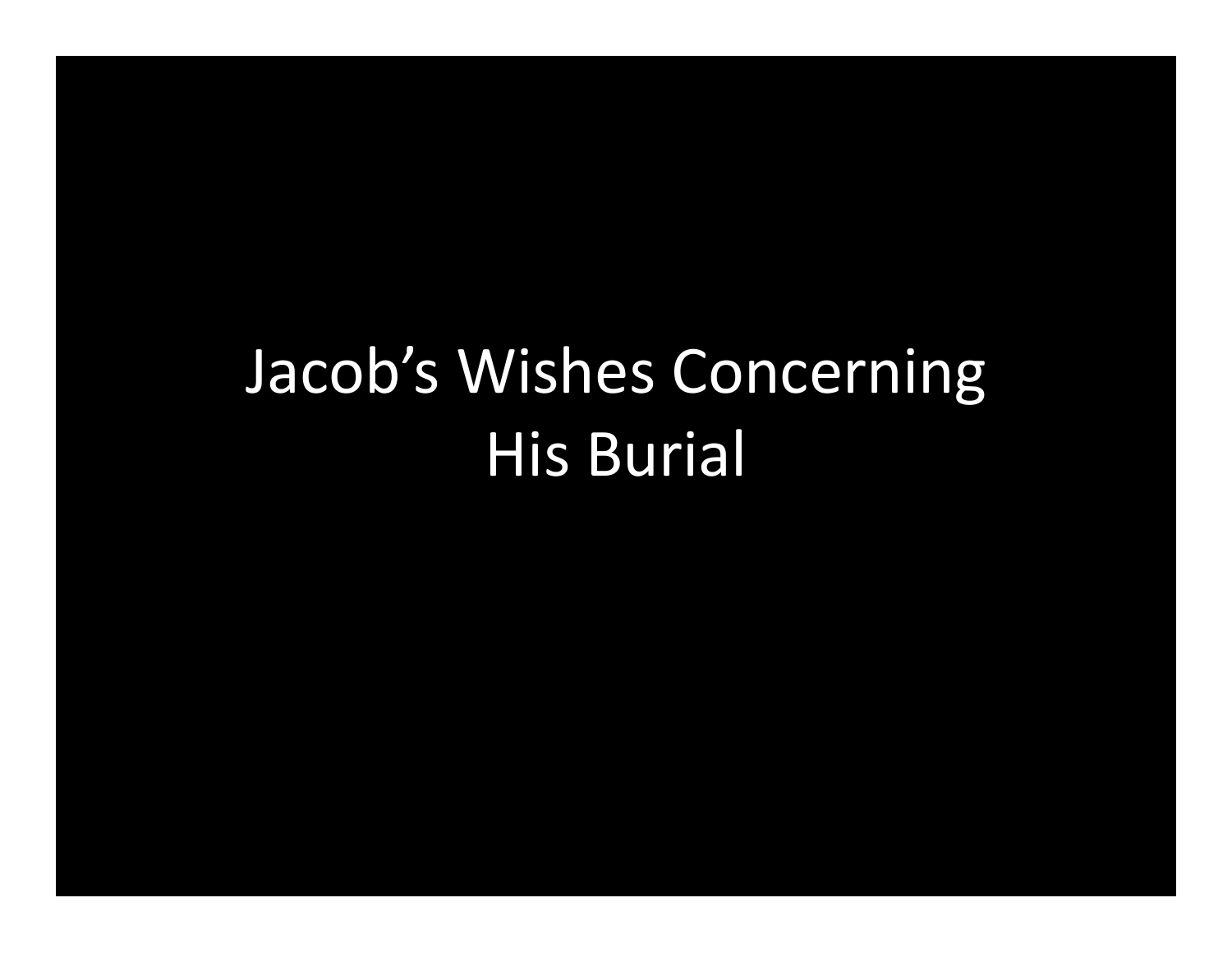When the time drew near for Israel to die, he called for his son Joseph and said to him, "If I have found favor in your eyes, put your hand under my thigh and promise that you will show me kindness and faithfulness. Do not bury me in Egypt,  $30$  but when I rest with my fathers, carry me out of Egypt and bury me where they are buried." "I will do as you say," he said.<sup>31</sup> "Swear to me," he said. Then Joseph swore to him, and Israel worshiped as he leaned on the top of his staff.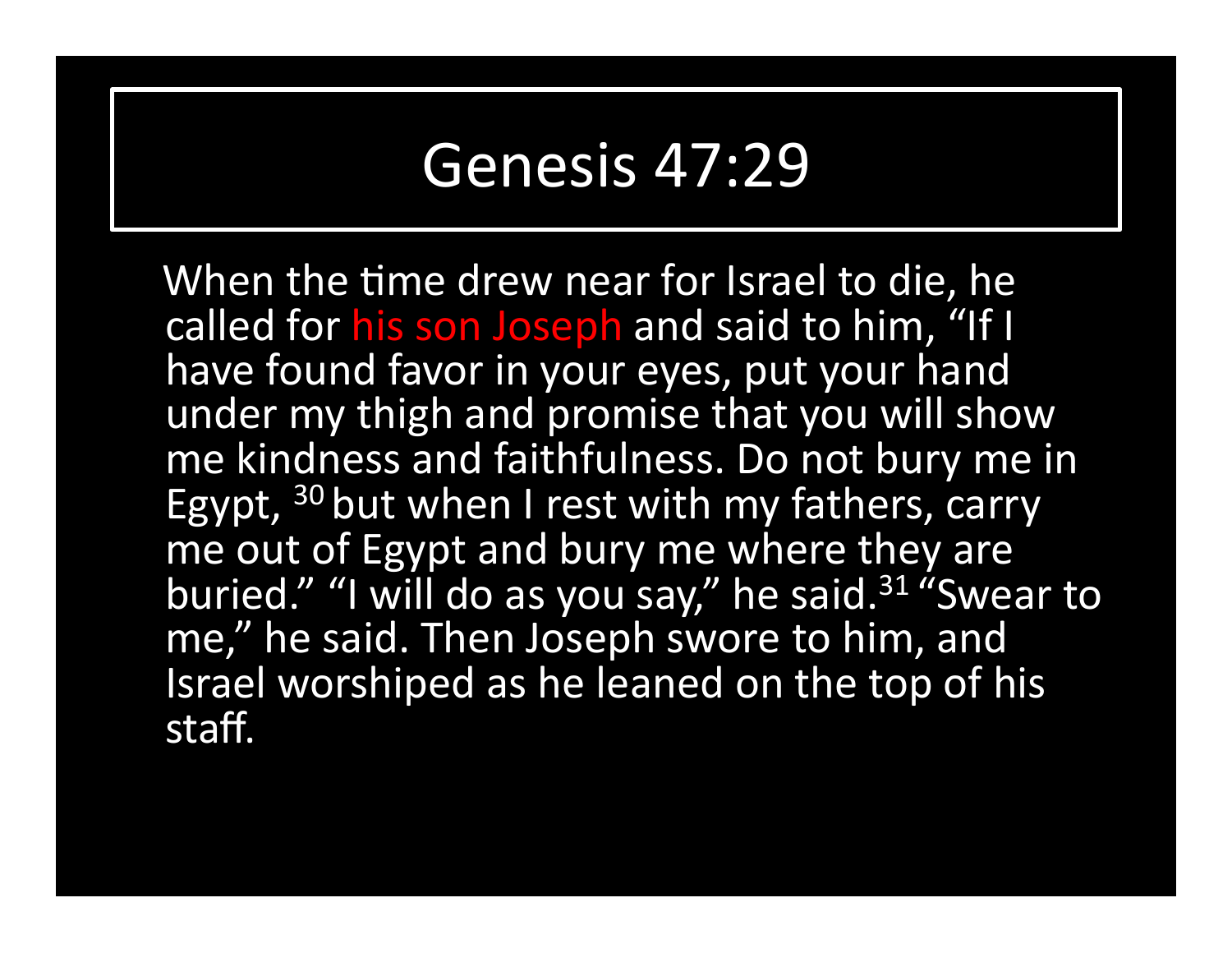All these are the twelve tribes of Israel, and this is what their father said to them when he blessed them, giving each the blessing appropriate to him.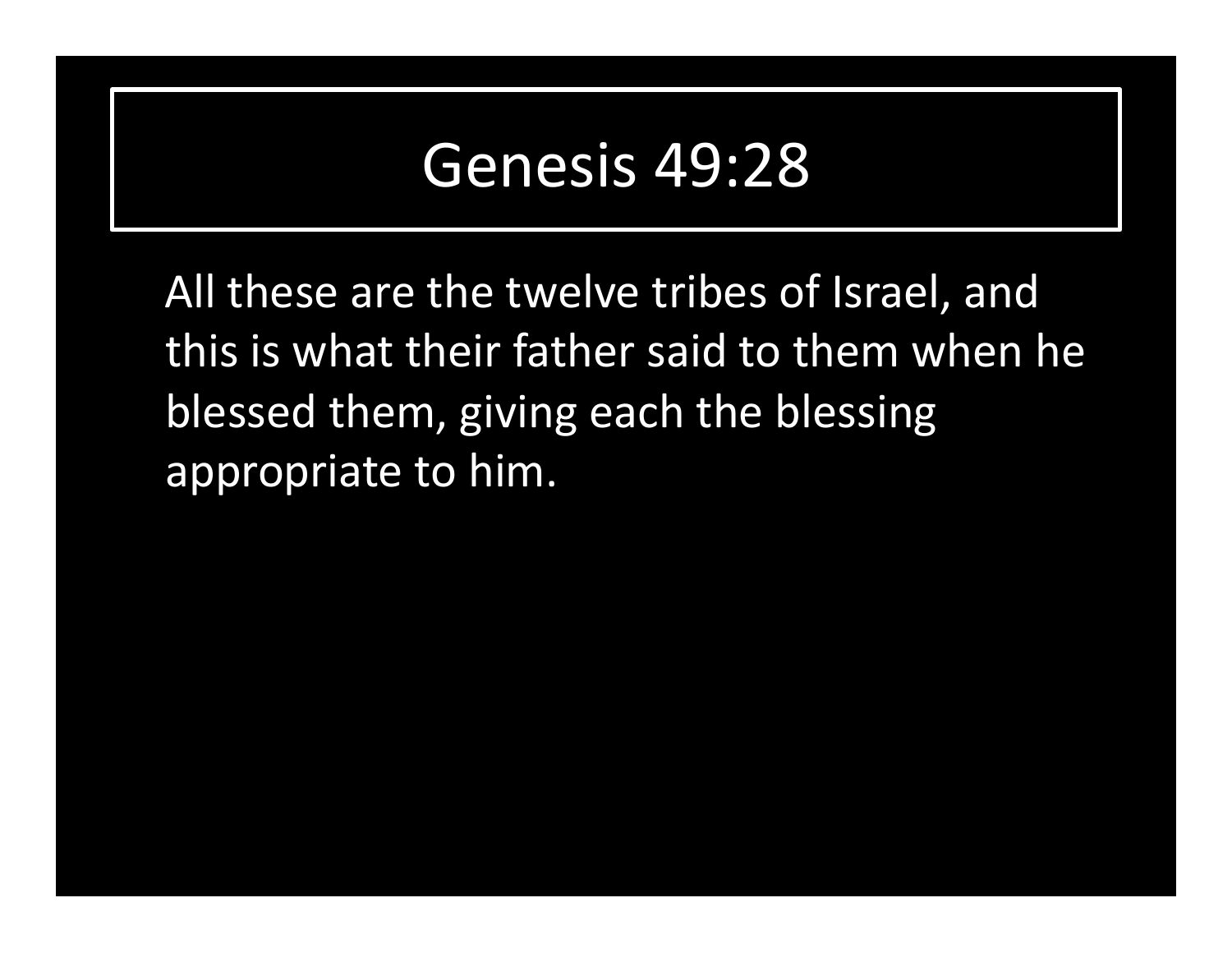## Genesis 49:29-33

Then he gave them these instructions: "I am about to be gathered to my people. Bury me with my fathers in the cave in the field of Ephron the Hittite,  $30$  the cave in the field of Machpelah, near Mamre in Canaan, which Abraham bought as a burial place from Ephron the Hittite, along with the field. <sup>31</sup> There Abraham and his wife Sarah were buried, there Isaac and his wife Rebekah were buried, and there I buried Leah. <sup>32</sup> The field and the cave in it were bought from the Hittites." 33 When Jacob had finished giving instructions to his sons, he drew his feet up into the bed, breathed his last and was gathered to his people.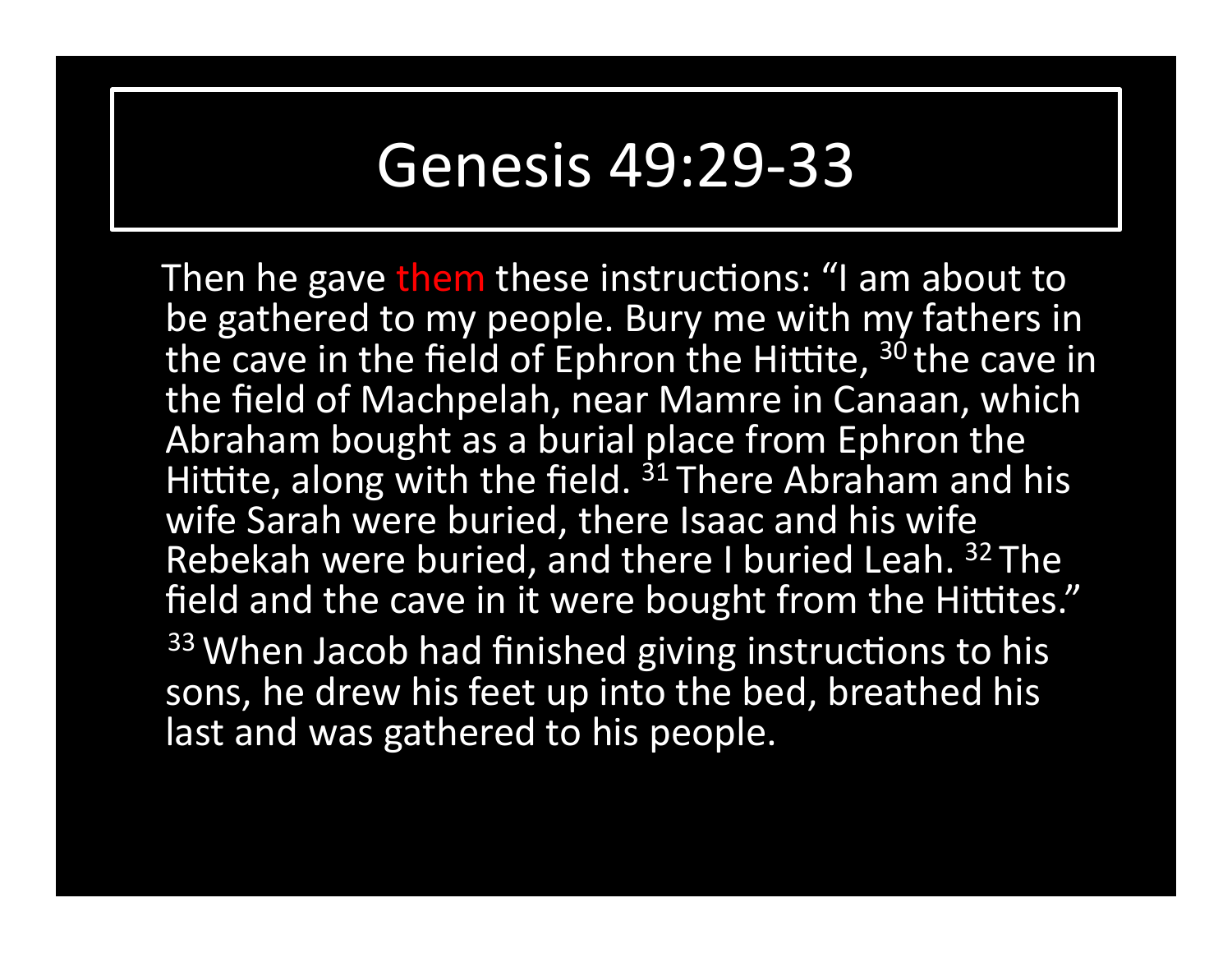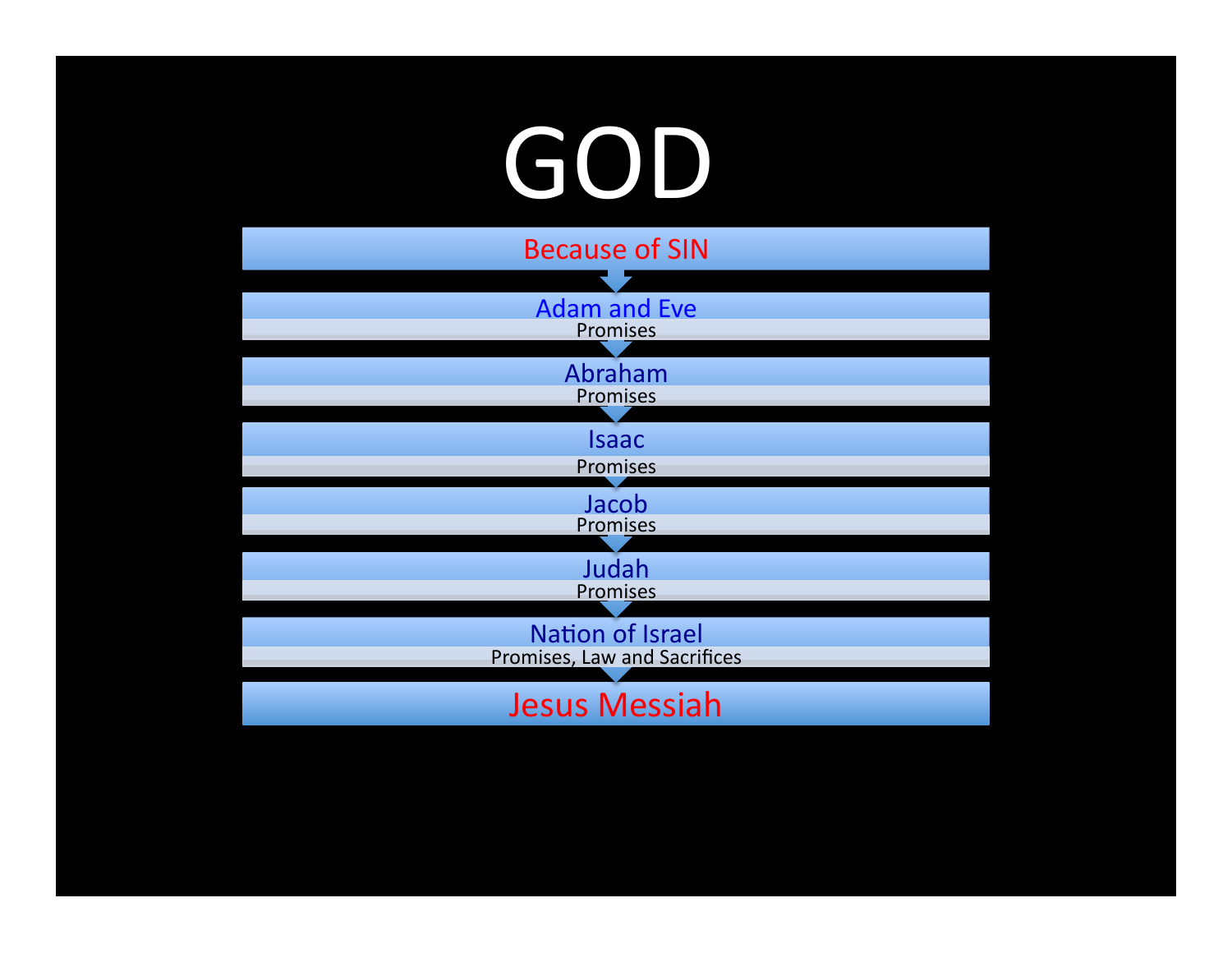## Messiah's Coming

- During the time when membership in tribe of Judah could be confidently traced
- Previous to the demolition of the Second Temple (Daniel 9:24-27)
- Before the scepter had departed from Judah (Genesis 49:10)
- At the beginning of the  $5<sup>th</sup>$  millennium after creation (Babylonian Talmud, Sanhedrin 96-99)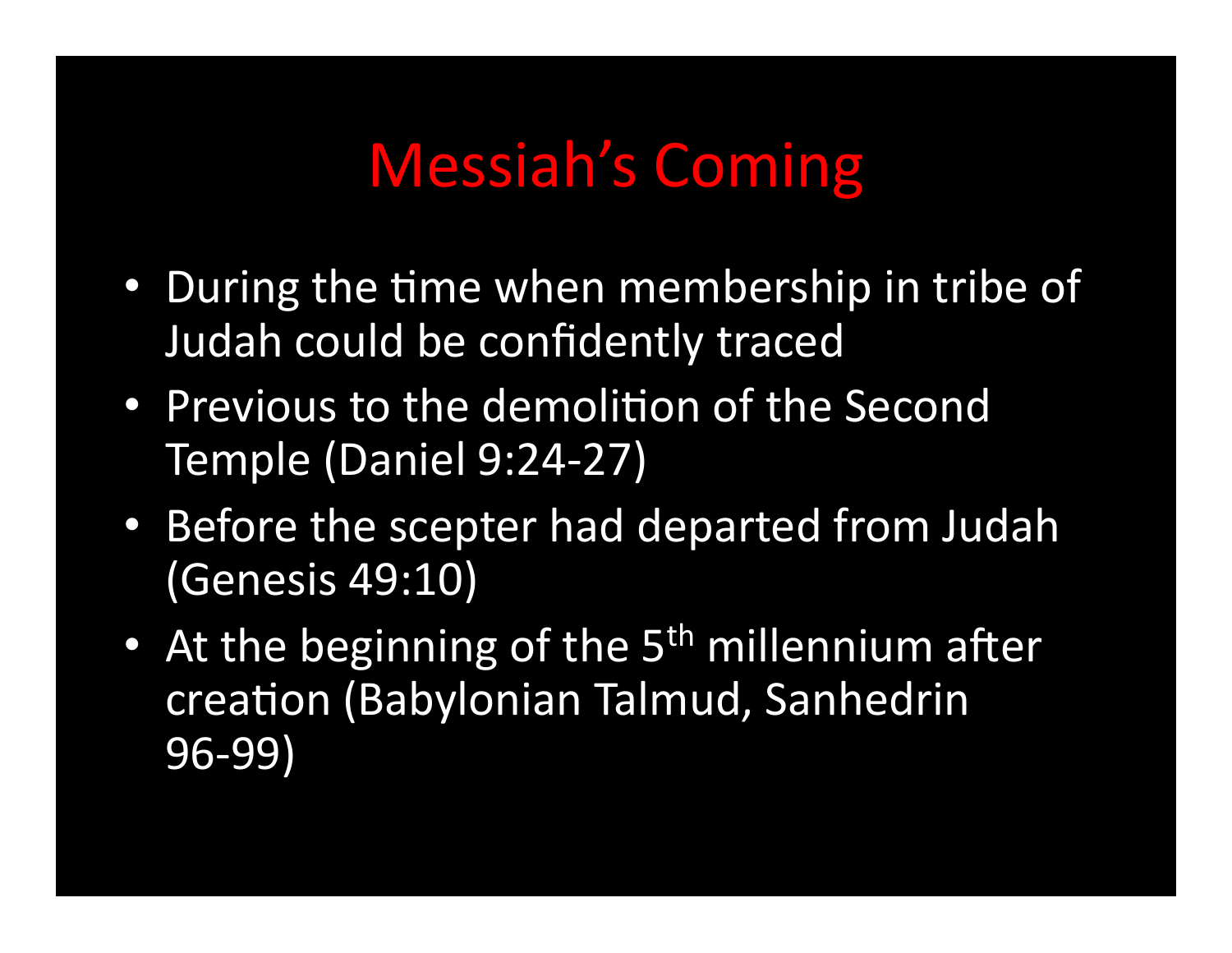## John 5:39-40

You study the Scriptures diligently because you think that in them you have eternal life. These are the very Scriptures that testify about me, <sup>40</sup> yet you refuse to come to me to have life.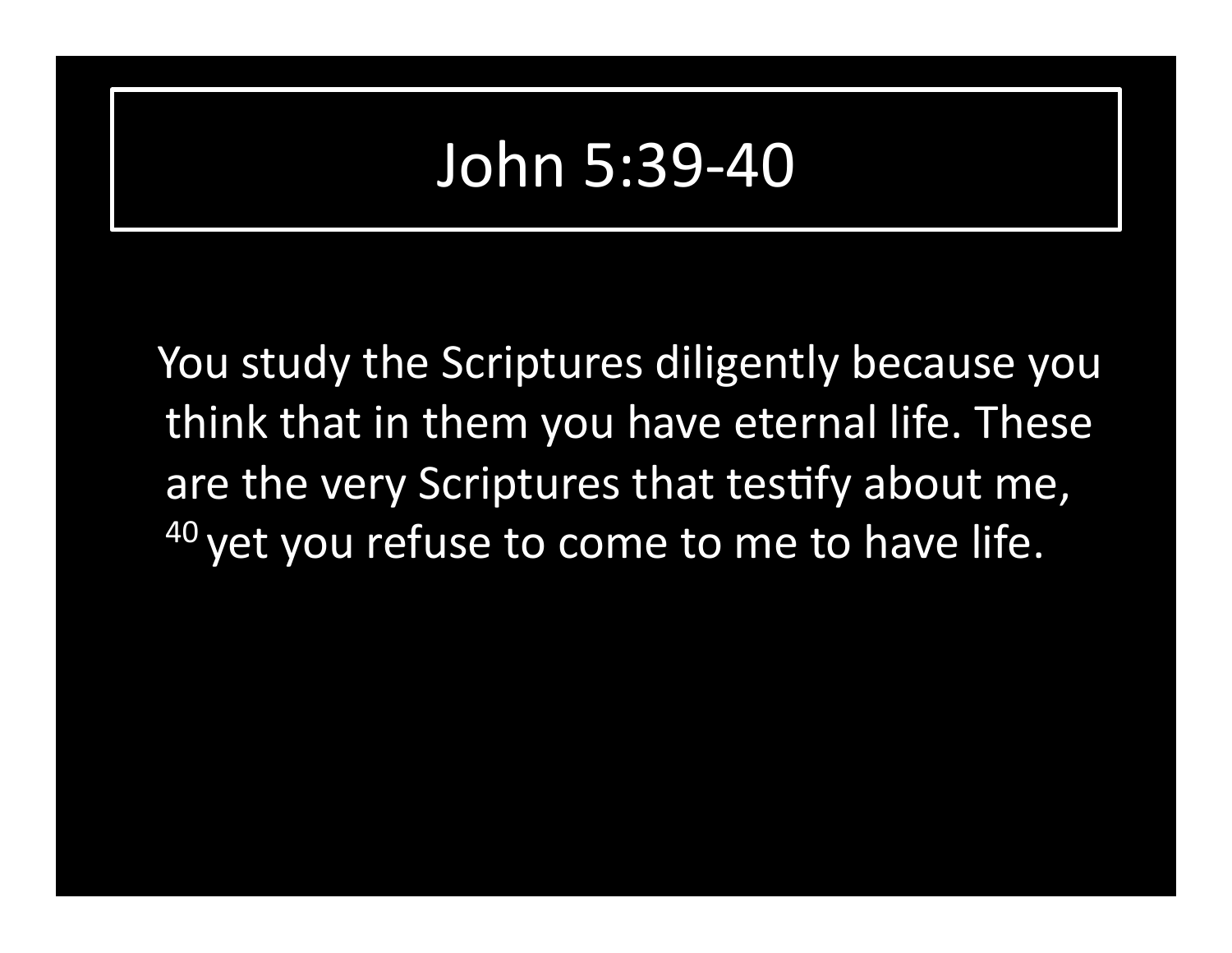## Revelation 6:5-8

Then one of the elders said to me, "Do not weep! See, the Lion of the tribe of Judah, the Root of David, has triumphed. He is able to open the scroll and its seven seals."<sup>6</sup> Then I saw a Lamb, looking as if it had been slain, standing at the center of the throne...<sup>7</sup> He went and took the scroll from the right hand of him who sat on the throne. <sup>8</sup> And when he had taken it, the four living creatures and the twenty-four elders fell down before the Lamb. Each one had a harp and they were holding golden bowls full of incense, which are the prayers of God's people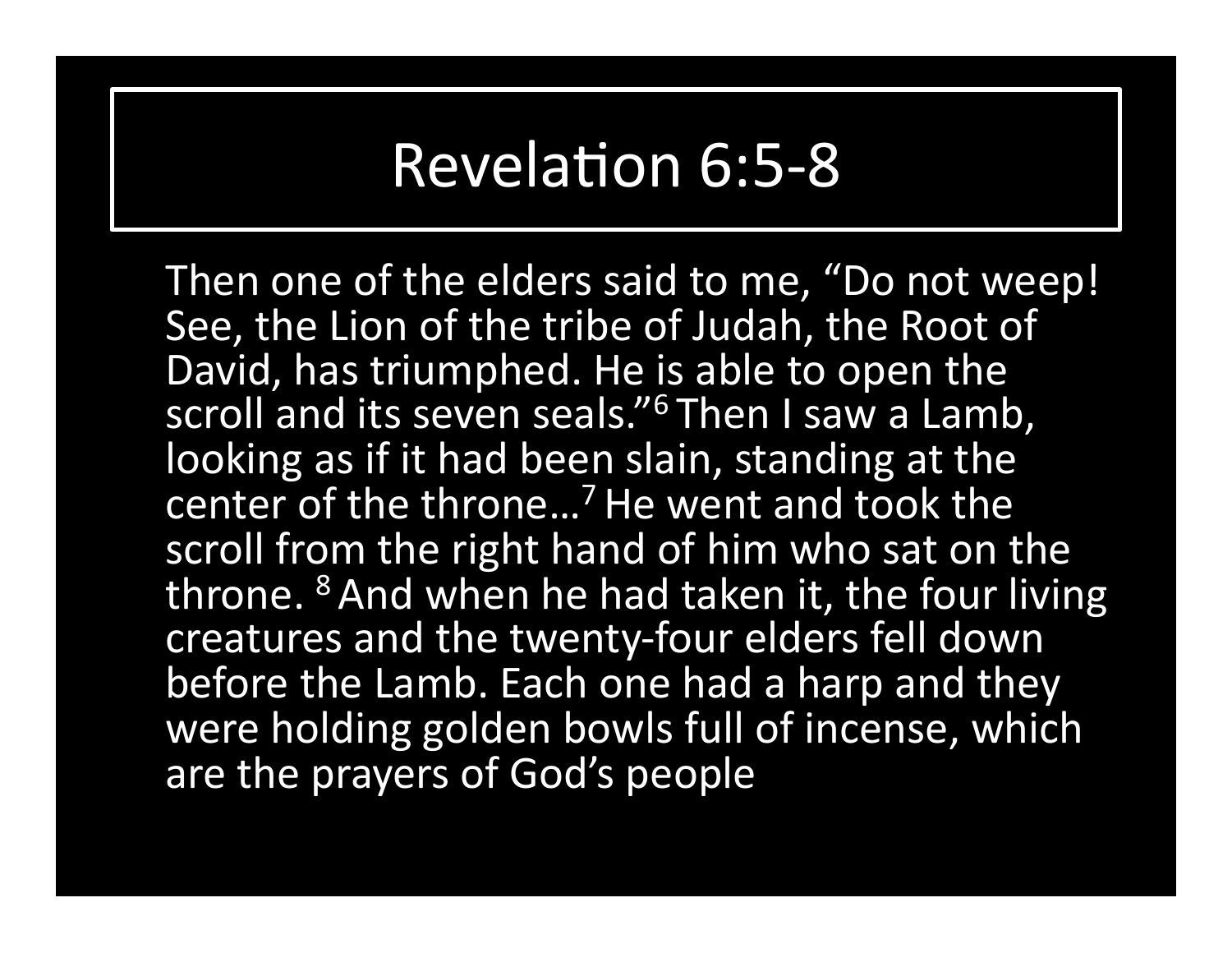## Revelation 6:9-11

And they sang a new song, saying:

**"You are worthy to take the scroll and to open its** seals,

because you were slain, and with your blood you purchased for God persons from every tribe and language and people and nation.<sup>10</sup> You have made them to be a kingdom and priests to serve our **God, and they will reign on the earth."11 Then I looked** and heard the voice of many angels, numbering thousands upon thousands, and ten thousand times **ten thousand. They encircled the throne and the living creatures and the elders.**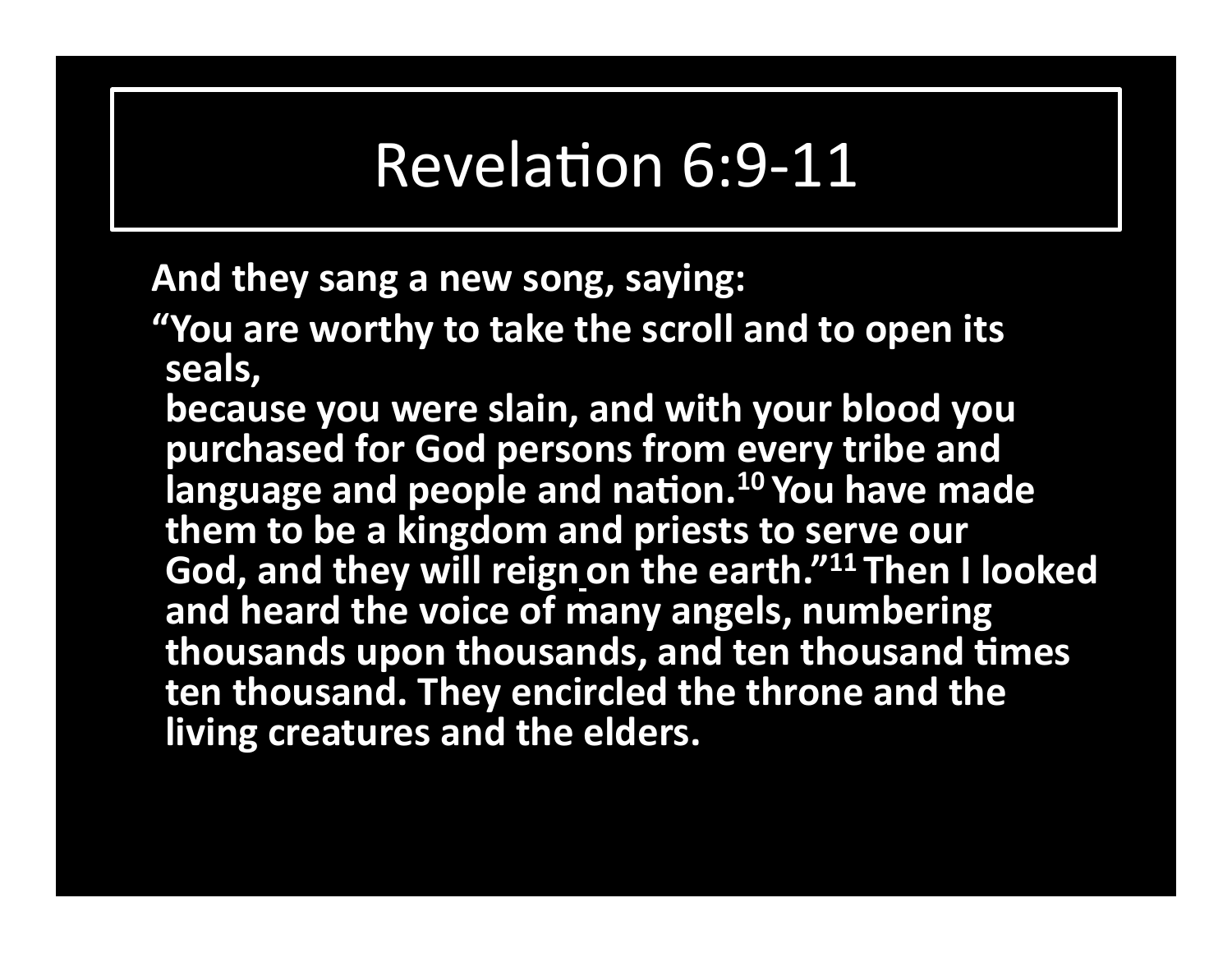## Revelation 6:12-13

In a loud voice they were saying: "Worthy is the Lamb, who was slain, to receive power and wealth and wisdom and strength and **honor and glory and praise!"**<sup>13</sup> Then I heard **every creature in heaven and on earth and** under the earth and on the sea, and all that is in them, saying: "To him who sits on the **throne and to the Lamb be praise and honor** and glory and power, for ever and ever!"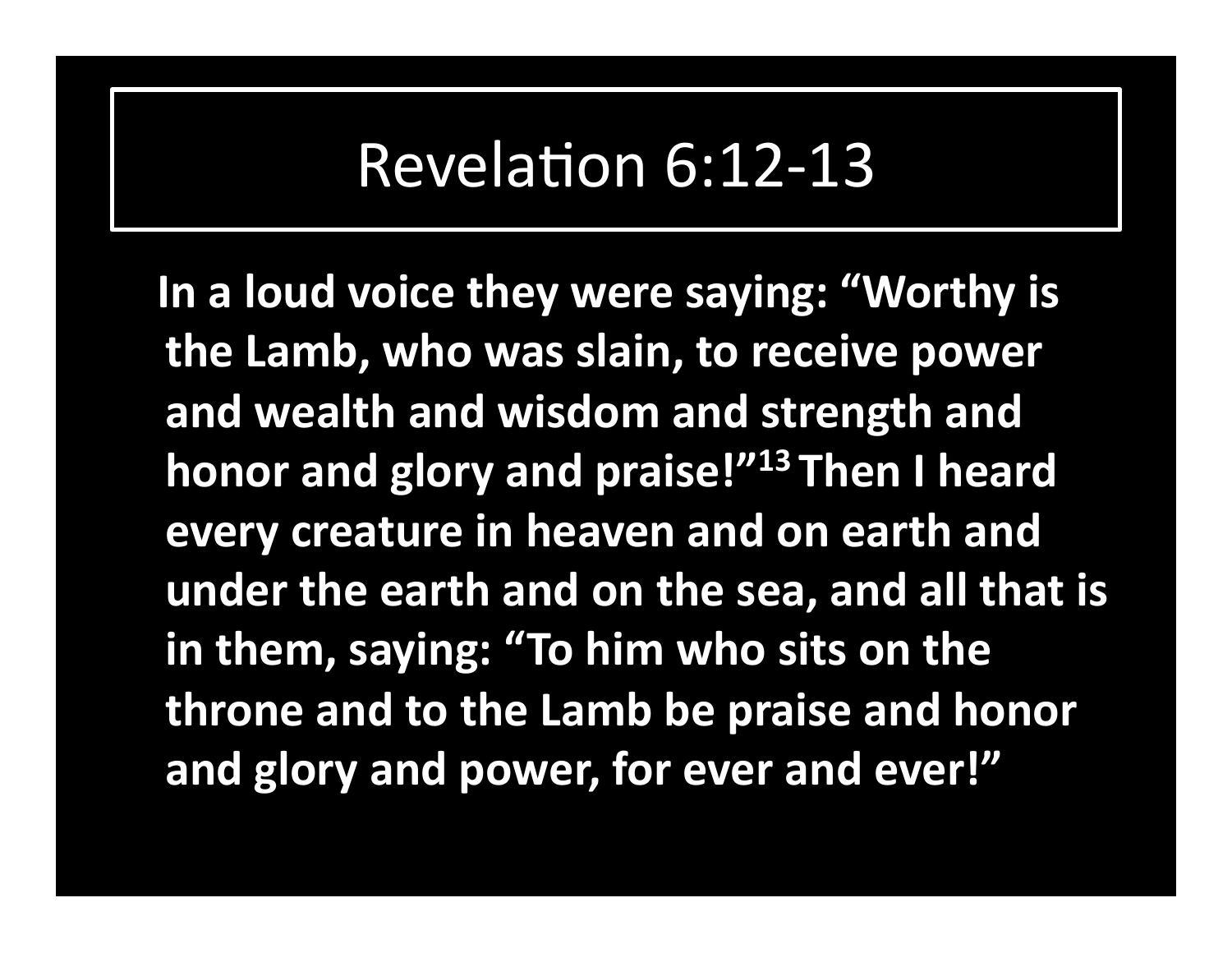### Revelation 11:15

**The seventh angel sounded his trumpet, and** there were loud voices in heaven, which said: **"The kingdom of the world has become** the kingdom of our Lord and of his Messiah, and he will reign for ever and ever."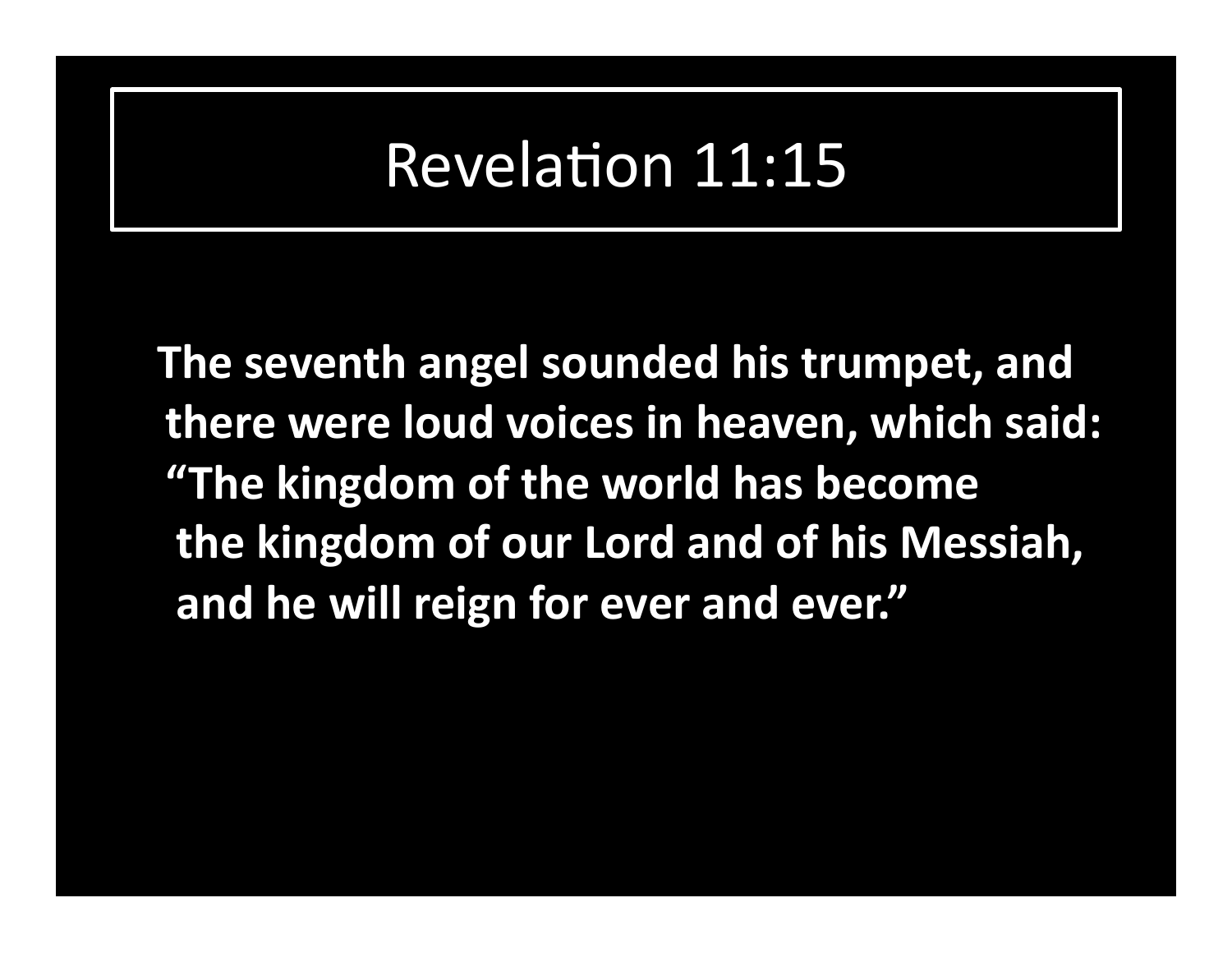### Revelation 22:12,13,20

"Look, I am coming soon! My reward is with me, and I will give to each person according **to what they have done.** <sup>13</sup> I am the Alpha and the Omega, the First and the Last, the **Beginning and the End...<sup>20</sup> He who testifies to** these things says, "Yes, I am coming soon." Amen. Come, Lord Jesus.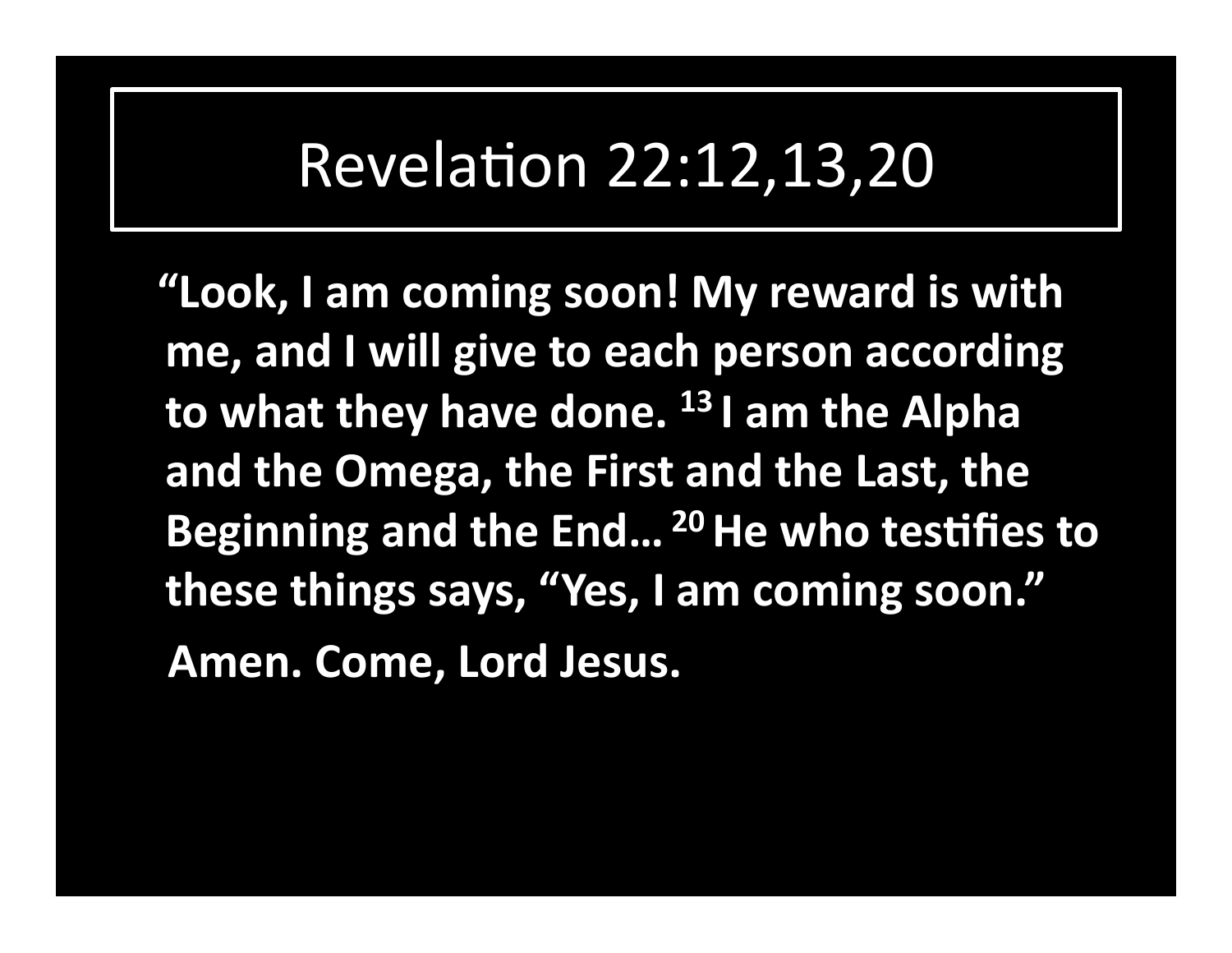#### Revelation 5:5-7

Then one of the elders said to me, "Do not weep! See, the Lion of the tribe of Judah, the Root of David, has triumphed. He is able to open the scroll and its seven seals."

 $6$  Then I saw a Lamb, looking as if it had been slain, standing at the center of the throne...  $<sup>7</sup>$  He went and took the scroll from the right</sup> hand of him who sat on the throne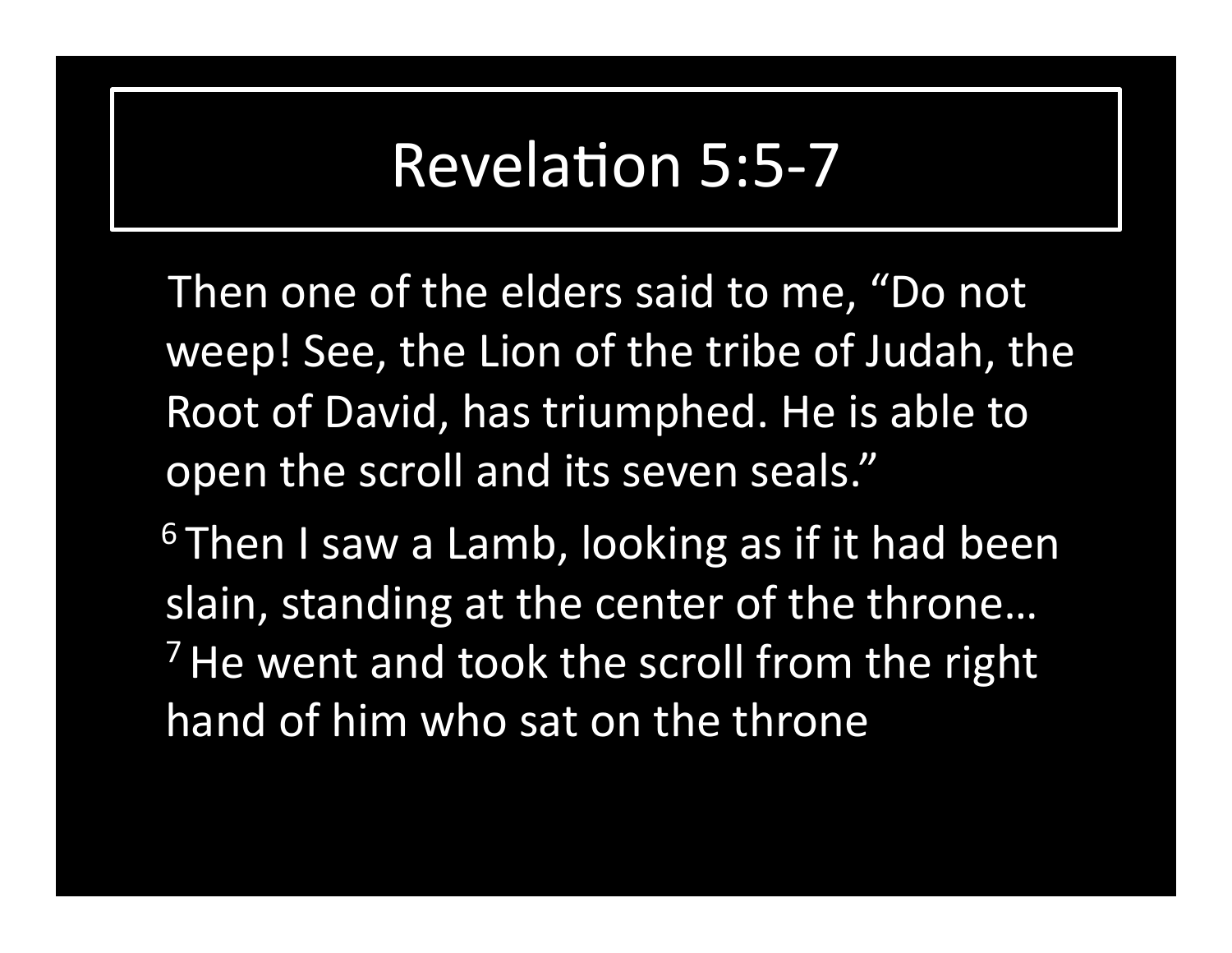#### Revelation 5:8-10

And when he had taken it, the four living creatures and the twenty-four elders fell down before the Lamb. Each one had a harp and they were holding golden bowls full of incense, which are the prayers of God's people.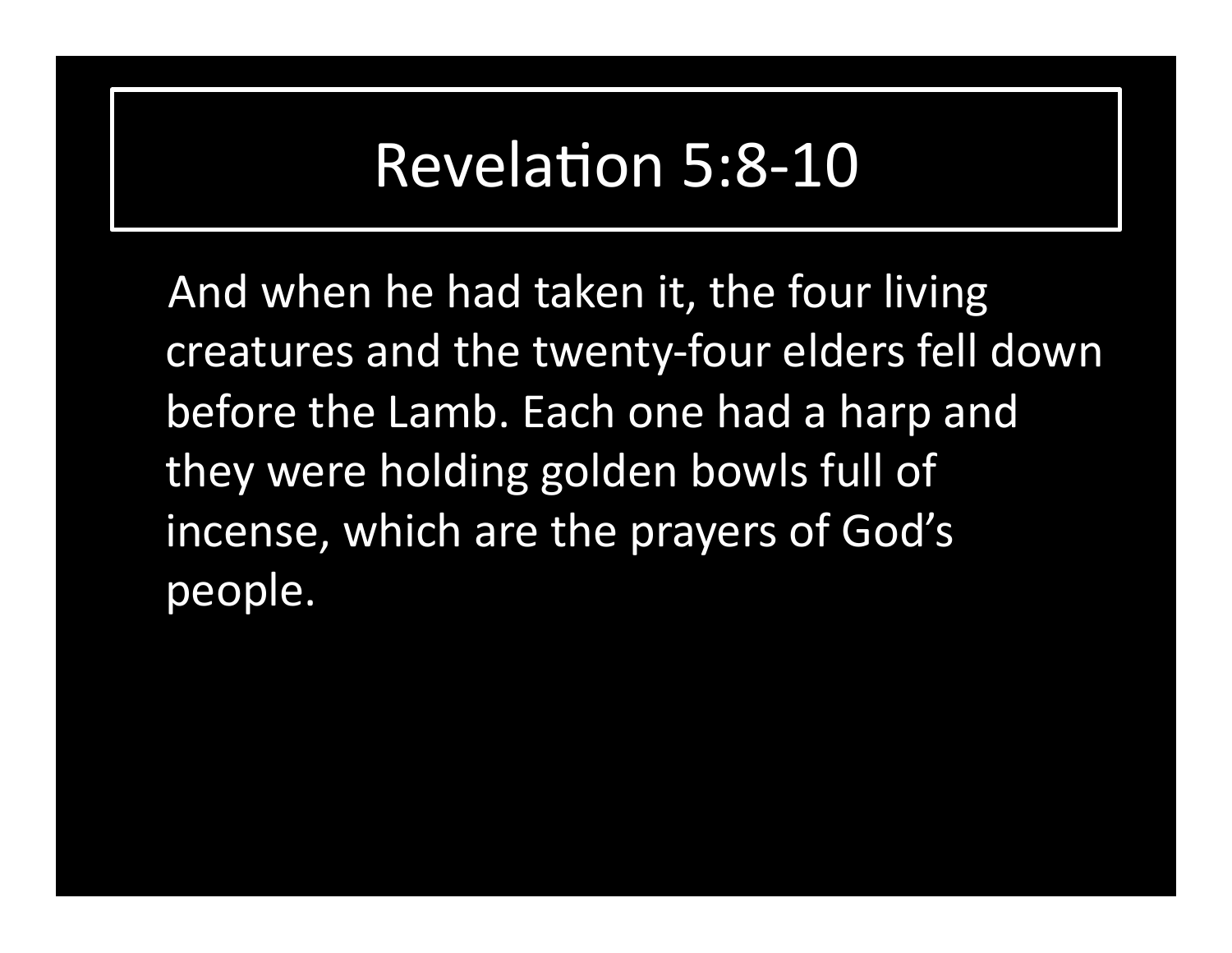#### Revelation 5:9-10

And they sang a new song, saying:

"You are worthy to take the scroll and to open its seals, because you were slain, and with your blood you purchased for God persons from every tribe and language and people and nation.<sup>10</sup> You have made them to be a kingdom and priests to serve our God, and they will reign on the earth."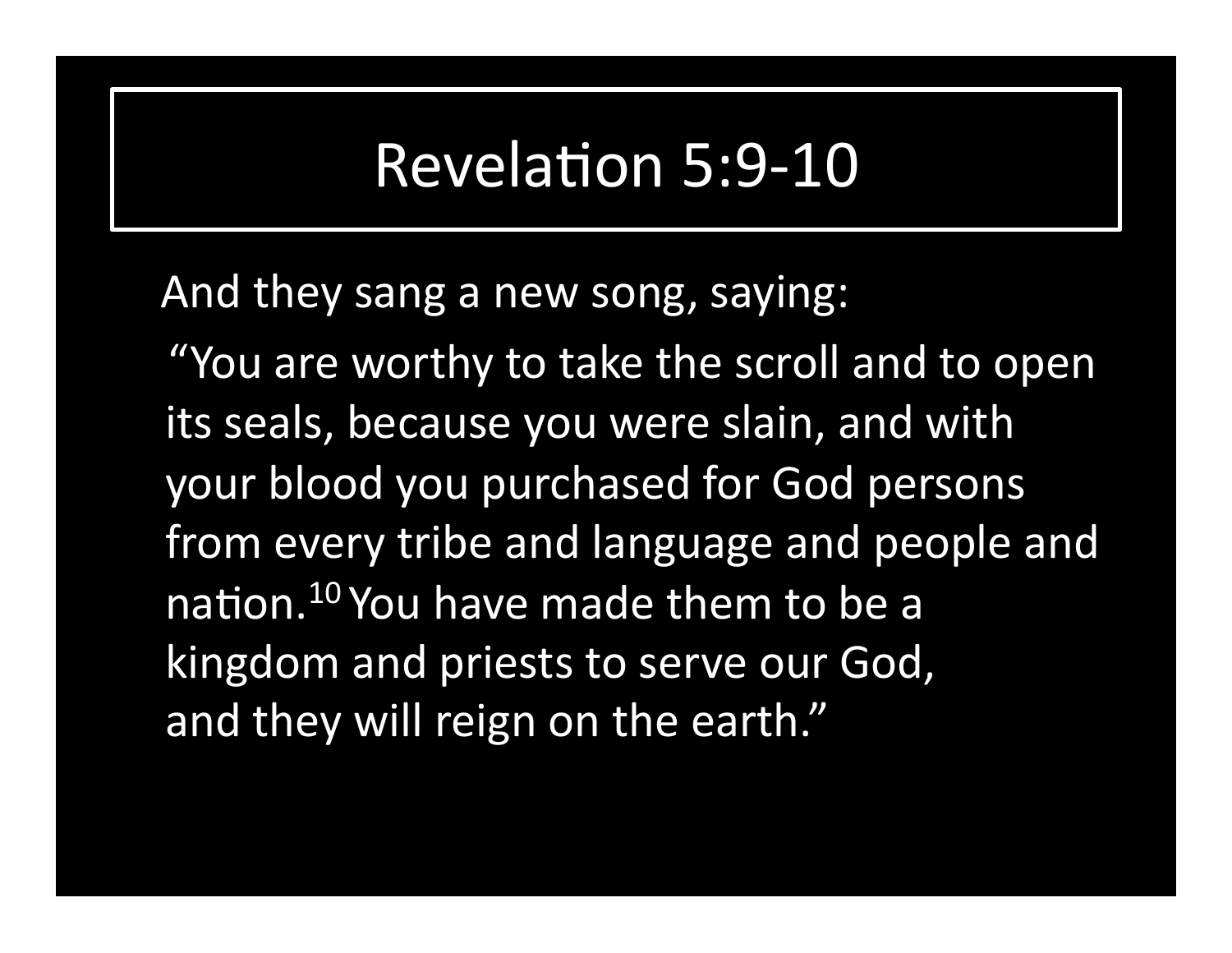### **Revelation 5:11**

Then I looked and heard the voice of many angels, numbering thousands upon thousands, and ten thousand times ten thousand. They encircled the throne and the living creatures and the elders.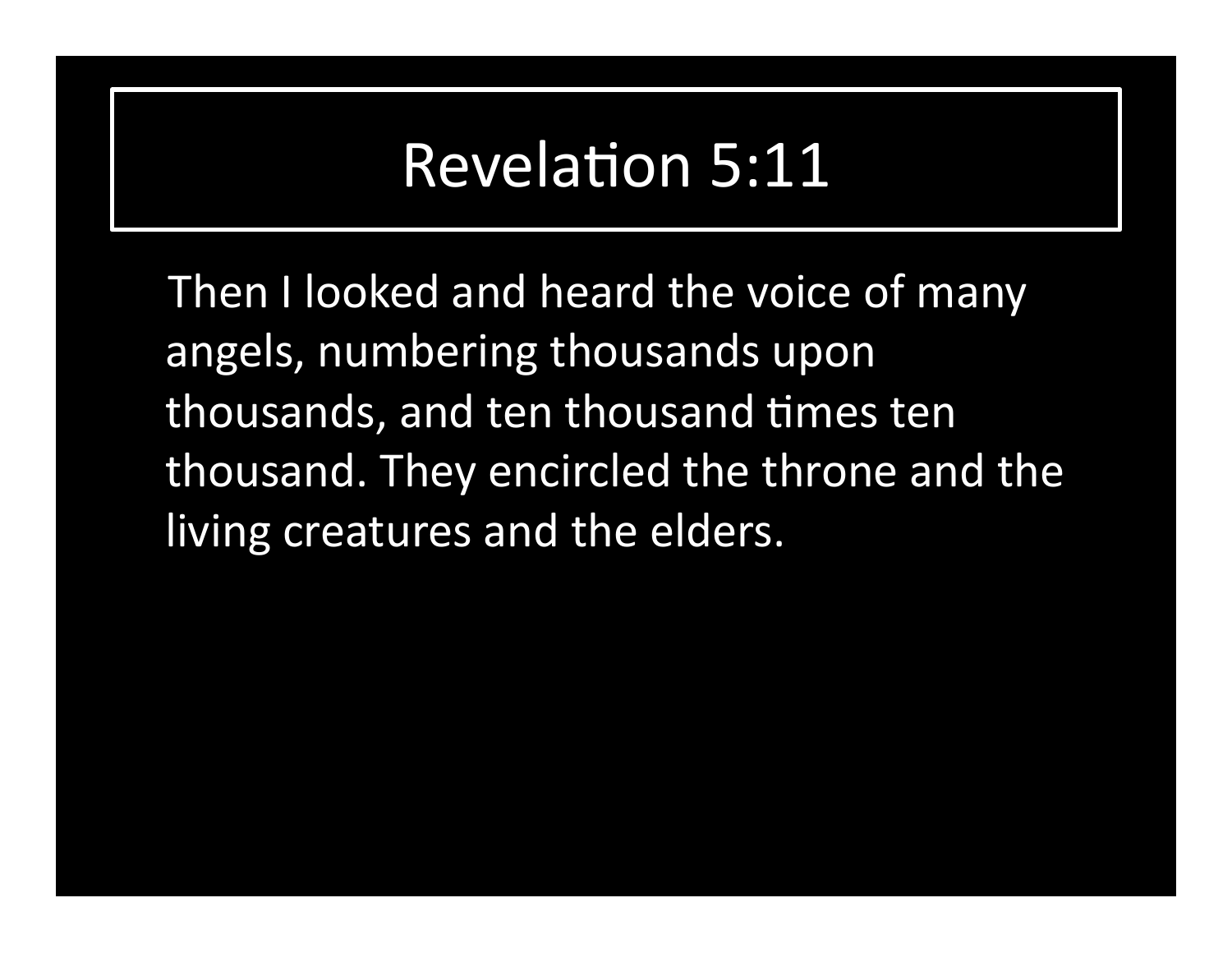#### Revelation 5:12-14

#### In a loud voice they were saying:

"Worthy is the Lamb, who was slain, to receive power and wealth and wisdom and strength and honor and glory and praise!"  $13$  Then I heard every creature in heaven and on earth and under the earth and on the sea, and all that is in them, saying: "To him who sits on the throne and to the Lamb be praise and honor and glory and power, for ever and ever!"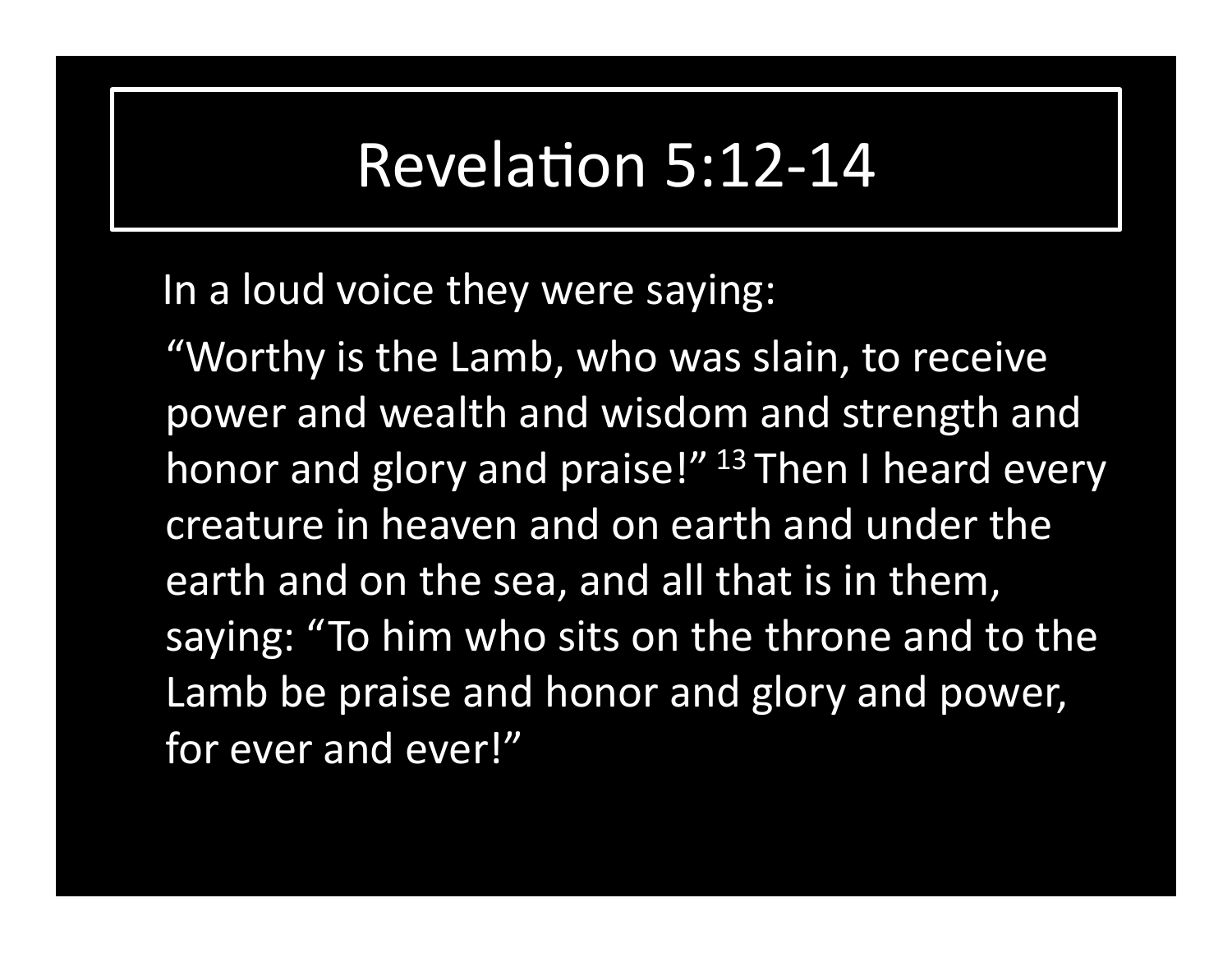# Do You Know Jesus As Your Savior?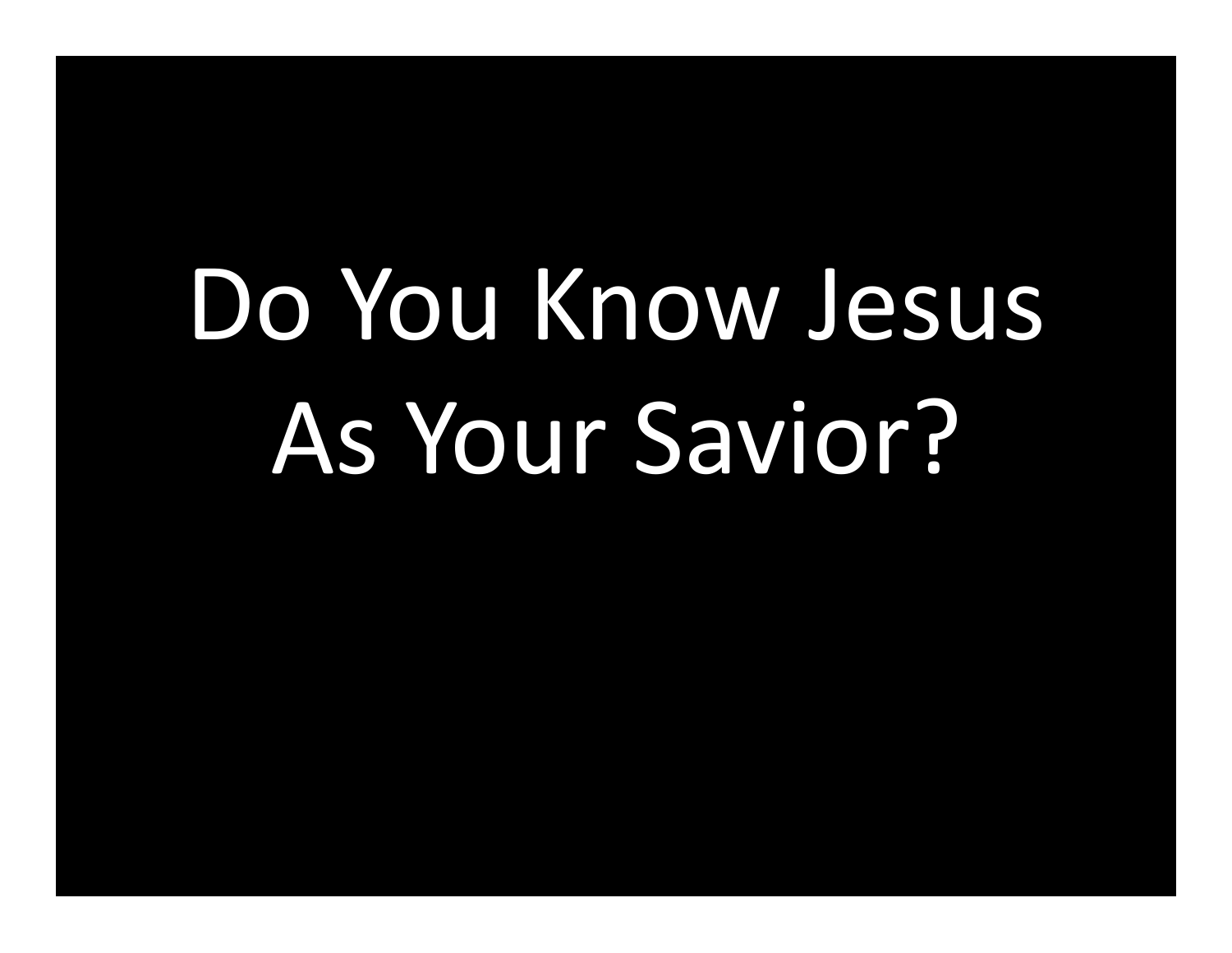## **Become a Christian**



- **A-Admit that you are a sinner and need a** Savior
- **B**-Believe that Jesus Christ is the Son of God and He died for your sins and rose again.
- **C**-Confess that He is Lord and Savior of your life.